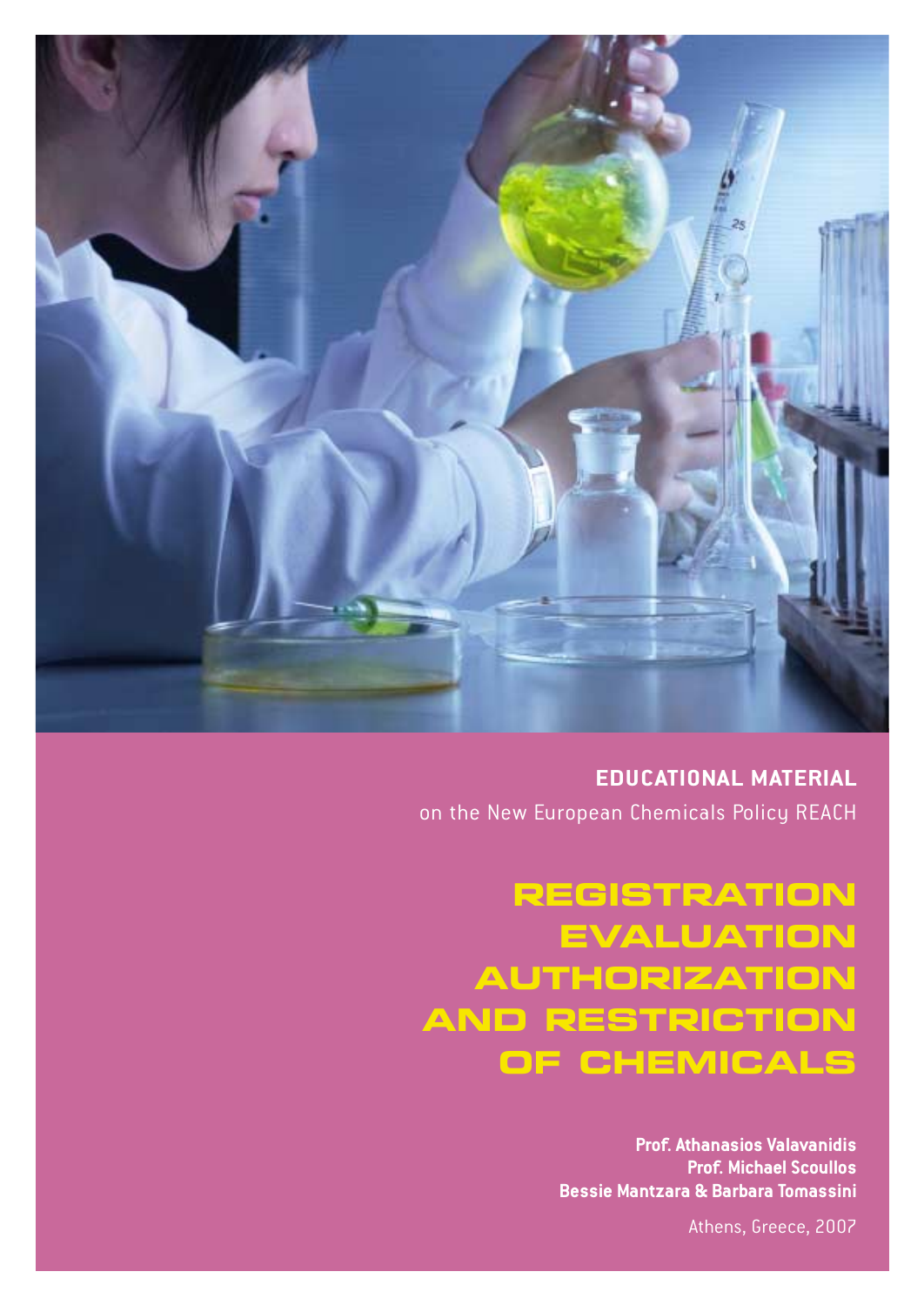

**MIO-ECSDE** (Mediterranean Information Office for Environment, Culture and Sustainable Development) 12 Kyrristou Str. 10558 Athens, Greece, **Tel:** +30 210 3247490, 3247267, **Fax:** +30 210 3317127 **e-mail:** info@mio-ecsde.org, **web:** www.mio-ecsde.org



Commission of the European Union DG **Environment** 



National and Kapodistrian University of Athens, Department of Chemistry



Association of Greek Chemists

#### **Authors:**

#### Prof. Athanasios Valavanidis

*Prof. Department of Chemistry, National University of Athens*

#### Prof. Michael Scoullos

*Director, Laboratory of Environmental Chemistry, National University of Athens, Chairman of MIO-ECSDE*

#### Bessie Mantzara & Barbara Tomassini

*Mediterranean Information Office for Environment, Culture and Sustainable Development (MIO-ECSDE)*

**Editing:**  Thomie Vlachogianni & Anastasia Roniotes (MIO-ECSDE)

#### **Designed by:**

Schema & Chroma, KETHEA'S Printing Unit, Tel.: +30 2310 797.476

This publication has been produced within the framework of the project "REACHING a Sustainable Management of Chemicals in the Euro-Mediterranean Region" by MIO-ECSDE in collaboration with the National and Kapodistrian University of Athens, Department of Chemistry, the Association of Greek Chemists and with the financial support of the Commission of the European Union DG Environment.

The publication reflects the authors' views and does not commit the donors.

This report is available on line at www.mio-ecsde.org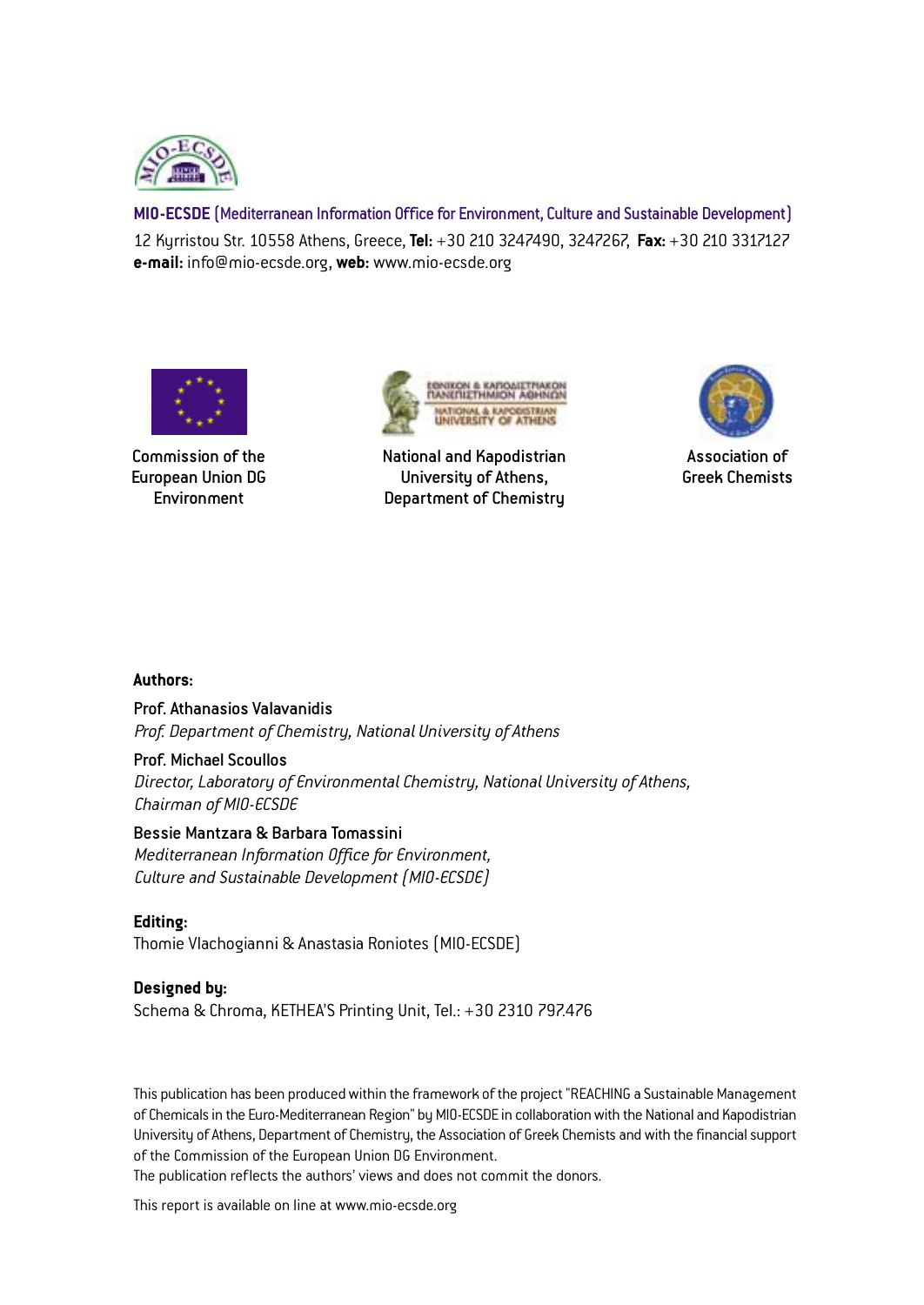| 1. The Control of Chemicals                                                                      |      |
|--------------------------------------------------------------------------------------------------|------|
| 1.1 International Actions on Hazardous Chemicals  9                                              |      |
| 2. The problem: Data Collection                                                                  |      |
| 3. The Solution? "No data no market":<br>REACH, the New Chemicals Policy in the EU  19           |      |
|                                                                                                  |      |
| 3.1.1 The way towards the official EC Proposal                                                   |      |
|                                                                                                  |      |
|                                                                                                  |      |
| 4.1 What are the most important changes                                                          |      |
| 4.2 The main steps envisaged by the new REACH policy  29                                         |      |
|                                                                                                  |      |
|                                                                                                  |      |
|                                                                                                  |      |
|                                                                                                  |      |
| 5. The Division of Responsibilities in REACH  33                                                 |      |
| 5.1 Responsibilities of Industry: Manufacturers and Importers  33<br>5.3 Responsibilities of the |      |
| European Chemicals Agency (ECHA)                                                                 | . 35 |
| 5.4 Responsibilities of Member States' Authorities  36                                           |      |
| 5.5 Responsibilities of the European Commission  37                                              |      |
| 6. Prospects of the REACH system:                                                                |      |
|                                                                                                  |      |
|                                                                                                  |      |
|                                                                                                  |      |
|                                                                                                  |      |
|                                                                                                  |      |
|                                                                                                  |      |
|                                                                                                  |      |
| 7. REACH Implementation Projects (RIPs)  49                                                      |      |
|                                                                                                  |      |
|                                                                                                  |      |
|                                                                                                  |      |

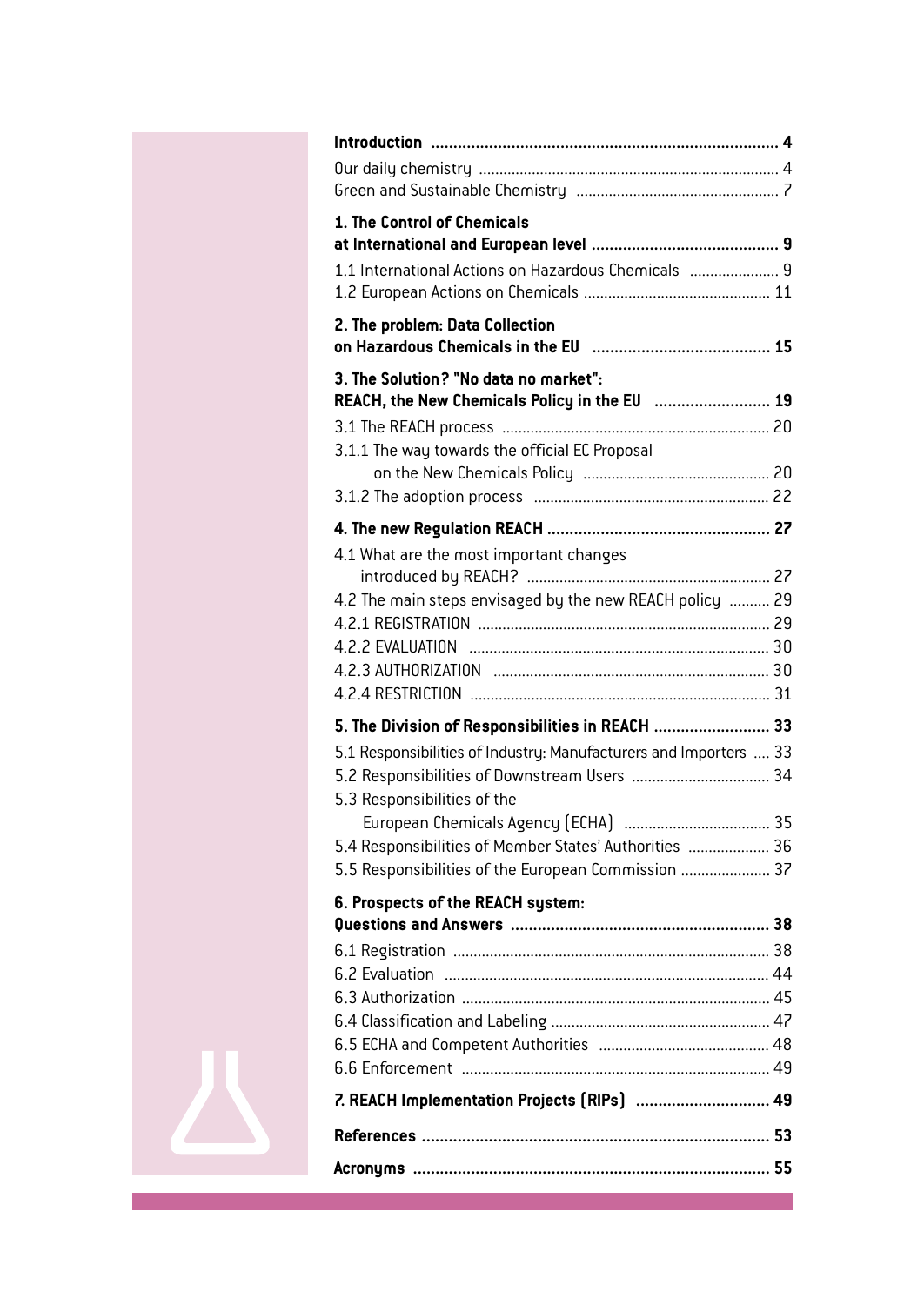## **INTRODUCTION**

Our house, our living-room, bathroom, kitchen and bedroom all contain a world of synthetic chemistry of which we know little or nothing about, although it is an integral part of our daily life. Innocent objects beyond any suspicion, shoes, mattresses, sofas, towels, shampoos, carpets, the TV, etc., often contain chemical substances with toxic properties that might be suspicious for carcinogenicity, allergenicity or corrosive behavior and of which most of us are not at all aware.

The chemical world in which we live includes all spaces in which we work, move around, entertain ourselves, etc. For example, chemical substances with well-known harmful effects can be detected in the dust of most homes<sup>1</sup>, while these or other substances can also be found in our food or even in breast milk and in our blood<sup>2</sup>. As consumers we unfortunately don't know that some of the substances we use in our daily environment interfere with our hormone system causing phenomena such as "feminization" and reduced fertility<sup>3</sup>. These are the so-called 'endocrine disruptors', the object of a relatively newly developing medical science worldwide, which has not managed yet to effectively influence the current legislation towards a better protection of human health.

**1** *Consuming chemicals: Hazardous chemicals in house dust as an indicator of chemicals exposure in the home. Greenpeace, May 2003 http://www.greenpeace.org.uk/MultimediaFiles/Live/FullReport/5679.pdf*

**<sup>2</sup>***Chemical Check Up: An analysis of chemicals in the blood of Members of the European Parliament,21 April 2004, WWF DETOX campaign: Brussels Belgium http://www.panda.org/downloads/europe/checkupmain.pdf*

*Contamination: the next generation. Results of the family contamination survey. October 2004, WWF UK, London http://www.wwf.org.uk/filelibrary/pdf/family\_biomonitoring.pdf*

**<sup>3</sup>***Endocrine Disrupters, Environmental Health and Policies P. Nicolopoulou-Stamati, L.Hens, C.V.Howard, Environmental Science and Technology Library, 2001*

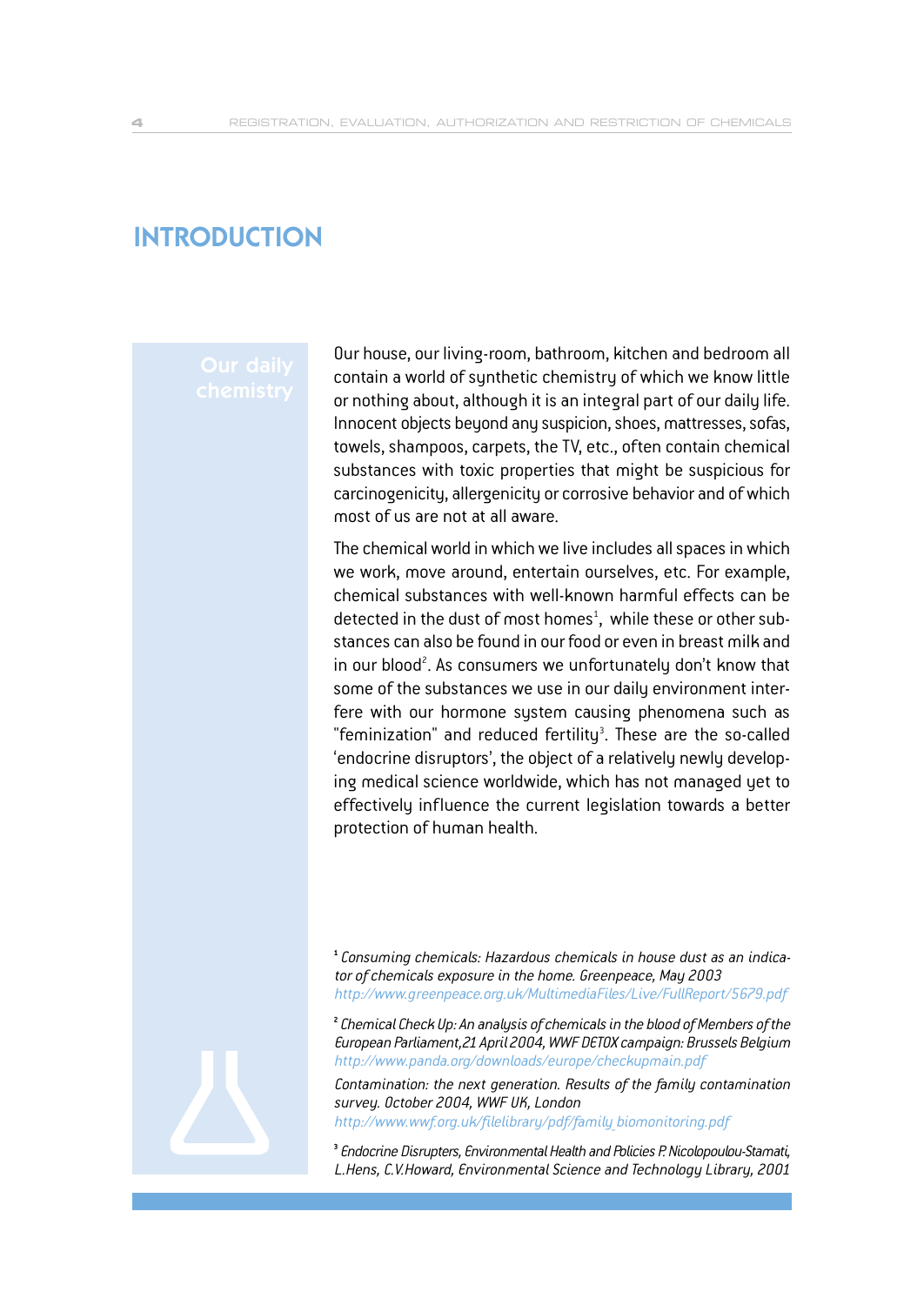In practice, the laws in force to regulate our "chemical culture" allow for the accumulation of several chemicals in the environment. Several of these are expected to burden humanity for many years since they will come back to us through the food chain or the interaction of our body with the surrounding environment, as the toxic heritage of DDT and PCBs has shown. Polychlorinated Biphenyls (PCBs), after having circulated for approximately five decades in the market, were finally banned in 1996 and are supposed to be eliminated by 2010. This will happen 80 years after the first serious indications of how highly hazardous the related chemical DDT was.

Another serious problem that needs to be tackled is the lack of adequate knowledge: very little is known about the millions of different chemicals synthesized by man but also for the approximately 100.000 chemicals produced for commercial uses that exist today in the European market (figure based on the **European Inventory of Existing Commercial Chemical Substances - EINECS** 1981) This lack of meaningful information may hide many problems for human health and the environment, as the increase in production during the last 70 years has been exponential, from 1 million tons worldwide in 1930 to 400 million tons after 2000. Such ignorance gives rise to many types of injustice. Injustice towards workers and consumers, whose health is put under risk due to lack of proper precautions in using the chemicals but also towards enterprises and businesses that produce, use or provide the market with safe or safer substances.

In the existing framework of ambiguity, lack of proper information and clear rules, many chemical businesses - mainly 'downstream users' e.g. those who use a substance either on its own or in an intermediate stage of production - are often not aware about the harmful properties of the substances they get from their distributors and also do not know what to do to improve the situation. More transparency, as well as a stronger and clearer legislation is urgently needed in order to allow downstream users to undertake the responsibility *vis-à-vis* their clients and build a long-term relationship based on trust.

It is therefore imperative to replace ignorance - the main trait of our present chemical culture - with knowledge and proper management.

This is essential, not only for European societies, but also for those of developing countries and countries with economies in transition where the biggest growth in global sales of chemi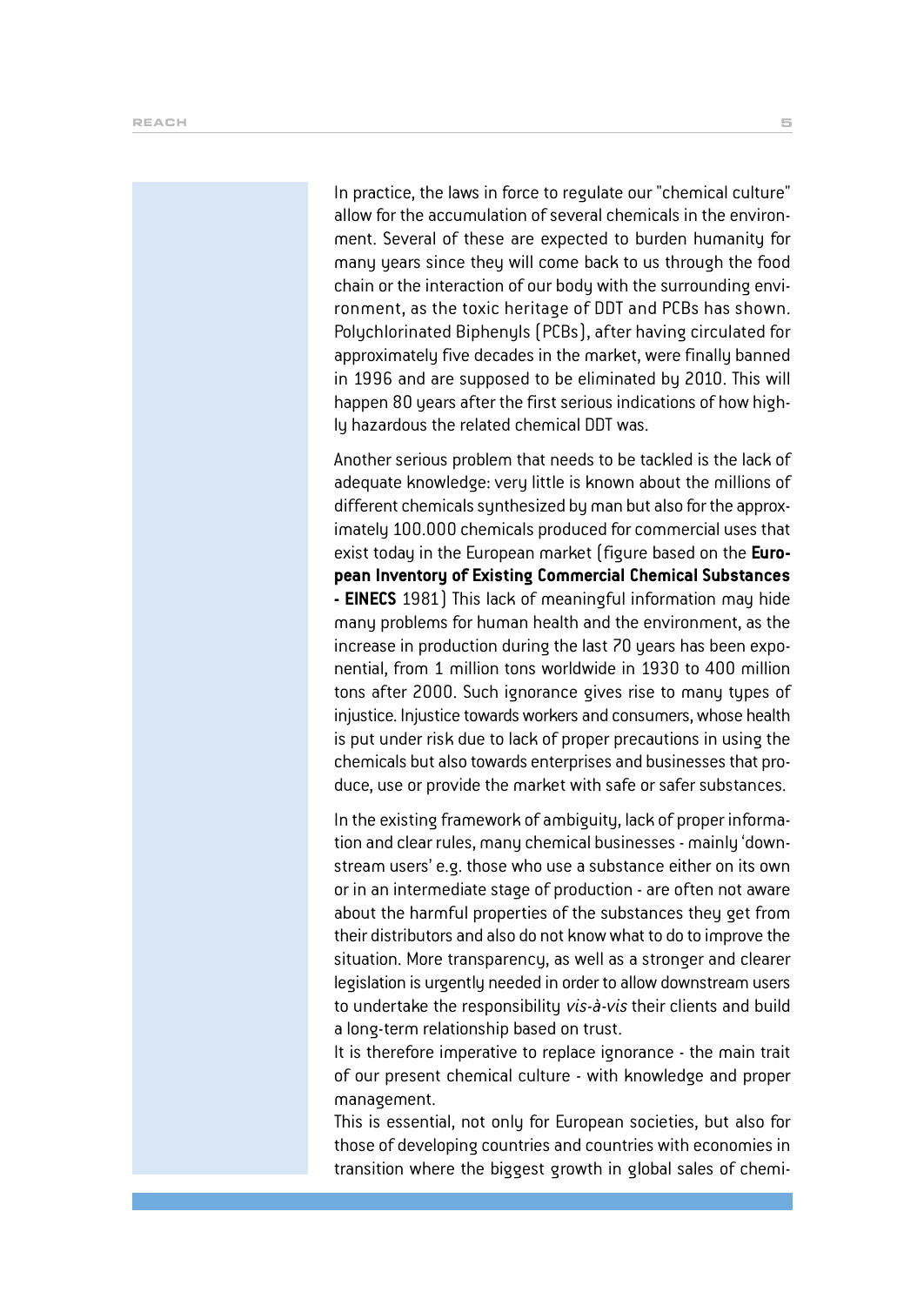cals - most of them produced in developed countries, including Europe - is expected to happen over the next decade(s).

Aiming at establishing a more uniform, transparent and safer management of chemicals in the European Union, a new legislation, known by its acronym **REACH** (**R**egistration, **E**valuation and **A**uthorisation of **Ch**emicals) was designed. It entered into force on June 1st 2007.

**Chemicals that will be considered as unacceptable, in terms of the hazard they pose on human safety and environmental health, are to be identified and gradually substituted by safer alternatives, implementing the precautionary principle**<sup>4</sup> .



**<sup>4</sup>***This principle was enshrined at the 1992 Rio Conference on the Environment and Development, during which the Rio Declaration was adopted, whose principle 15 states that: "in order to protect the environment, the precautionary approach shall be widely applied by States according to their capability. Where there are threats of serious or irreversible damage, lack of full scientific certainty shall not be used as a reason for postponing cost-effective measures to prevent environmental degradation".*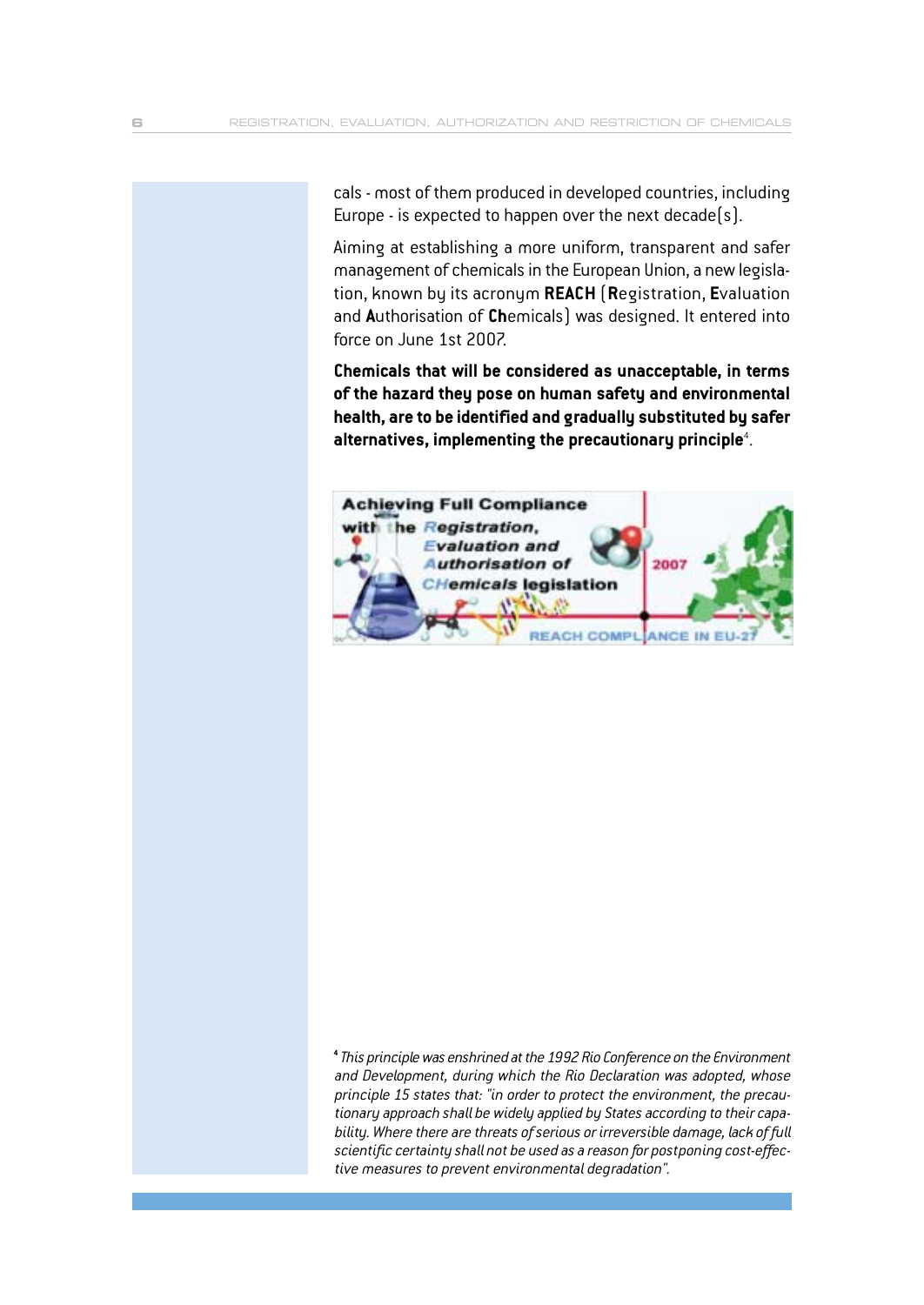# Green and

REACH substitution's provision is in line with the philosophy of "green chemistry", conventionally described in the 12 principles developed by Anastas (from the USA EPA) and Warner in 1998<sup>5</sup>, that encourages the design of products and processes able to reduce or eliminate the use and generation of hazardous substances but also with the concept of Sustainable Chemistry, coined on the wake of important global events focusing on Sustainable Development.

At the United Nations Conference on Environment and Development, held in Rio de Janeiro in 1992, about 170 nations agreed that the protection of the environment and social and economic development are fundamental to sustainable development $^{\mathrm{6}}$ . To achieve sustainable development they adopted the Rio Declaration on Environment and Development and the Agenda 21, which is the comprehensive blueprint of action for the 21st century to be taken globally, nationally and locally in every area in which humans impact on the environment.

Chapter 19 of Agenda 21 also provides targets for the environmentally sound management of toxic chemicals, including prevention of illegal international traffic in toxic and dangerous products. The full implementation of Agenda 21 was strongly reaffirmed at the World Summit on Sustainable Development (WSSD) held in Johannesburg, South Africa from 26 August to 4 September 2002. The participants agreed to minimize the significant negative impact from chemicals by 2020. The declaration of WSSD also deemed it necessary for sustainable development to establish sound management of chemicals over their whole life cycle. Since then, several international fora have discussed sustainable chemistry.

**<sup>5</sup>***http://www.epa.gov/greenchemistry/pubs/principles.html and Green Chemistry: Theory and Practice, Paul Anastas and John Warner, Oxford University Press, New York, 1998.*

**<sup>6</sup>***The concept came into general usage following publication of the 1987 report of the Brundtland Commission formally, the World Commission on Environment and Development. Set up by the United Nations General Assembly, the Brundtland Commission coined what was to become the most often-quoted definition of sustainable development as development that "meets the needs of the present generation without compromising the ability of future generations to meet their own needs." The field of sustainable development can be conceptually broken into three constituent parts: environmental sustainability, economic sustainability, social-political sustainability.*

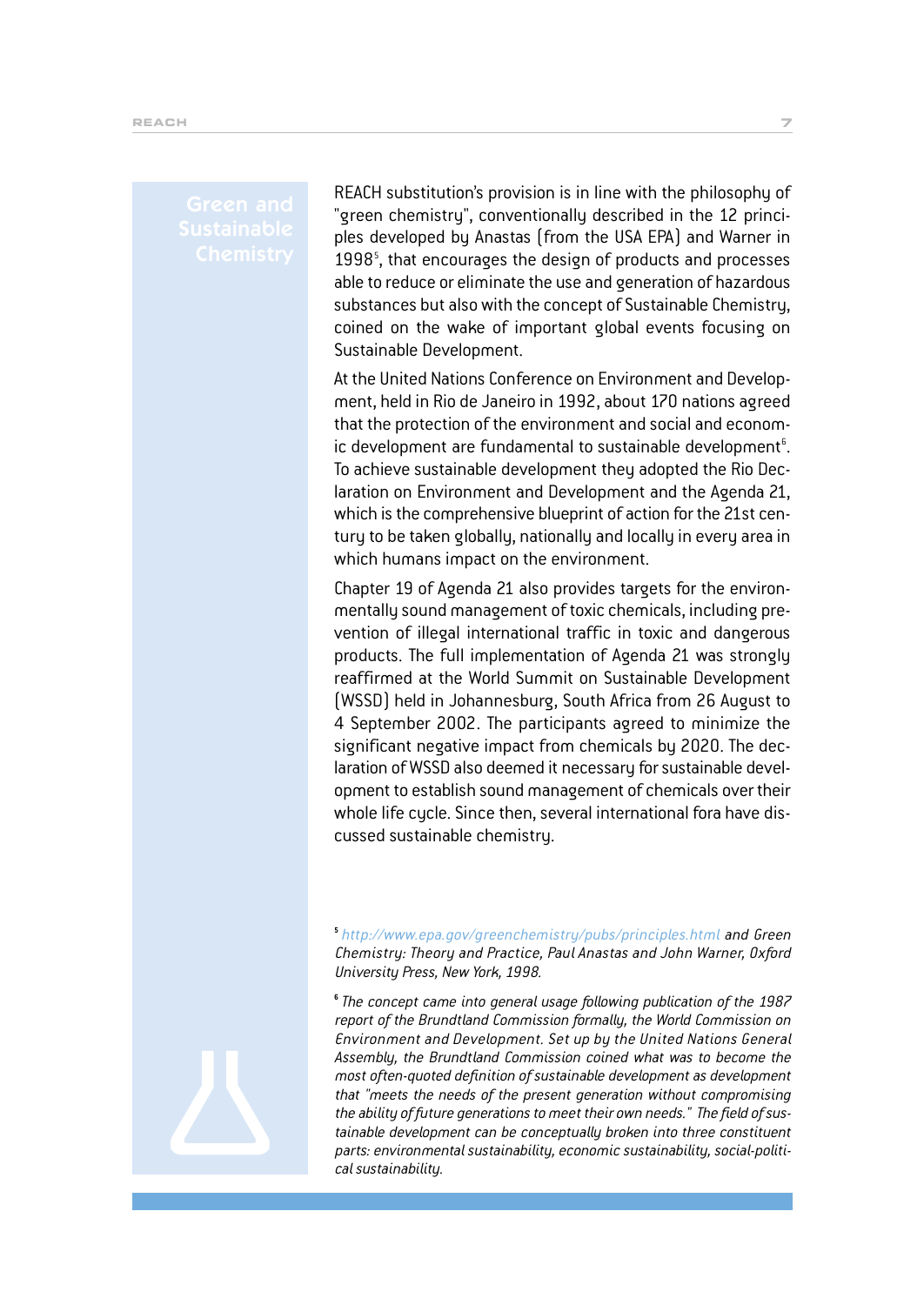The concept of Sustainable Chemistry offers an arena of innovation, which not only calls for the preservation of resources, but also for a new development process in the chemical industry. Sustainable Chemistry aspires to raise the stake of less dangerous chemicals as well as the production of environmentally high-quality products from preferable renewably resources. This reduces emissions and excessive consumption of resources like energy and materials. The principle of Sustainable Chemistry comprises important elements in areas like environment, economy and society. Sustainable Chemistry deals with the whole life cycle of intrinsically safe chemicals and products, including their production, processing, use and disposal.

Intrinsically safe chemicals and products are characterized by low toxicity to the environment and human health and low persistence and accumulation potential. Thereby, human health and the environment are protected from step one and socioeconomic follow-up costs are avoided. Additionally, production of sustainable chemicals and articles contributes to economic profit for innovative enterprises and thereby presents an opportunity for competitive advantage compared to production and marketing practiced according to old-fashioned concepts.

Besides enhancing the functioning of Europe's internal market and creating a level playing field for the management of chemicals in Europe, a proper application and enforcement of the new REACH legislation could be indeed an excellent occasion to foster innovation and preparing new market opportunities i.e. increase the competitiveness of the European chemical industry.



**Figure 1**

*Chemicals: a great variety of chemicals exists in the market but there is lack of adequate information about their effects on human health and the environment.*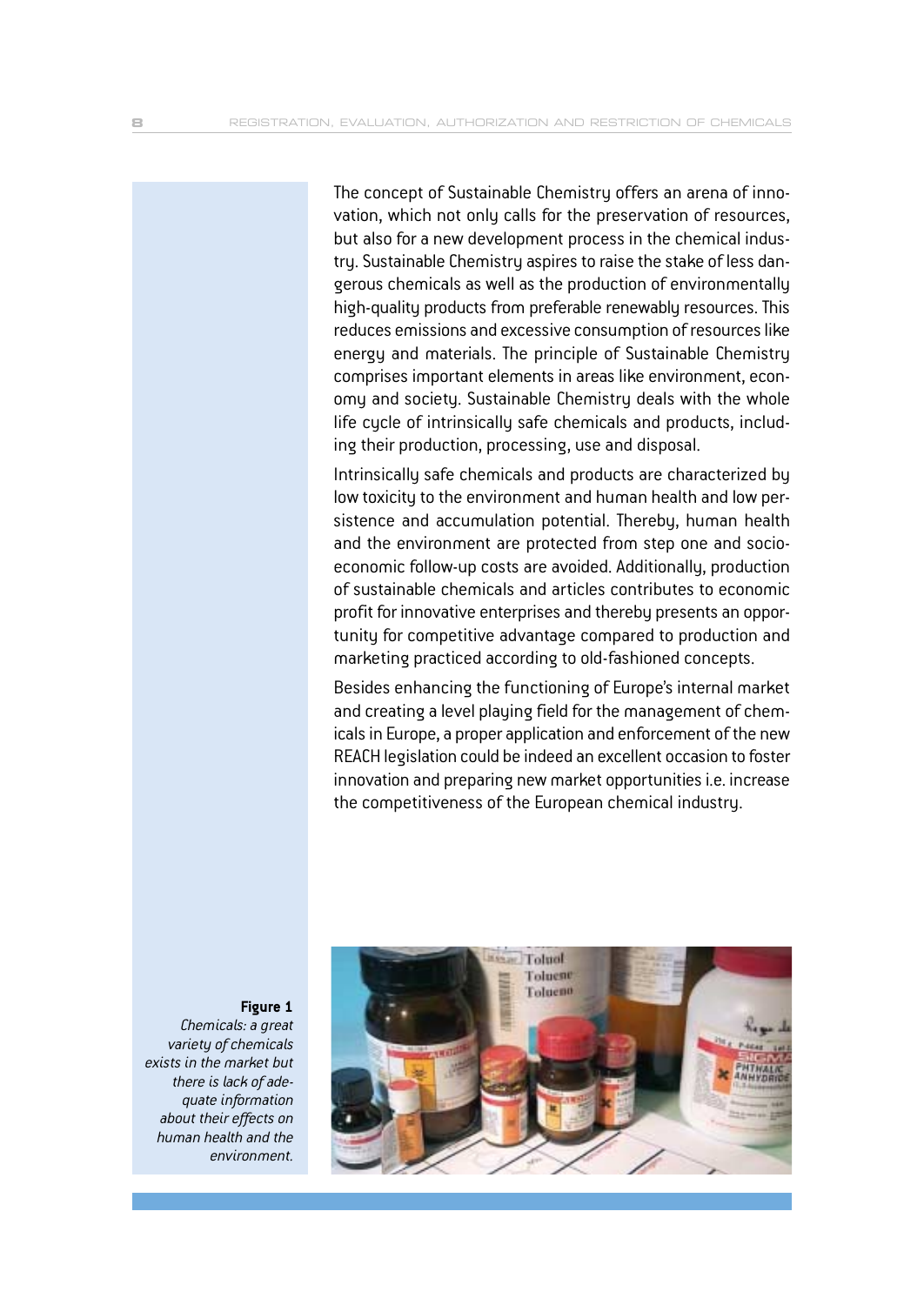# THE CONTROL OF CHEMICALS AT INTERNATIONAL AND EUROPEAN LEVEL

After the Second World War industrial countries started to regulate the production, marketing and commercial use of chemicals. A number of very dangerous or hazardous chemicals were restricted while measures were taken to avoid their release in the environment. But only in the last 30 years have more vigorous legislative efforts have been undertaken to ban or restrict the use of very dangerous ones.

In 1975 two actions were initiated by the **United Nations Environmental Programme** (UNEP): The International Registry of Potentially Toxic Chemicals (IRPTC) and the International Occupational Safety and Health Hazard Alert System (IOSHHAS). In 1985 another programme, the International Programme on Chemical Safety (IPCS), was launched by UNEP, in cooperation with the World Health Organisation (WHO) and the International Labour Organisation (ILO) to establish the scientific basis for safe use of chemicals, and to strengthen national capacities for chemical safety.

More recently, the **Strategic Approach to International Chemicals Management**(SAICM) was adopted by the International Conference on Chemicals Management (ICCM) on 6 February 2006. SAICM **is an international policy framework to foster the sound management of chemicals** and supports the achievement of the goal agreed at the 2002 Johannesburg World Summit on Sustainable Development of ensuring that, by the year 2020, chemicals are produced and used in ways that minimize significant adverse impacts on the environment and human health.

The **World Health Organization** (WHO) also initiated programmes for the study of toxic substances. One of these, Monographs on the Evaluation of Carcinogenic Risk to Humans (**International Agency for Research on Cancer, IARC/WHO**) was directed at identifying environmental factors that can increase the risk of human cancer (including chemicals, complex mixtures, occupational exposures, physical and biological agents, and lifestyle factors) so that National health agencies could use this infor-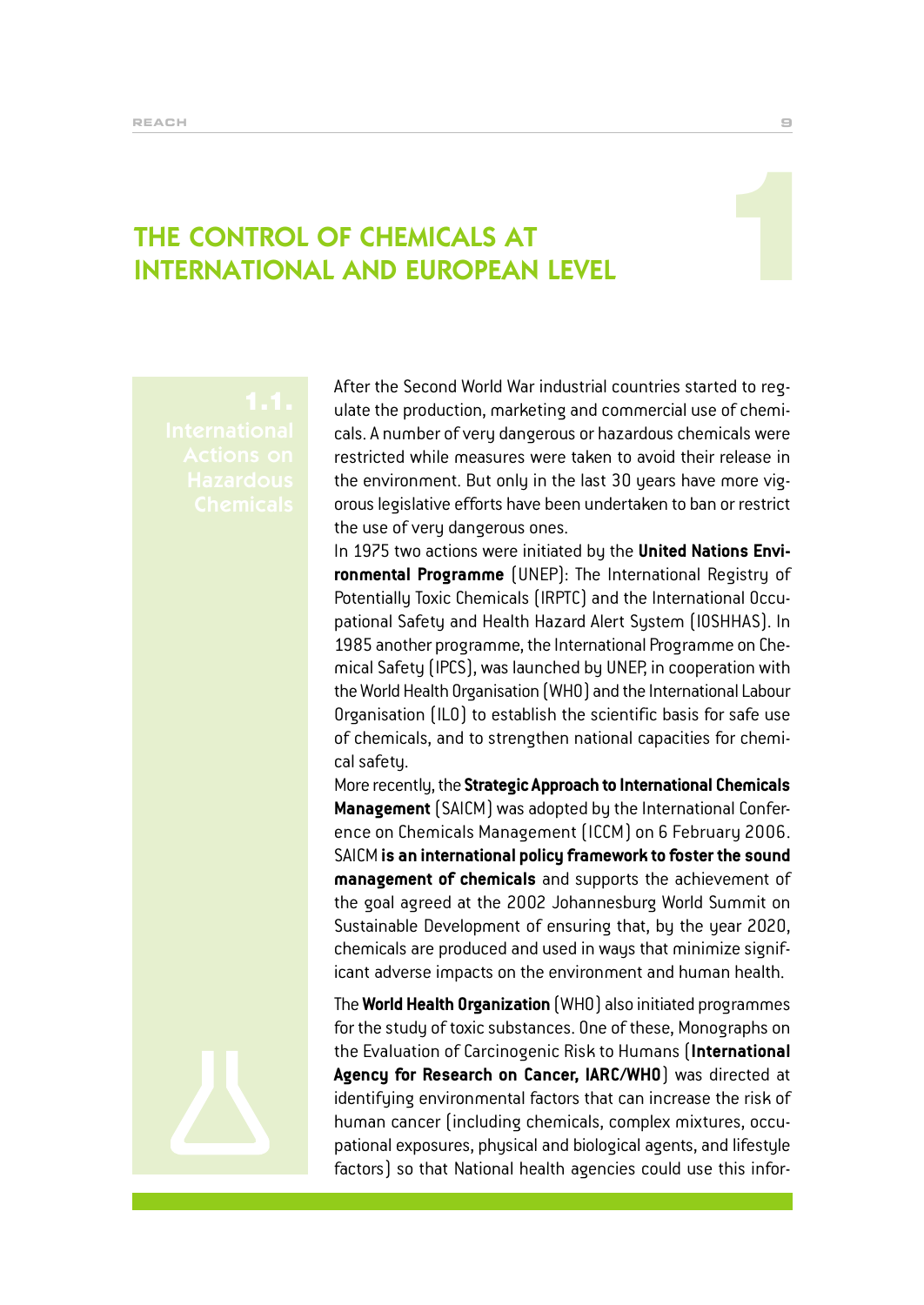mation as scientific support for their actions to prevent exposure to potential carcinogens.

The **Organization for Economic Co-operation and Development** (OECD) coordinated in 1978 a programme among industrial countries in order to improve the control of chemicals and contribute to the protection of humans and the environment from exposure to hazardous chemicals, the so called: "Assessment of Potential Environmental Effects of Chemicals and Guidelines for Anticipating the Effect of Chemicals on Man and the Environment, Special Programme on the Control of Chemicals". Later on, with similar objectives in mind, OECD also promoted its "Mutual Acceptance of Data and Recommendations on Test Guidelines and Principles of Good Laboratory Practice" (1981), which is considered very important for testing samples and using modern analytical techniques to generate valid and high quality test data and also introduced (1982) the "Minimum Pre-Marketing Set of Data" (toxicological and safety tests) for commercial chemical products among industrial countries.

Several countries, including some EU Members (Germany, Sweden, Denmark) but also other 'heavy' chemical producers, such as the USA, Canada and Japan, have developed programmes for gathering data on chemical hazards and systems for protecting the environment, workers and consumers from dangerous or hazardous chemicals.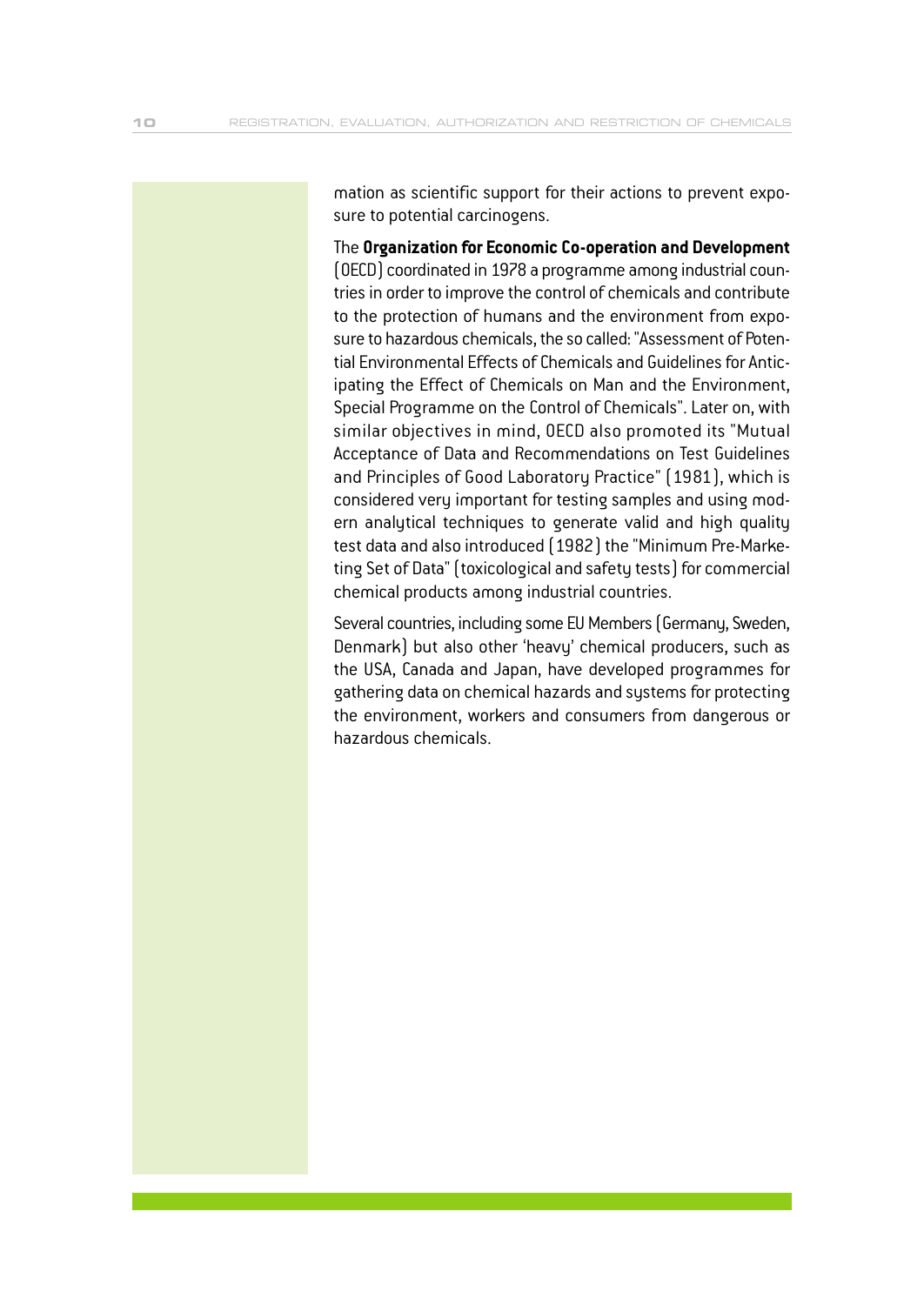A Community Chemical legislation has been in existence since 1967 (Directive 67/548/EEC) when it was recognized that provisions related to the classification, packaging and labeling of substances on the market, in particular dangerous industrial chemicals, should be harmonized throughout the Community in order to eliminate the barriers to trade that national provisions in the Member States could represent. Since its adoption in 1967, Council Directive 67/548/EEC has constantly been updated in order to take into account scientific and technical progress to make sure a high level of protection of man and the environment, as well as the correct functioning of the internal market is guaranteed. One of the most important amendments was the so called "6th Amendment" of the Directive in 1979, which introduced the protection of the environment from the dangerous effects of substances as well as a notification system for "new" substances which, consequently, required the establishment of the list of "existing" substances, called EINECS. This development was part of the EU response to the US legislation known as TOSCA (Toxic Substances Control Act)<sup>?</sup>. EINECS was established as the **E**uropean **In**ventory of **E**xisting Com-mercial **C**hemical **S**ubstances and lists all substances that were reported to be on the market on or before 18 September 1981. The substances placed on the market for the first time after this target date are considered "new" and are added to ELINCS, the **E**uropean **LI**st of **N**otified **C**hemical **S**ubstances. Another important step was the 7th amendment of the Directive in 1992, which required the principles of risk assessment for "new" substances. It further introduced the "sole representative" in the notification system, and added the **Safety Data Sheet** as a hazard communication facility for the professional user.

In the 1980s a Community Action Programme underlined the need for a legislative instrument, which would provide a comprehensive structure for the evaluation of the risks posed by "existing" chemicals. In particular, the Action Programme stated that such a legislative instrument "will establish a procedure for treating priority lists of chemicals for immediate attention, as well as setting out the means for gathering information, requir-



**7** *http://www.epa.gov/lawsregs/laws/tsca.html*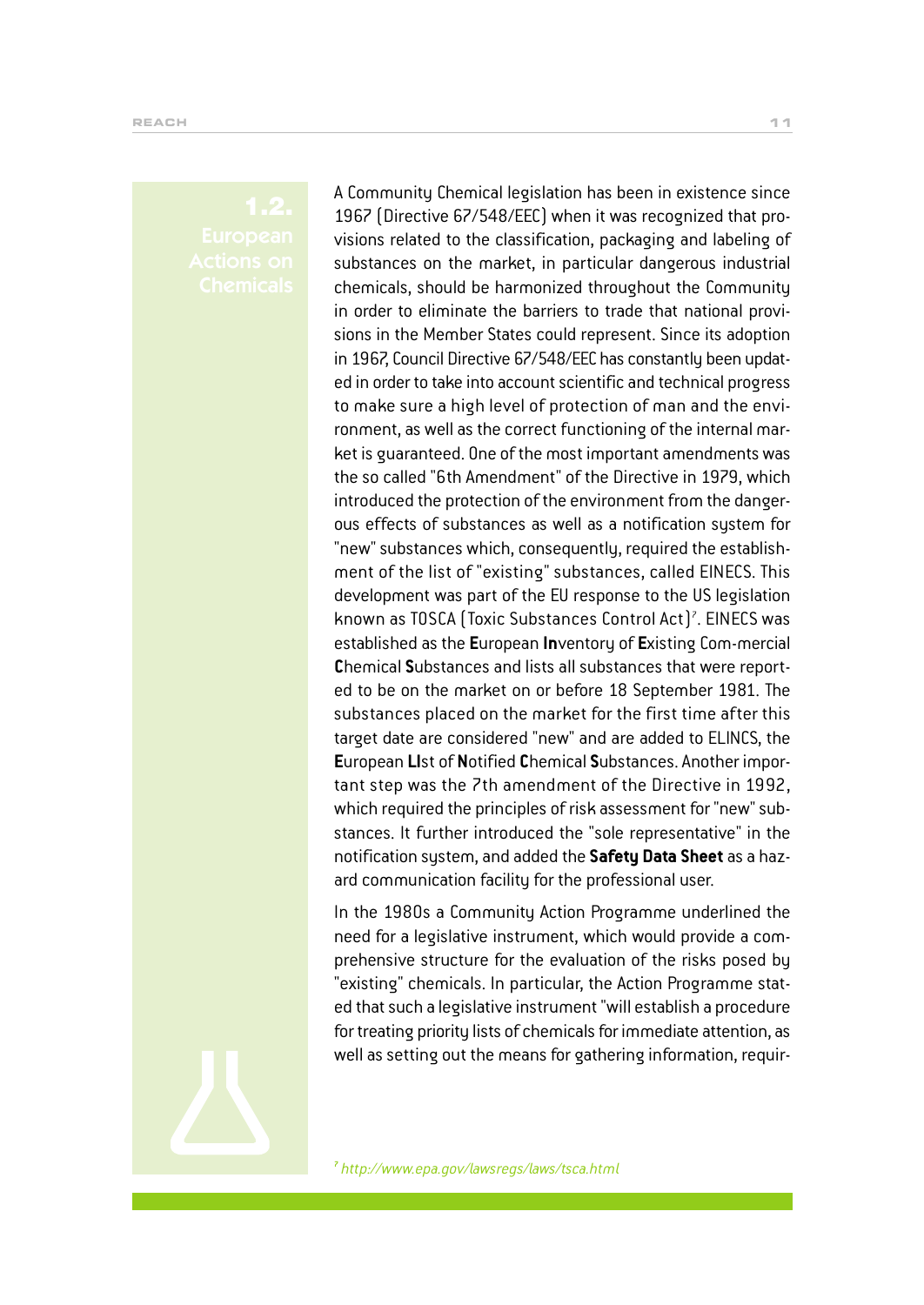ing testing and evaluating the risks to people and the environment". Consequently, the European Commission proposed a series of legal instruments, which were aimed at meeting the objectives outlined in the Action Programme. One of these instruments was the Existing Substances Regulation (EEC) 793/93 which was adopted by the European Council on 23 March 1993 and came into force on 4 June 1993. It applies to any manufacturer or importer who produces or imports an existing substance in quantities exceeding 10 tones a year.

Throughout these developments the relevant Community chemical legislation came to cover four main sections:

#### **A. DATA COLLECTION**

(for existing chemicals and new ones)

#### **B. CLASSIFICATION AND LABELLING**

(harmonization of labels and classification of toxicity danger)

#### **C. DATA ASSESSMENT**

(existing chemicals, protection of workers)

#### **D. RISK MANAGEMENT**

(during marketing, use, export, import, consumer protection, etc).

Moreover, the chemical policy focus was shifted from measures directed to control "downstream" impacts of hazardous chemicals on workplaces (where exposure is at its highest), consumers and the environment, to "upstream" reduction of potential exposure and prevention.

It is in this framework that, for example, the Integrated Pollution, Prevention and Control Directive (**IPPC Directive 96/61/EC**) was adopted. This is about minimizing pollution from various industrial sources in the EU, covering around 50.000 installations which are subject to environmental permit from the relevant authorities of EU countries. The implementation of IPPC forces large plants to adopt a comprehensive approach to pollution prevention concerning hazardous chemicals.

Furthermore, the EU is being guided in its legislation by various international environmental treaties (Stockholm Convention on Persistent Organic Pollutants - POPs, long-range transboundary air pollution, Basel Convention, Kyoto Protocol, Montreal Protocol, etc) which are considered integral part of its legislation.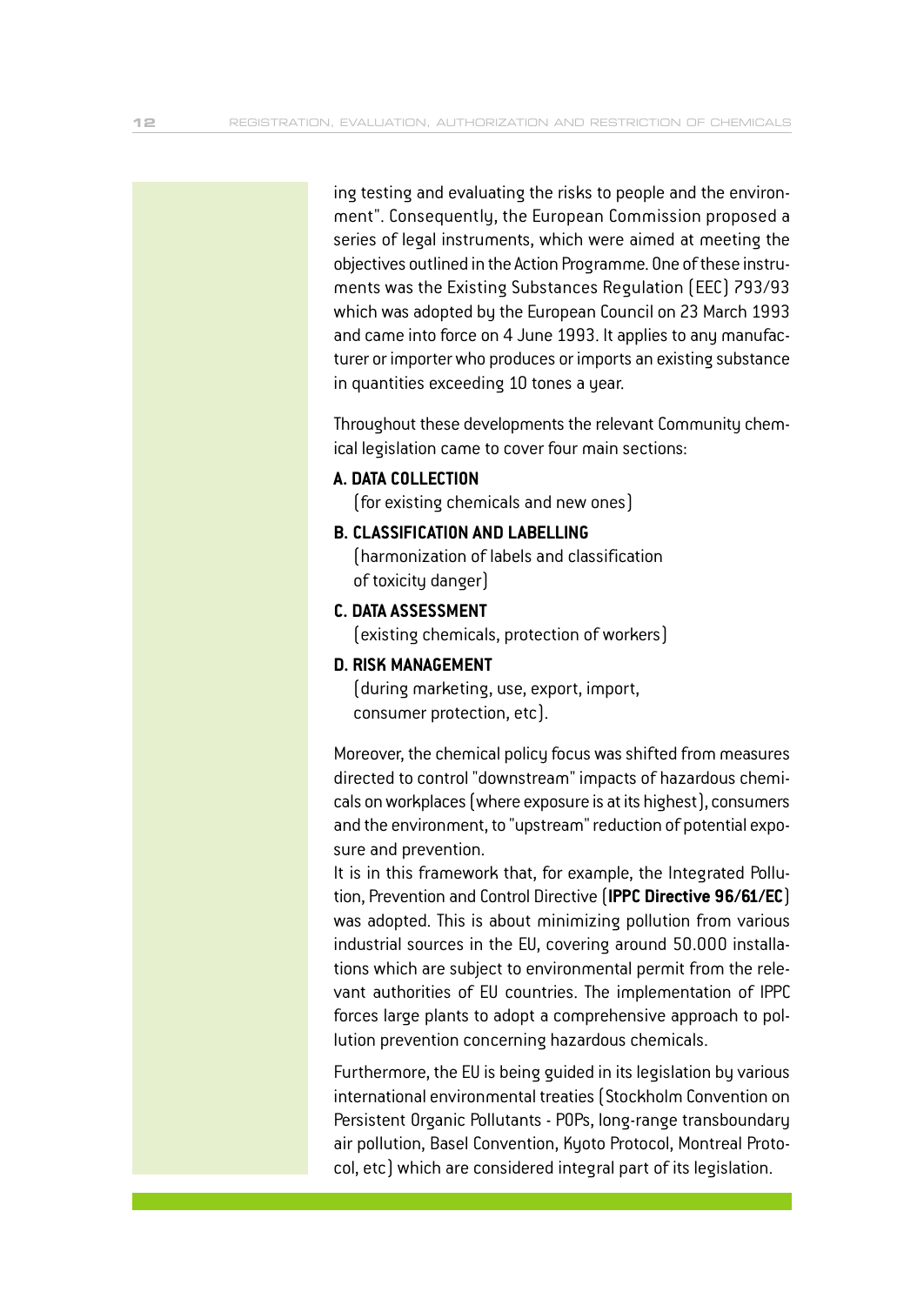The European Union from the beginning of its formation was interested in regulating the health and safety aspects of chemical substances. The chemicals, plastics and rubber industries are among the larges in the EU (Europe produces 31% of the world's chemicals). The over 60.000 chemical industries in Europe employ almost 3.5 million people and account for 12% of the manufacturing industry's added value. Furthermore, the chemical sector represents 2/3 of the entire manufacturing trade surplus of the EU.

#### **Figure 2.**

*A framework analysis of the EU policy concerning the impact of hazardous chemicals. The policy was to move from chemical legislation associated with difficulties of co-ordination among departments ("A") to policies which are related to more difficult problems ("B"). Policies at "C" focus on the "upstream" sources of chemicals via the integrated prevention of exposures that cause adverse effects on health and safety and environmental pollution.* 

(Source: European Environment Agency).

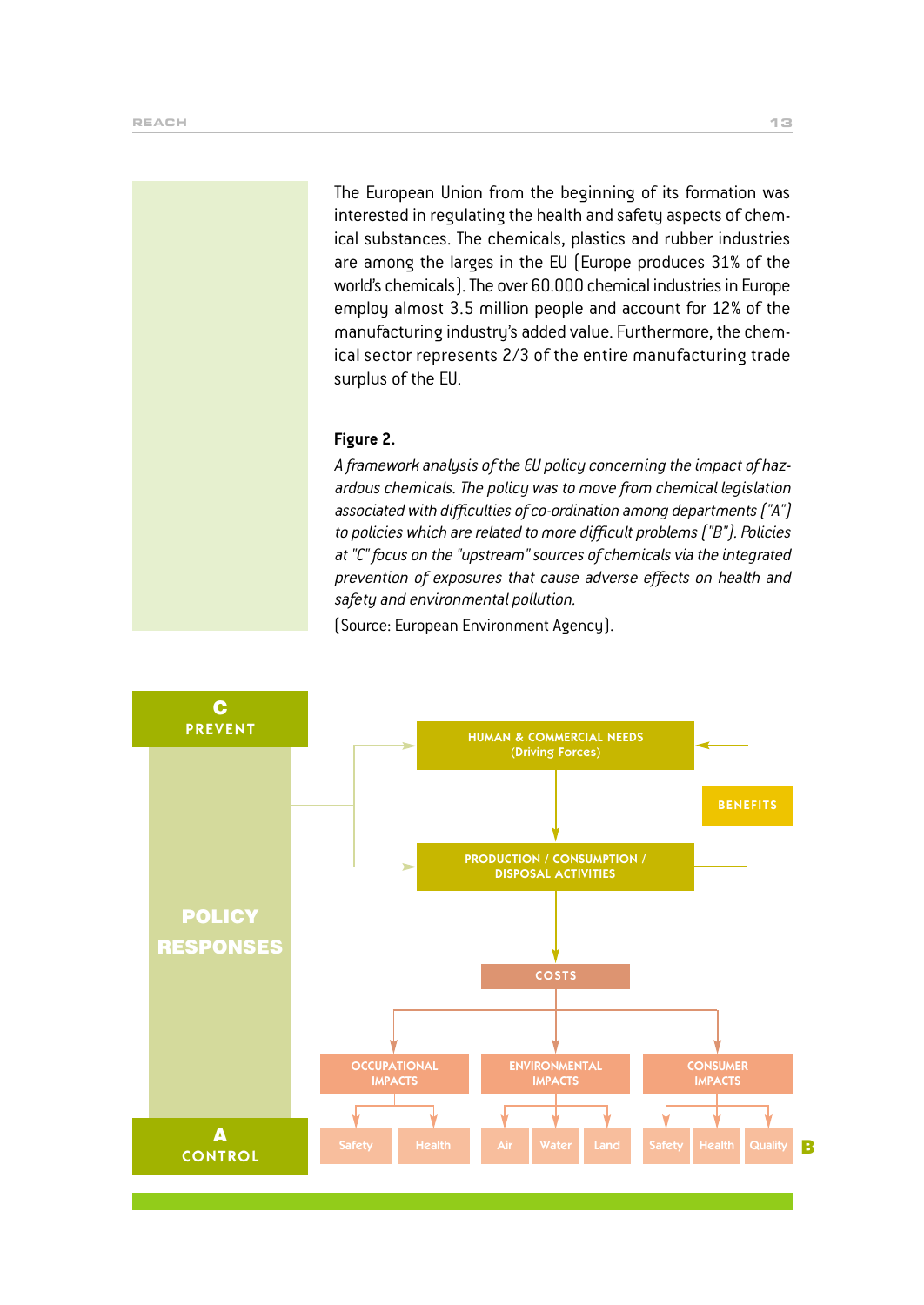In the last 30 years the EU introduced numerous Directives and amendments for the classification and labeling, the collection of information on chemicals hazards, and the management of various risks presented by hazardous chemicals. A diagram of the most important elements of the EU legislation on chemicals is presented in Figure 3.

#### **Figure 3.**

*Control of Chemicals in the European Union (Source: CEC, 1994).*

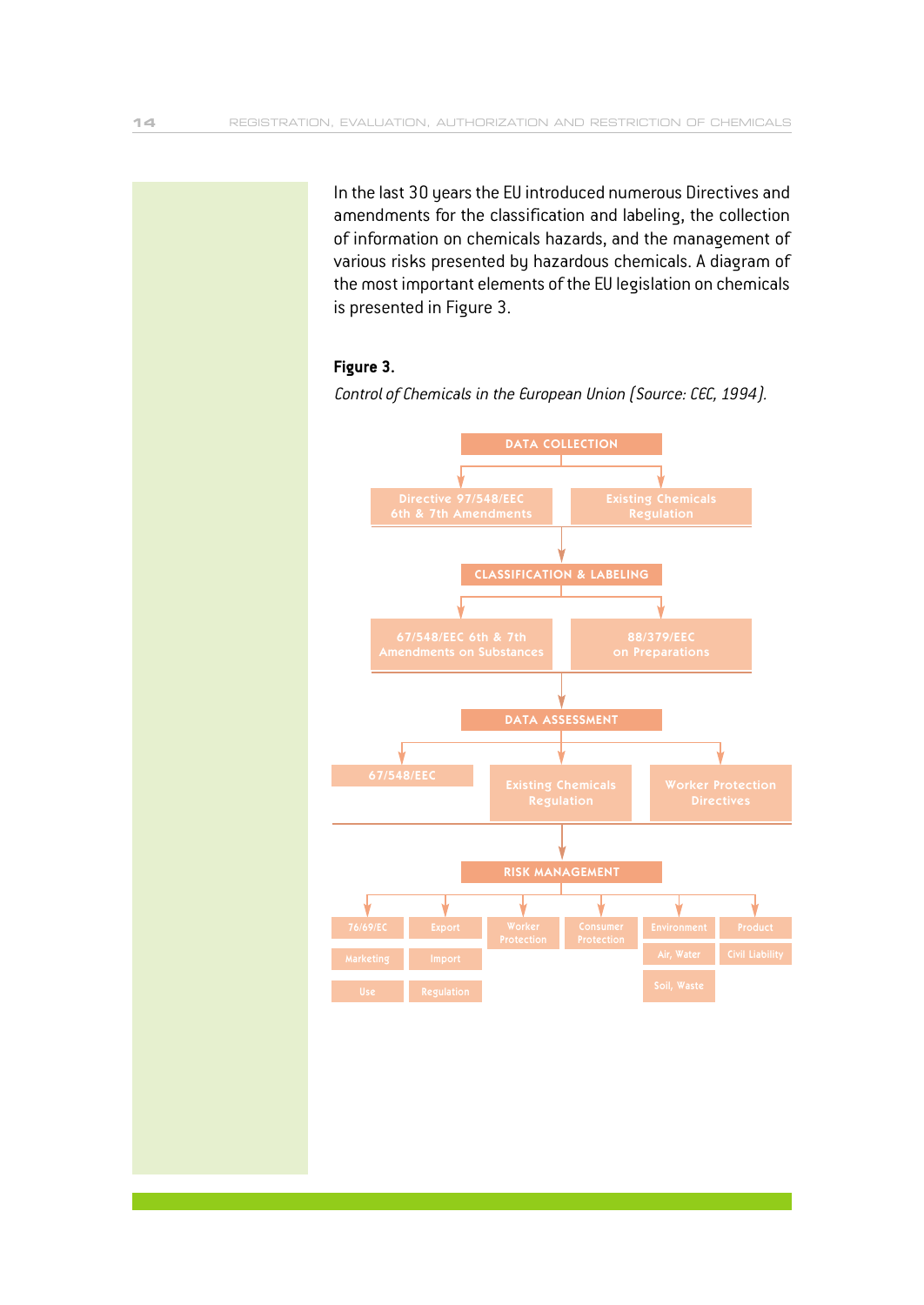# THE PROBLEM: DATA COLLECTION THE PROBLEM: DATA COLLECTION<br>ON HAZARDOUS CHEMICALS IN EU

Until recently chemical substances have been treated differently in the European Community depending on when they were introduced in the market. "New" substances (introduced after 1981) were required to be tested about their toxicity and physico-chemical properties and notified before being marketed in volumes above 10 kg. For higher volumes more in-depth testing focusing on long-term and chronic effects had to be provided. On the basis of this information, they were assessed on their risks to human health (toxicity) and the environment (ecotoxicity).

However, there have been no corresponding requirements for chemicals deemed to be on the European Community market between 1 January 1971 and 18 September 1981 (the "existing" chemicals) and listed in the EINECS, more than 100.000 existing substances, counting for almost 99% of the chemicals' volume on the market.

In order to bring a better control in the chemical substances scene, a set of inventories was created. Apart from the existing chemical list EINECS the other inventories had focused on new, high production volume chemicals, low production volume chemicals and priority chemicals. The list of chemicals was further subdivided and completed by adding the existing and new, high production volume chemicals and the priority chemicals:

- **a. European Inventory of Existing Commercial Chemical Substances (EINECS):** 100,204 substances (until 1981)
- **b. European List of Notified Chemical Substances (ELINCS):** 3,827 substances (new chemicals from 1981 to 2006)
- **c. High Production Volume Chemicals (HPVC):** HPVCs data requirements: name of substance, produced and imported

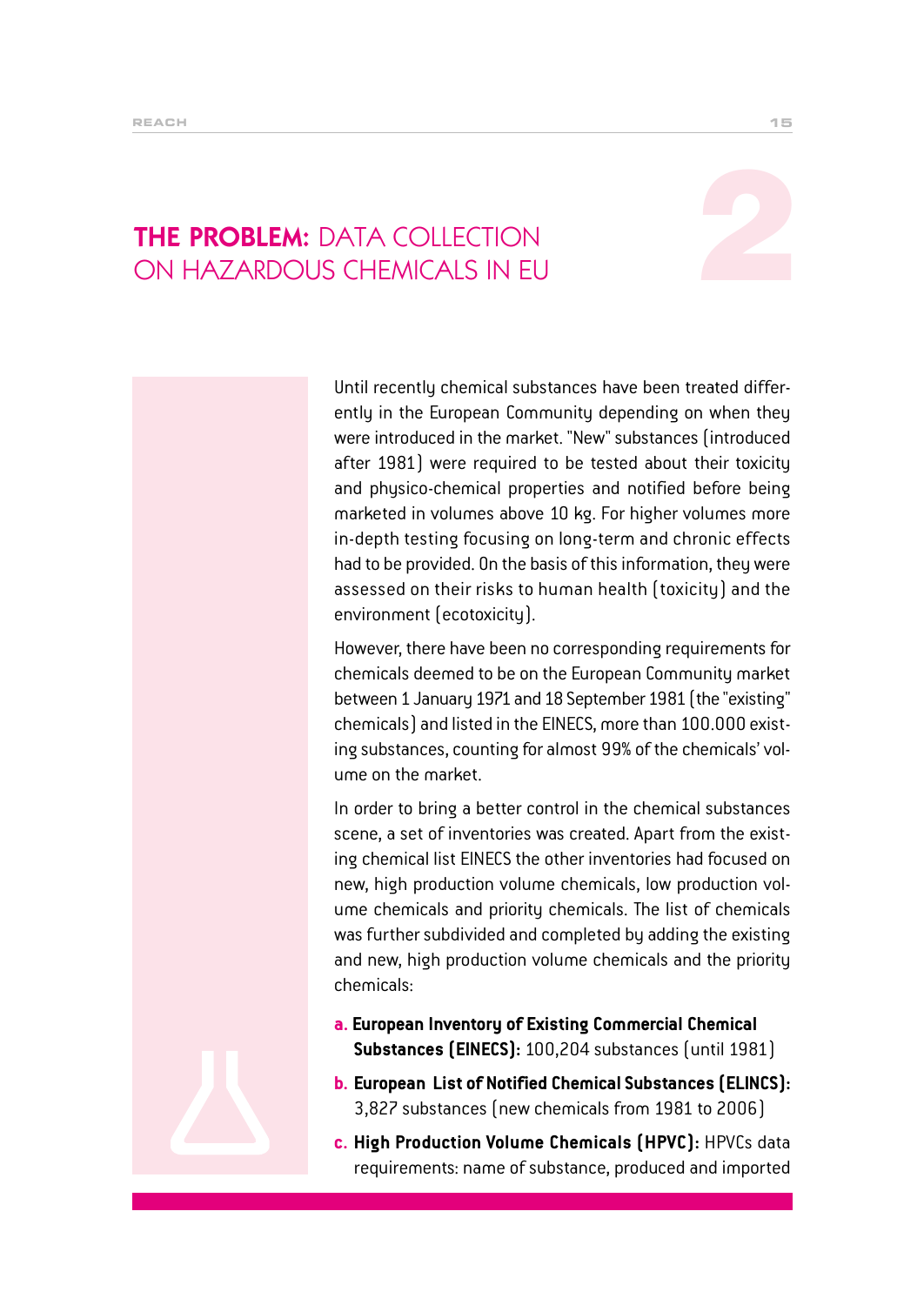quantities, classification and labeling information under 7/548 and reasonably foreseeable uses. Also data in the following areas: physico-chemical properties, information related to chemical fate and pathways in the environment and toxicological and ecotoxicological properties (environmental fate, ecotoxicity, acute toxicity, chronic toxicity, mutagenicity, developmental/reproductive toxicity)

- **d. Low Production Volume Chemicals (LPVC):** 7.829 substances (until 2006, with production volume exceeding 10 tons/ year but not greater than 1,000 tons/year. LPVCs data requirements include only the first part of those of HPVCs.
- **e. Priority List of Chemicals:** 141 substances (1994-2006) with potential hazardous properties and high volume production. The European Chemicals Bureau (ECB) selected the priority list for urgent collection of data.

The initial effort of the European Community to test and assess most of the hazardous existing (1981) and new (after 1981) chemicals did not work effectively, since risk assessments require comprehensive information and data on toxicity and ecotoxicology. Starting in 1994 with 4 priority lists containing 141 chemical compounds the data collection and risk assessment was very slow. Yet at the same time certain chemicals had caused serious damage to human health and the environment, because information on their adverse impacts was not available. On the total of 141 chemicals 69 (for 72 substances) have final reports, and 67 (for 70 substances) only summaries (by the EU Scientific Advisory Committee on Toxicology and Ecotoxicology).

Overall information available on the toxicity and exposure data showed that:

- 75% of chemical substances in use (existing) do not have adequate toxicity data,
- 50-75% of priority chemicals (HPVC) do not have adequate ecotoxicity data (ecotoxicology tests are experimentally very difficult and it takes a long time to assess risk in the various ecosystems)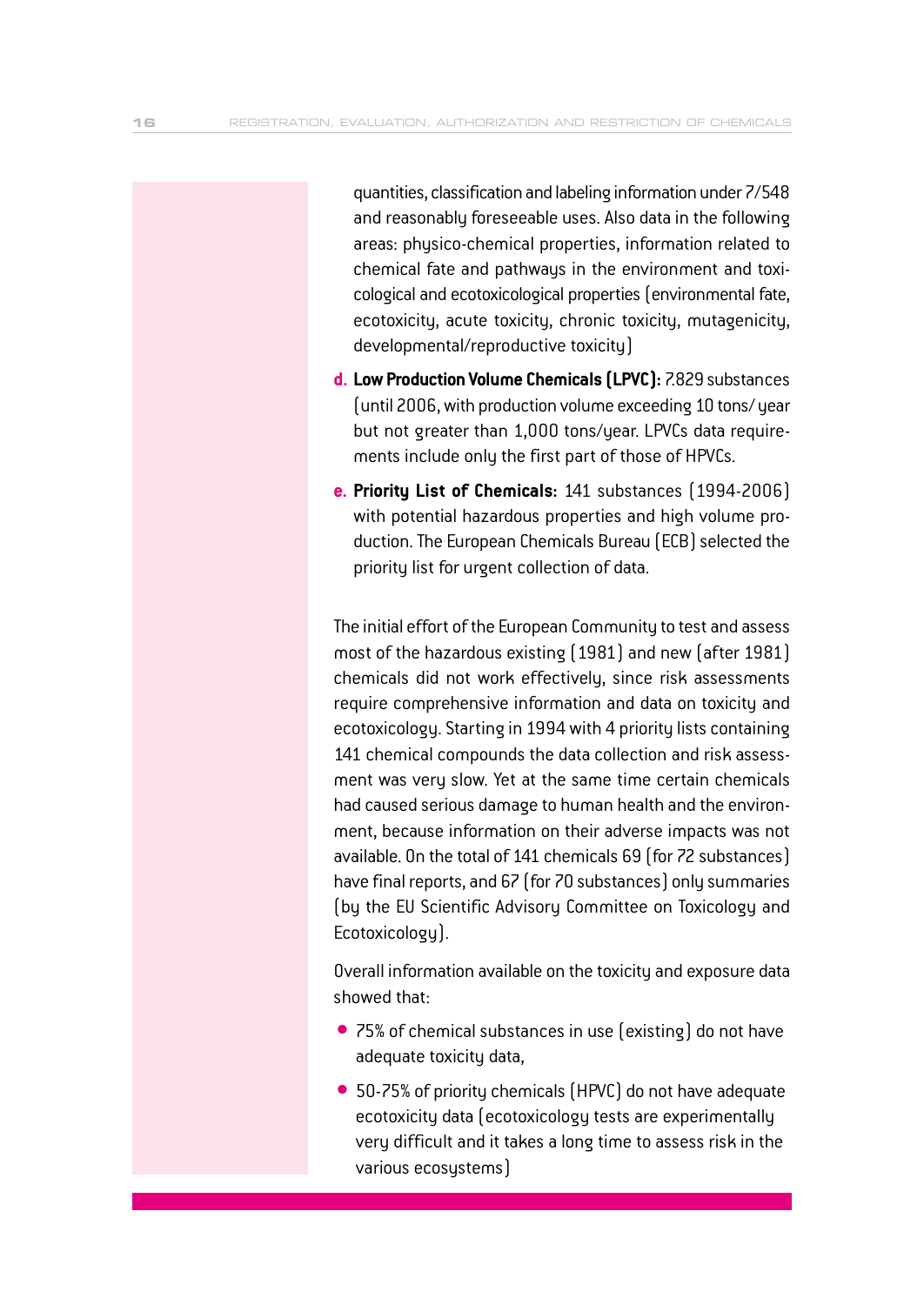- some marketed chemicals in use in various products have inadequate toxicity data on fertility, carcinogenic potential, endocrine disruption and other adverse effects to humans
- for a large number of marketed chemicals there is inadequate data or information on their distribution, fate and concentration in the environment, their presence in consumer products and their impacts on ecosystems

#### **It is clarified that the EINECS list includes:**

- $\bullet$  Industrial chemicals,
- **Substances produced from natural products** by chemical modification or purification (metals, minerals, cement, refined oil and gas and their products)
- **Substances produced from animals** and plants (lanolin, turpentine, rosin oil and resin acids)
- $\bullet$  **Food additives**
- $\bullet$  **Ingredients of active substances** of pesticides, medicaments (aspirin, paracetamol) and cosmetic products
- $•$  Monomers
- **Natural polymers** [natural rubber and starch]
- **Some waste** and by-products, including some products of processed coal (coke and coal tar pitch).

#### **The EINECS does not include:**

- **Synthetic polymers** (these are registered in EINECS under their building blocks, monomers)
- $\bullet$  **Impurities as such**
- $\bullet$  **Intentional mixtures**
- **Medical products, cosmetic products**
- **Pesticides** as intentional mixtures
- **•** Food
- **Feedstuffs**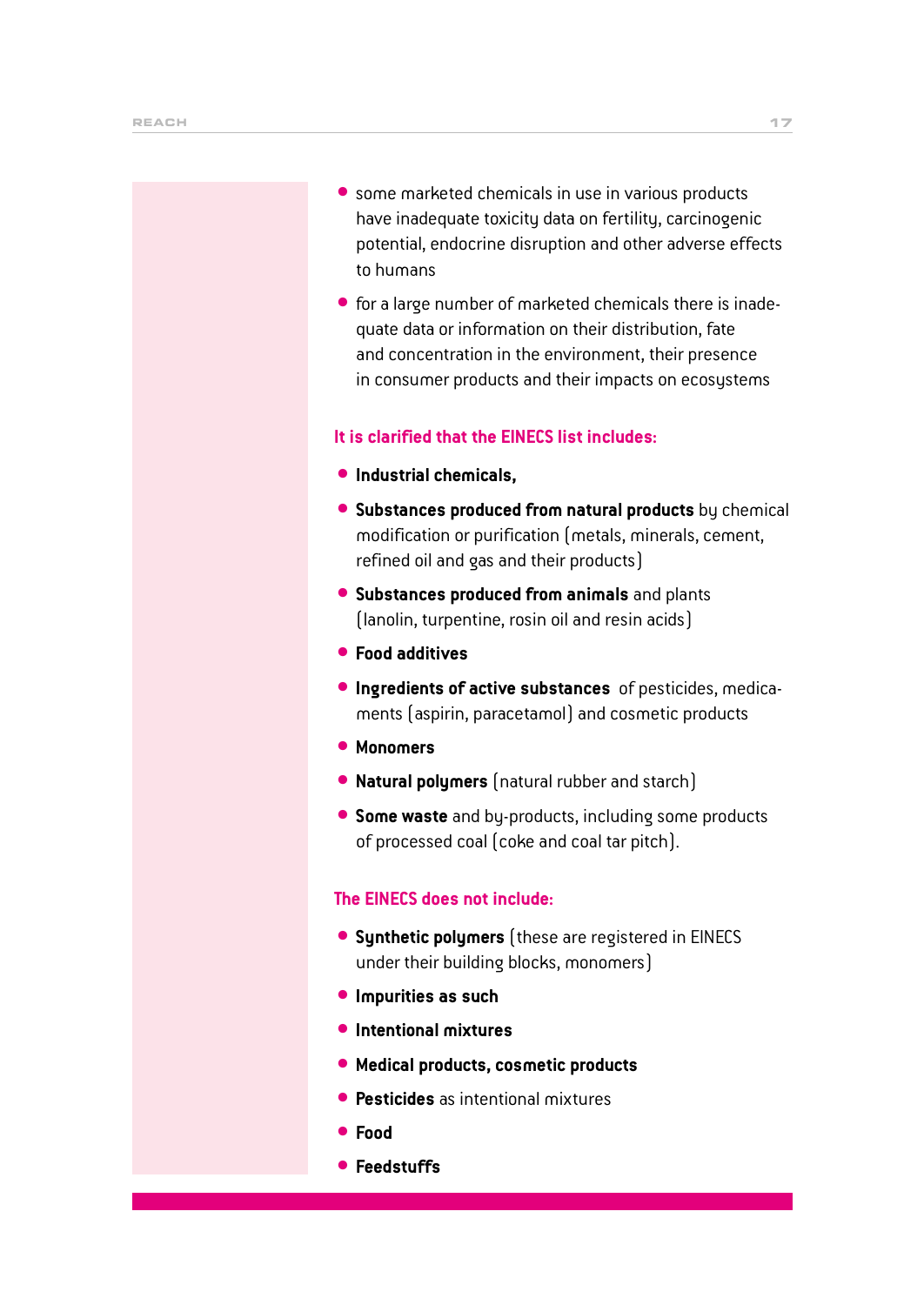- **Alloys** (stainless steel) however it includes most individual components of alloys
- $\bullet$  **Most naturally occurring raw materials** (coal and most ores).

All substances not on the EINECS list are required by the 6th and the 7th Amendments to Directive 67/548/EEC to be notified and assessed prior to receiving permission to be marketed.

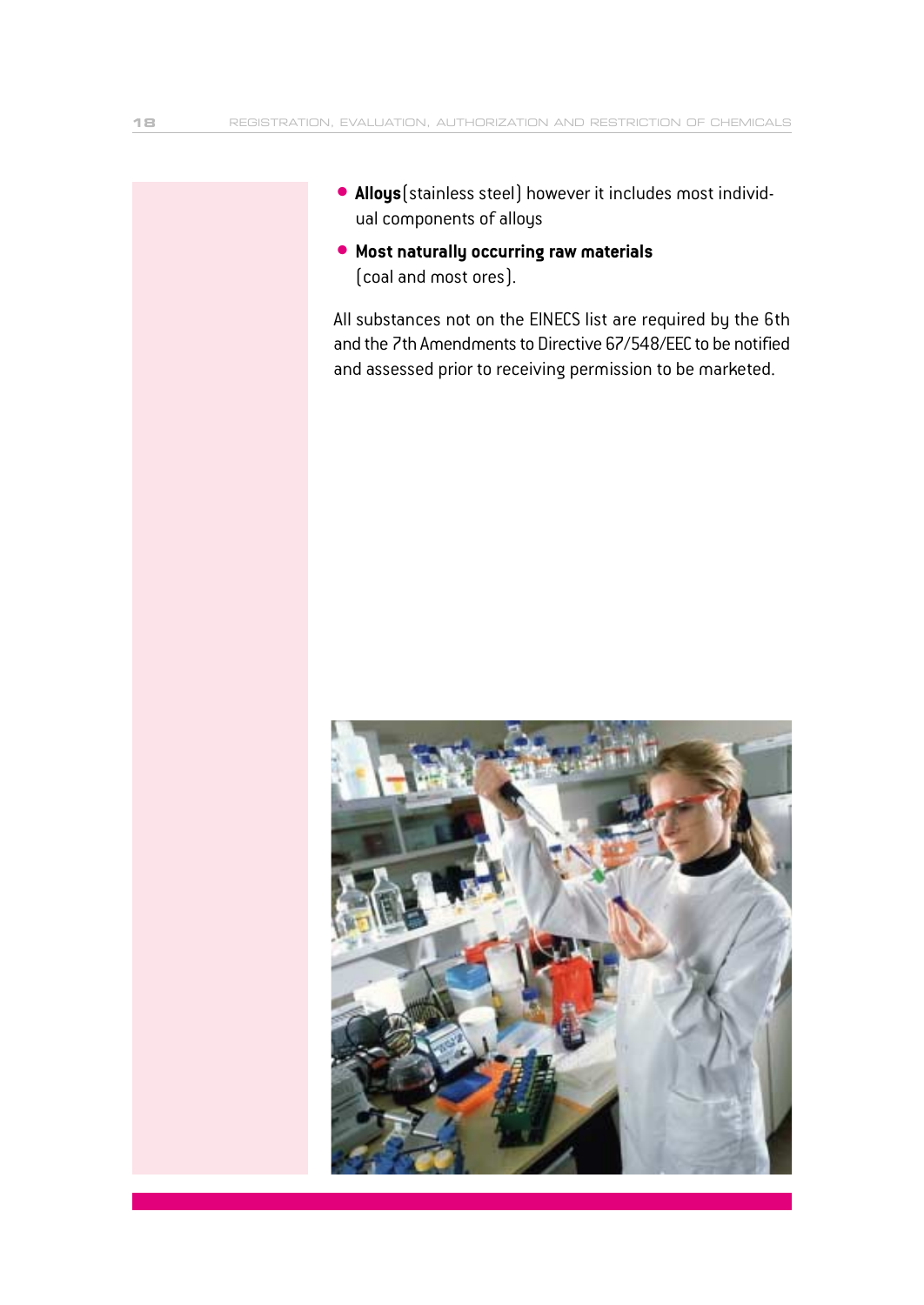# THE SOLUTION? "NO DATA NO MARKET": REACH, THE NEW CHEMICALS POLICY IN THE EU

REACH represents a broad and radical EU Chemicals' Policy rethinking in an effort to overhaul the drawbacks of the current system in relation to the production and use of chemical substances, in line with sustainable development principles as well as competitiveness concerns. In fact the EU is the largest chemicals producing region in the world and its chemical industry is the biggest, on a global scale, representing more than 30% of the global sales, generating work and wealth for most of the European countries and its competitiveness and productivity is vital for Europe's future economic situation. On the other hand this increases the responsibility of the EU not only for its own citizens but also for the entire planet where its chemicals are used.

This is particularly evident from projections showing that the most growth in global sales over the next decade is likely to happen in developing countries and countries with economies in transition. Today, consumption of chemicals is far higher in OECD countries than in countries with less developed economies. A person living in Europe or the US consumes chemicals worth over 1,500 Euro/year, while a person living in India or Africa spends some 50 Euro on chemicals annually. Thus the chemical industry sees an enormous potential in the developing world.

Moreover, the chemicals industry in the OECD is shifting production from basic high-volume chemicals to more sophisticated and high value-added products. The chemicals industry in richer countries is therefore expected to become more hightech while industry in developing countries will account for an increasing part of the production of basic high-volume chemicals as globalization and deregulation of trade will make it possible for chemical corporations in OECD countries to move into developing country' markets.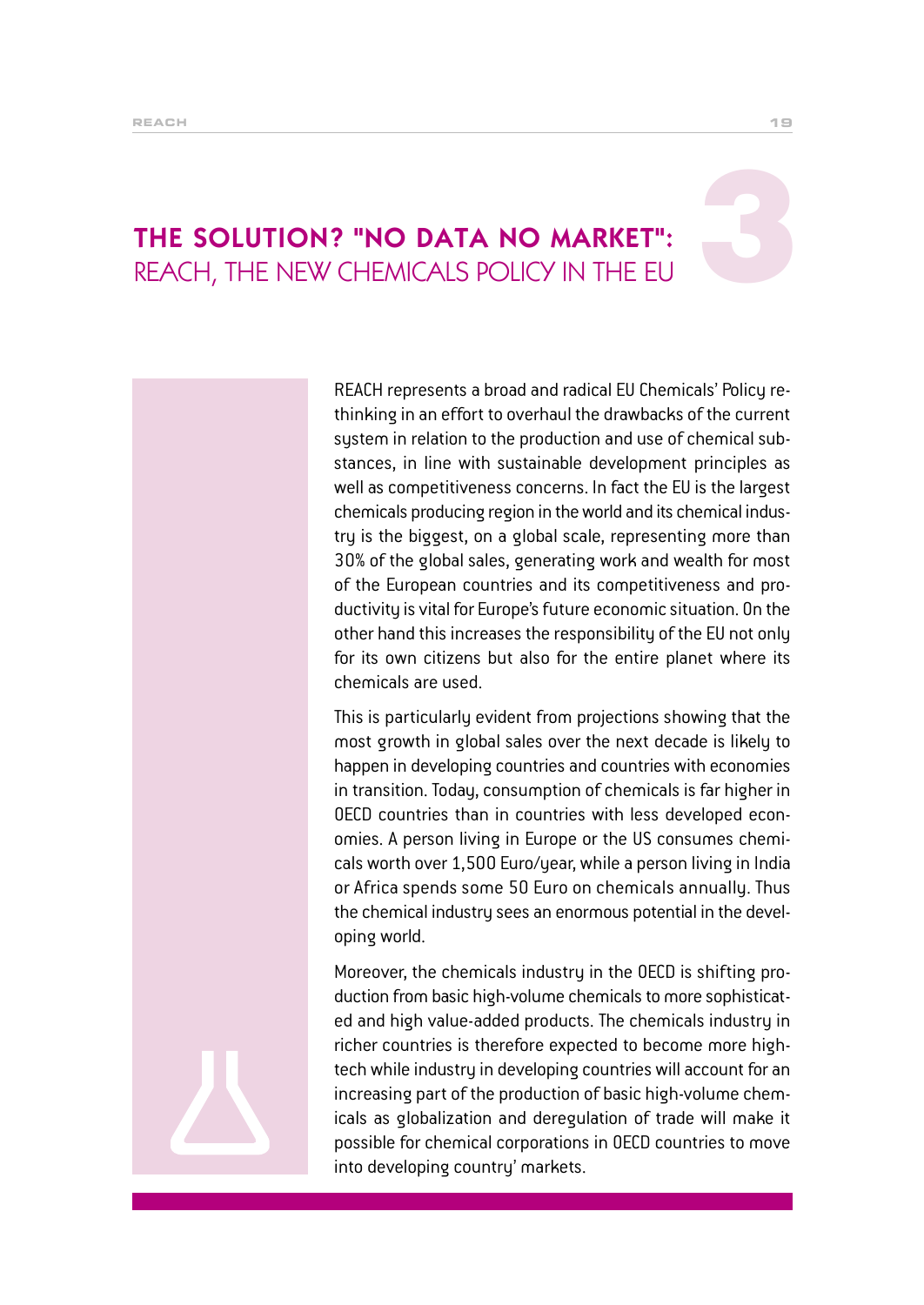**The REAC** 

#### **3.1.1. THE WAY TOWARDS THE OFFICIAL EC PROPOSAL ON THE NEW CHEMICALS POLICY**

REACH has been created through a long process of stakeholder debate and discussions within the European Commission, Member State Governments and the European Parliament. Following the concerns expressed initially by environmental NGOs and then by Member States and scientists during the Informal Environmental Council (April 1998), about the limited information on marketed chemicals (especially those existing before 1981), the Commission launched a review of the EU policy in this field. A Report was prepared on the functioning of the four main current chemicals regulatory instruments and it was followed by a stakeholders' debate (February 1999). The Environmental Council (June 1999), concluded that there was a need for a new approach to chemicals regulation, and called on the Commission "to submit the policy document outlining a new chemicals strategy, at the latest by the end of the year 2000" (Council document 11265/1999).

The Commission prepared a **White Paper** <sup>8</sup> (produced under co-responsibility between the Commission's Directorates General for Environment and Enterprise), which recognized the current problems and the need for a new strategy in the field of risk assessment of chemicals and the competitiveness of the Chemical Industry in the EU (13 February 2001). The White Paper recognized that:

- **a.**There is restricted knowledge about the dangerous and hazardous chemicals in the EU market. This lack of data makes it difficult to assess risks and to make informed decisions about their control.
- **b.** The risk assessment process in place (toxicity, ecotoxicity etc.) is much too slow. In 10 years there were only around 140 chemical substances which were assessed.



**<sup>8</sup>***"White Papers" published by the European Commission are documents containing proposals for European Union policy, strategy and action in a specific area. They sometimes follow a green paper released to launch a public consultation process.*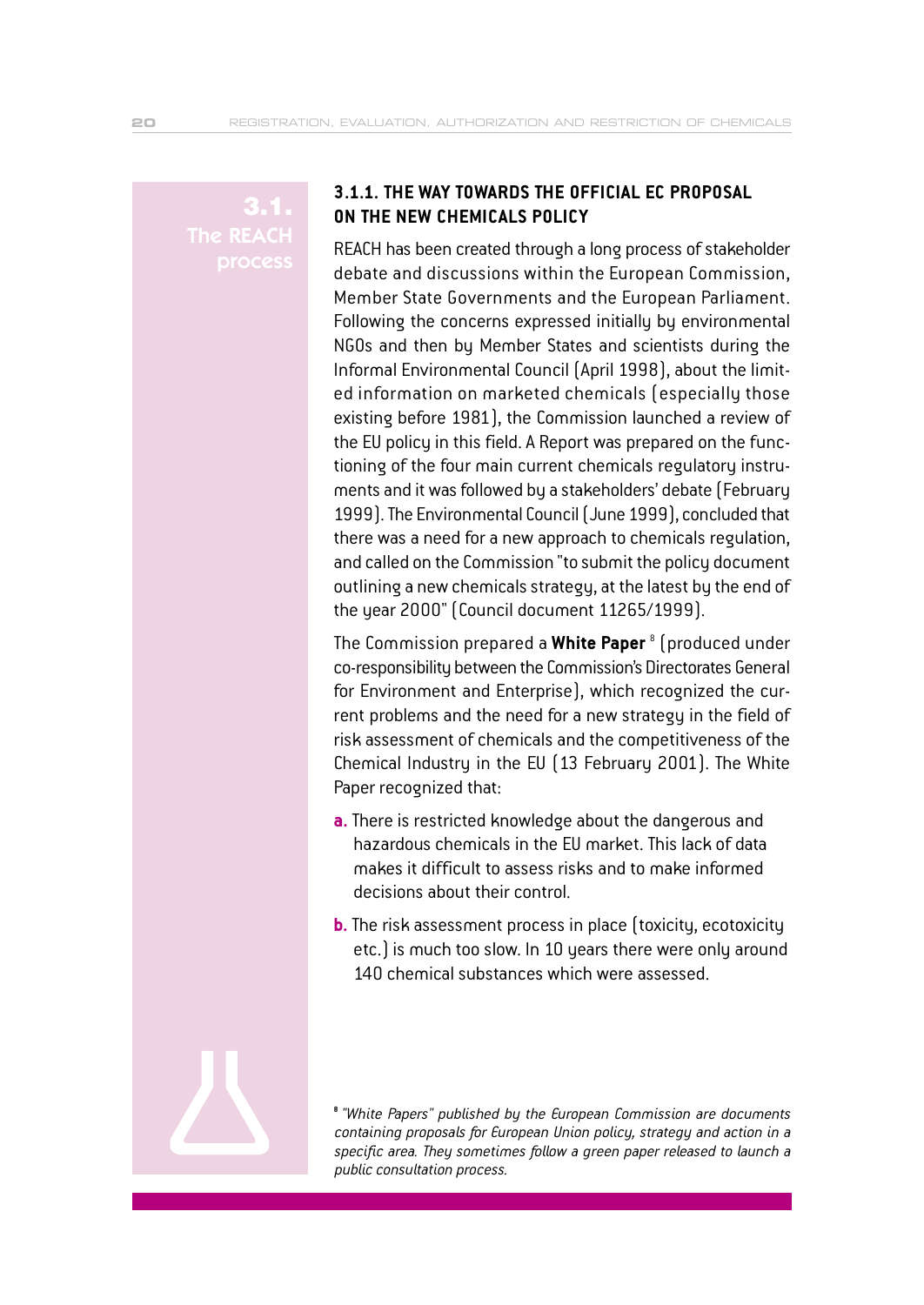**c.** Financial and scientific resources focus too much on the assessment of "new" substances which make up less than 1% of the total volume of chemicals on the global market and not enough on "existing" substances (the list of approximately 100.000 chemicals in the market until 1981). This results in stifling innovation in new chemicals production and the competitiveness of the EU Chemical Industry.

After studying various possible alternatives the Commission came to the decision to set a new comprehensive system for **R**egistration, **E**valuation and **A**uthorization of **CH**emicals (**REACH**) and to change the pace of risk assessment of existing chemicals.

The overriding goal of the new chemical strategy outlined in the White Paper was to achieve an appropriate balance between environmental, economic and social priorities which are consistent with the Commission's policy on Sustainable Development. At the same time the White Paper aimed to enhance the competitiveness of the important EU chemical industry.

On 29/10/2003, the full REACH proposal was published by the European Commission having as broad objectives:

- **a.** to develop a new integrated and coherent chemicals' policy reflecting the precautionary principle and the principle of sustainable development.
- **b.** to improve the safety of humans and the protection of the environment during application and use of chemicals.
- **c.** to modernize the regulatory framework in order to encourage innovation, competitiveness and the efficient working of the internal market.

From this point the debate moved to the European Parliament and Council, the two bodies that, on the basis of the co-decision procedure, are responsible for the adoption of the new Regulation.

In order for the proposal to become law, the Council and the Parliament had to approve each other's amendments and agree upon a final text in identical terms. If the two institutions had agreed on identical amendments after the first reading (or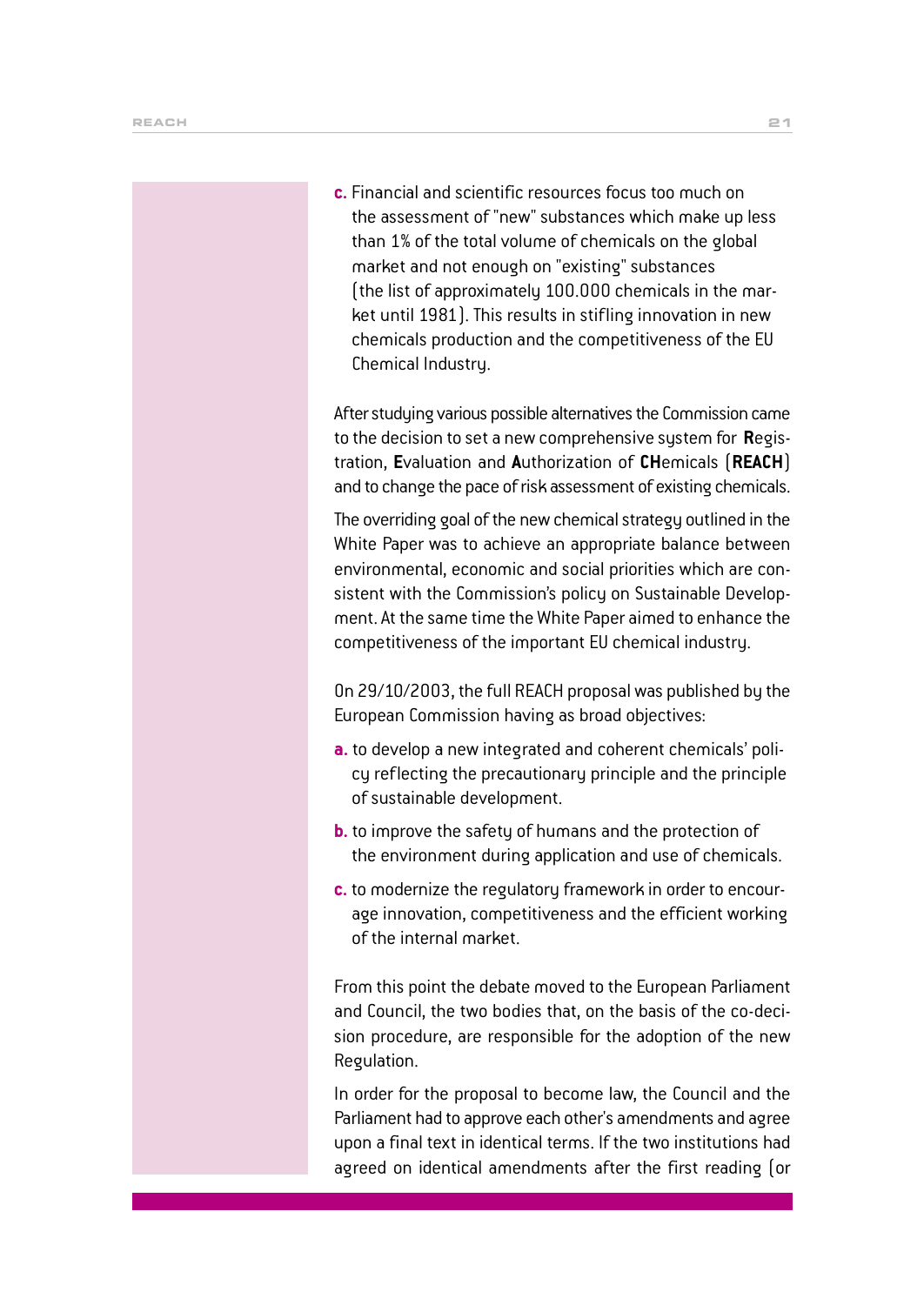vote), the proposal could have become law. This was not the case and there was a second reading in each institution, where each considered the other's amendments. According to the provisions for adopting new legislation the EU Parliament must conduct its second reading within three months of the Council delivering its common position (or else the Council's amendments are deemed to have been accepted), though this time period can be extended by Parliament if it chooses to do so. If the institutions are unable to reach agreement after the second reading (which was the case for REACH), a conciliation committee is set up with an equal number of members from the Parliament and the Council. The committee attempts to negotiate a compromise text which must then be approved by both institutions. Both the Parliament and the Council have the power to reject a proposal either at the second reading or following conciliation, causing the proposal to fail. The Commission may also withdraw its proposal at any time.

#### **3.1.2. THE ADOPTION PROCESS**

The adoption process of the new chemicals' legislation has been a very long and demanding one. Because of its wide implications in terms of competitiveness and innovation on the one hand, and its aims for a safer environment and human health protection on the other, the proposed legislation went through various phases of intense lobbying and negotiations (for the key steps of the process please see Table A) among the relevant stakeholders.

Due to the strong lobbying and argumentation to influence the final text of REACH carried out by the powerful European chemical industry - the big producers of chemicals rather than the downstream users - but also by other countries with a strong chemical industry (United States, Japan, South Africa etc.) some of the original EC proposals included in the White Paper and the Official Proposal and considered as fundamental for the protection of human safety and environmental health by European civil society organizations and NGOs have been weakened.

Throughout the process leading to the final approval of the new REACH Regulation these organizations - including environmental, consumers, women, animals protection associa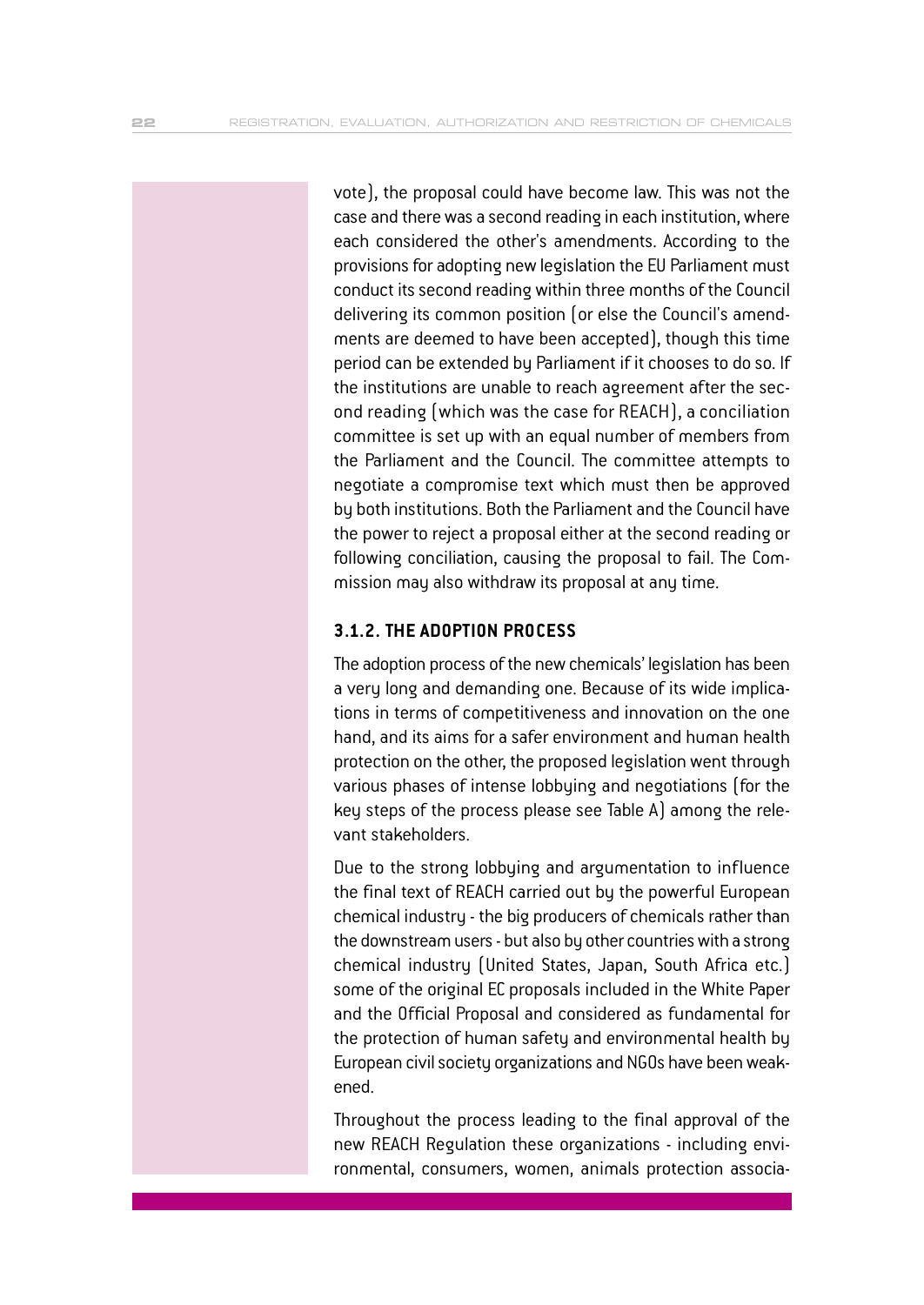tions - have fought hard to protect the rights of European citizens for a healthier future.

They have called, in particular, for the following four main points to be safeguarded in the REACH legislation in order to deliver a meaningful minimum level of protection to citizens and the environment:

**1. PLAY IT SAFE:** by requiring substitution of hazardous chemicals, such as those causing cancer, affecting DNA or the reproductive system (CMR) or those that build up in our bodies and the environment or interfere with the hormone system (PBT) with safer alternatives, whenever they exist. They backed the European Parliament provisions emerging from the 1st Reading stating that a continued use (Authorisation) of the most hazardous chemicals should:

- only be granted if no safer alternatives are available and the use is essential to society
- be time-limited to a maximum of five years in order to foster innovation and the development of safer alternatives
- take into account the analysis of alternatives and a concrete substitution plan to be submitted by the applicant as well as substitution information provided by third parties

**2. INFORMATION IMPROVES TRUST:** by asking for the provision of sufficient safety information to identify dangerous chemicals and safer alternatives. Transparent safety and use (exposure) information via the Registration process is essential to enable companies and the authorities to take informed decisions on the safe management of chemicals and identify safer alternatives. In line with European Council proposals, scientific organizations and NGOs supported the idea that under REACH, companies should:

- provide information on long-term effects, including reproductive toxicity, at higher tonnage bands (>10tpa)
- provide good quality use and exposure information (scenarios)
- define risk management measures as required in the Chemical Safety Report from 1 tpa onwards (this had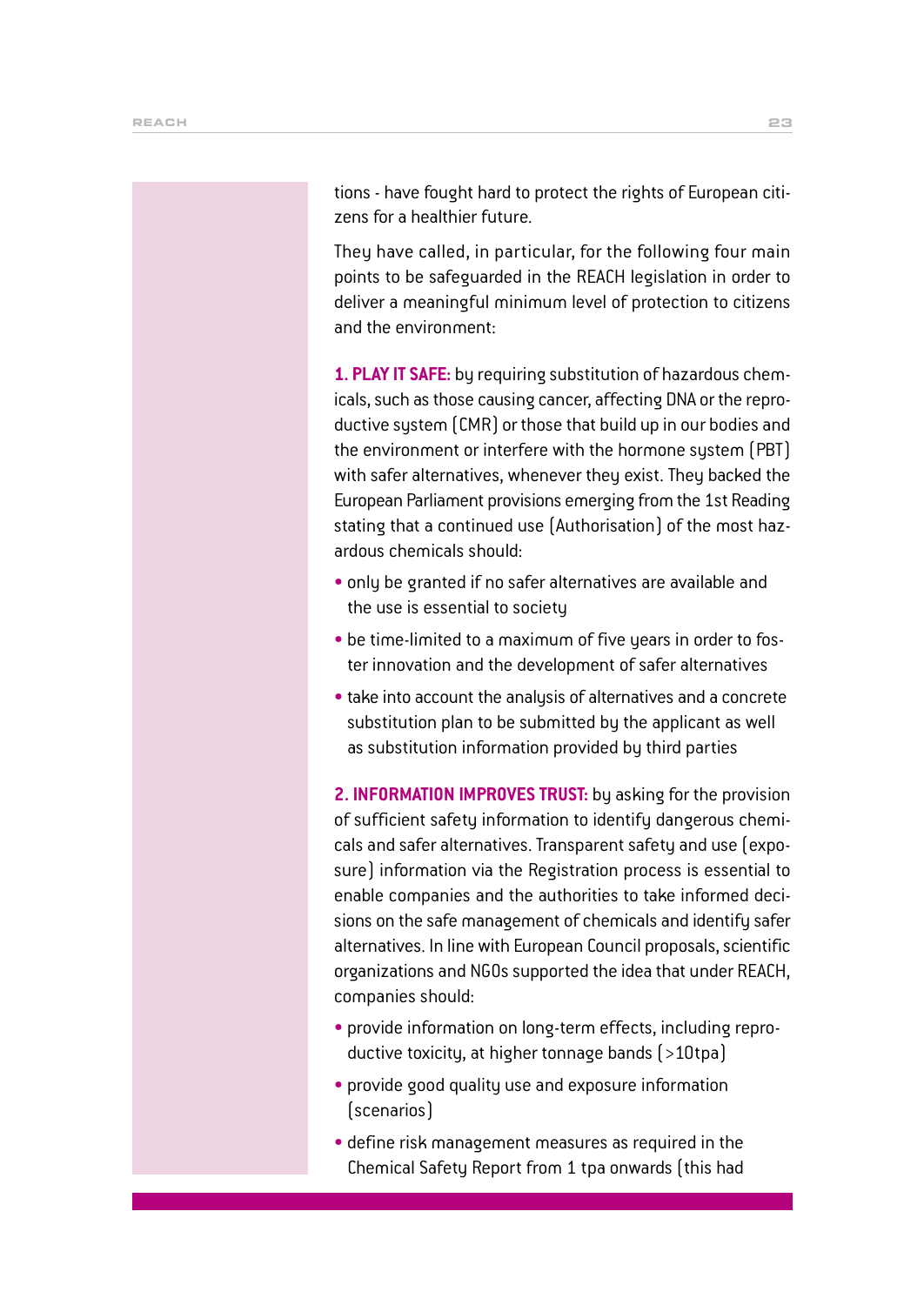been proposed by the European Parliament), otherwise the safety information would not result in any practical improvements

**3. A LEGAL GUARANTEE** to ensure the "Duty of Care" e.g the chemical industry's responsibility for the safety of their products, independently from the production volume. As proposed by the European Parliament during its first reading chemical manufacturers, importers and users should be made responsible, on the basis of clear legal provisions codifying existing voluntary commitments by industry, for the safety of their products and guarantee that these products do not negatively affect human health or the environment.

**4. TRANSPARENCY AND THE RIGHT TO KNOW:** Securing transparency for consumer products establishing a "right to know" for citizens. Sufficient, publicly available information is needed to allow chemical users and consumers to make informed choices. Information must be handed down the supply chain to enable retailers and consumers to find out about hazardous chemicals in products. In particular it is considered essential that:

- Citizens have the right to ask about substances present in EU-made and imported products they buy; all articles which contain chemicals of very high concern need to be labeled (as proposed by the European Parliament).
- The list of non-confidential information in REACH needs to be extended to all information relevant for the environment and human health, in line with the Aarhus Convention (access to information).
- Industry should always be obliged to give transparent justifications when applying for information to be kept confidential.

After three years of hard lobbying the REACH Regulation was adopted in a conciliation procedure that implied a series of negotiations between the Council and the European Parliament.

Several European NGOs and other stakeholders, including the Greens in the European Parliament, while recognizing the importance of such a piece of law for an improved, better coordinat-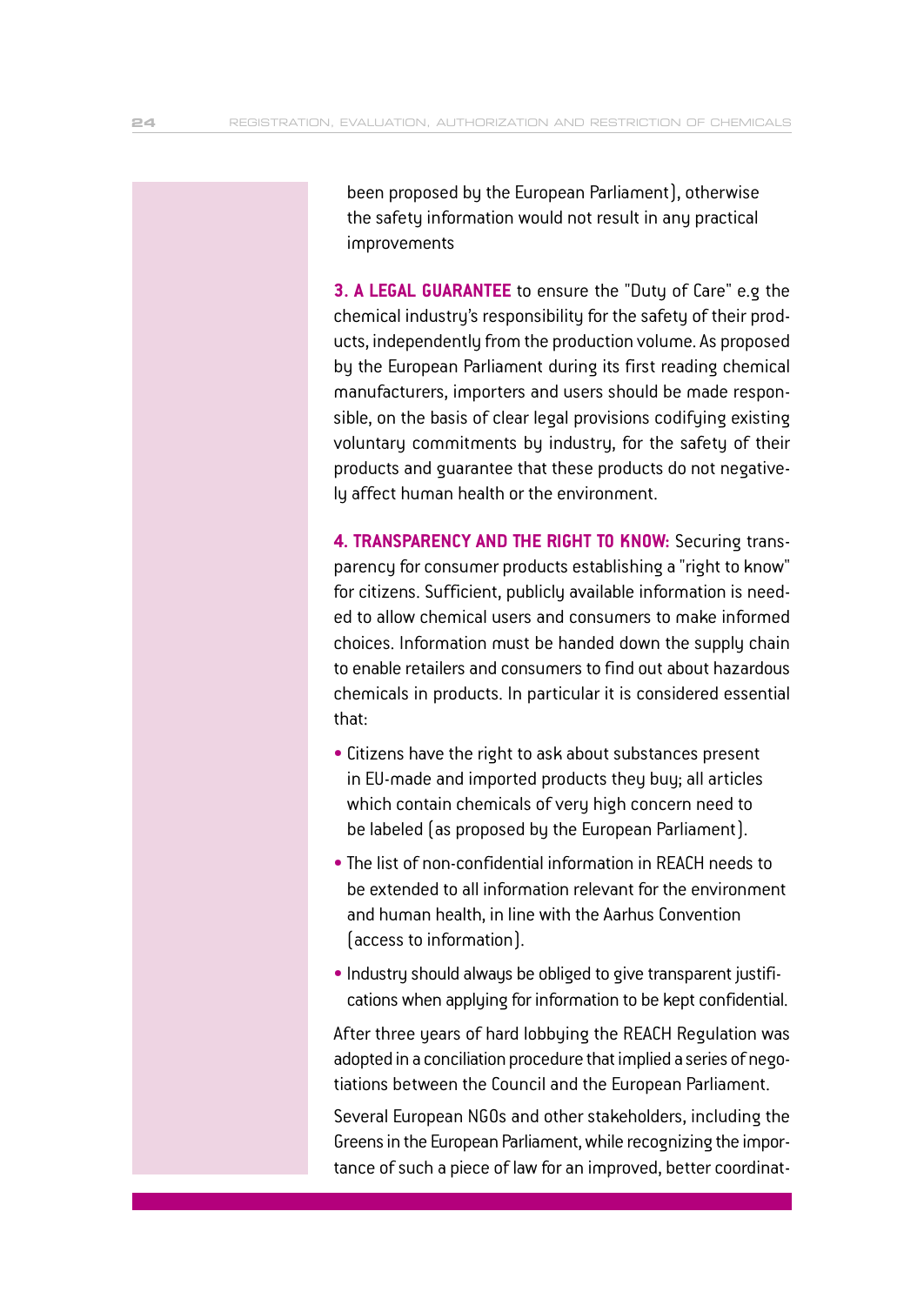ed future management of chemicals in the EU, expressed some doubts on the full efficacy of the final compromise package in offering much greater protection to EU citizens from hazardous chemicals, especially since mandatory substitution of substances of high concern in consumer products, where a safer alternative exists, was not ensured.

Table A summarizes the various steps followed in the 6 year period (2001-2006) for the introduction and adoption of REACH.

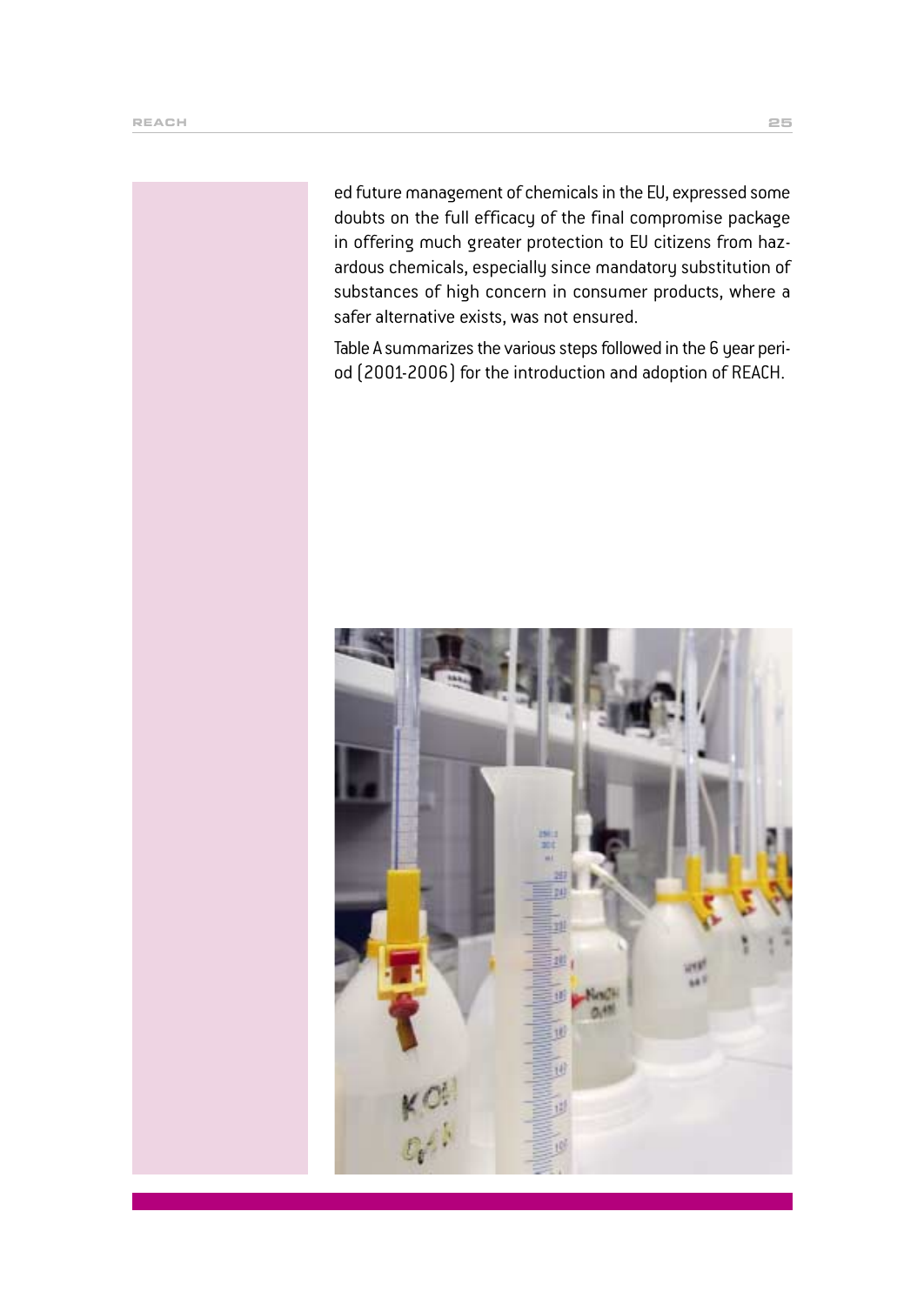| <b>DATE</b> | <b>RESPONSIBLE BODY</b>    | <b>TYPE OF ACTION</b>                                                                                                                                                                                                                    |
|-------------|----------------------------|------------------------------------------------------------------------------------------------------------------------------------------------------------------------------------------------------------------------------------------|
| 13/02/2001  | <b>European Commission</b> | White Paper setting out the strategy for a<br>future Community Policy for Chemicals                                                                                                                                                      |
| 29/10/2003  | <b>European Commission</b> | Adoption of the Commission's original pro-<br>posal on REACH COM(03) 644 (01) and<br>COM(03) 644 (02) amending Directive<br>67/548/EEC and communication to both<br>the European Parliament and the European<br>Council in November 2003 |
| 17/11/2005  | European Parliament        | Adoption of the First Reading Opinion: the<br>work in the European Parliament was led<br>by the Committee on Environment, Public<br>Health & Food safety with the assistance of<br>nine other parliamentary committees                   |
| 13/12/2005  | European Council           | The Council reaches a Political Agreement for<br>a Common Position                                                                                                                                                                       |
| 27/06/2006  | <b>Environment Council</b> | Adoption of the Common Position serving<br>as the basis of discussion during the Second<br>Reading in the European Parliament                                                                                                            |
| 12/07/2006  | <b>European Commission</b> | Adoption of a Communication on the Com-<br>mon Position (COM (2006) 375) and submis-<br>sion to the European Parliament and Council<br>allowing the Second Reading to commence                                                           |
| 13/12/2006  | European Parliament        | Adoption of REACH at the Second Reading                                                                                                                                                                                                  |
| 18/12/2006  | <b>Environment Council</b> | Formal adoption of REACH. The text of the law<br>was published on 30 December 2006 in the<br>official Journal of the European Union L 396<br>and entered into force on 1st June 2007                                                     |

Given that the whole chemical sector in the EU is heavily regulated (numerous Directives and regulations for its operation, environmental protection, workers protection, safe products for consumers, etc) the big challenge for the future will be to ensure a smooth transition from the old legislation to the New Chemicals Policy- the REACH regime. But it is equally important to make sure that the existing legislation and its amendments be fully and correctly implemented by all Member States.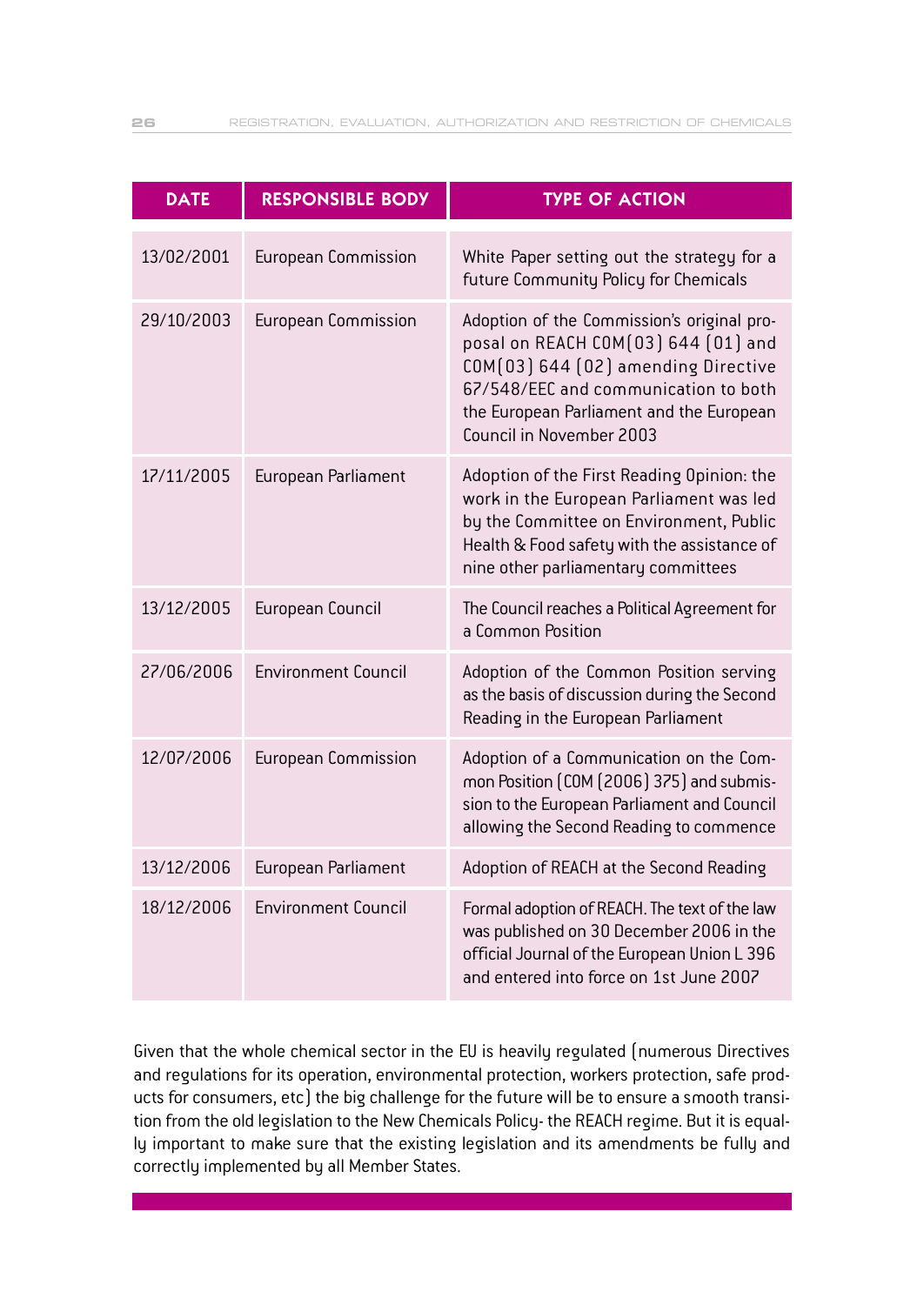# THE NEW REGULATION REACH

## 4.1. What are important changes introduced by REACH?

The new Regulation REACH will replace over 40 existing Directives and Regulations creating a single, integrated system for both of what are currently described as "existing" and "new" substances. Substances are now described as **non-phase-in** substances (i.e. those not produced or marketed prior to the entry into force of REACH) and **phase-in** substances (those substances listed in the EINECS, or those that have been manufactured in the Community, but not placed on its market in the last 15 years, or the so-called "no longer polymers" of Directive 67/548).

The main differences between the old system and REACH are summarized below:

| <b>OLD SYSTEM</b>                                                                                | <b>REACH</b>                                                                                  |
|--------------------------------------------------------------------------------------------------|-----------------------------------------------------------------------------------------------|
| 1. System controlled<br>by public authorities<br>2. Focus on Risk<br>Assessment of<br>substances | 1. System controlled<br>by industry<br><b>2.</b> Focus on Risk<br>Management of<br>substances |
| <b>3.</b> Comprehensive assess-<br>ment of substances                                            | 3. Targeted and use-spe-<br>cific assessment of<br>substances                                 |
| 4. Evaluate effects<br>of chemicals                                                              | 4. Evaluate exposure<br>to chemicals                                                          |
| <b>5.</b> Tests for all chemicals                                                                | <b>5.</b> Selective tests<br>[including QSARs]                                                |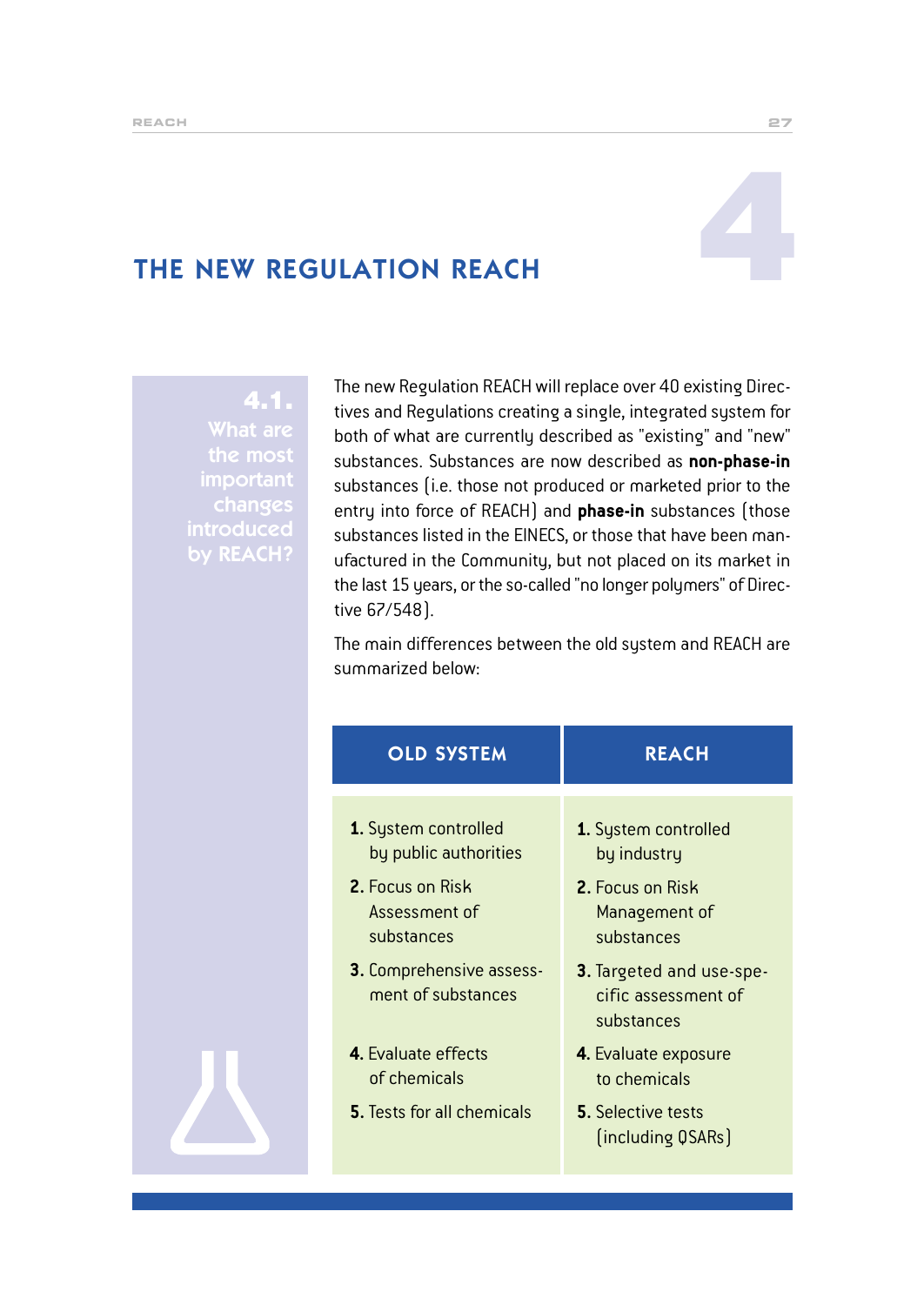#### ANALYTICAL COMPARISONS OF THE OLD SYSTEM AND REACH

∞.The old system did not work efficiently and **gaps in our knowledge** on chemicals were not filled but increased exponentially. REACH is expected to close that gap, at least for chemicals produced in volumes higher than 1 ton/year

B. In the old system the "**burden of proof**" was placed on the **authorities** (they needed to prove that the use of a chemical was unsafe before they could impose restrictions). REACH puts the "**burden of proof**" **on industry** which has to demonstrate that the chemical can be used safely, and how. The actors of the supply chain will be obliged to ensure the safety of the chemical.

C. The old system applied **notification requirements** for "new substances" at a production level of **10 kg** (at least one animal test), at 1 ton (a series of tests had to be undertaken). REACH simplifies that. **Registration** will be required when production/import reaches **1 ton** (animal testing minimized).

D. In the old system it was relatively **costly to introduce a new substance** on the market. It encouraged the continued use of "existing", tested or untested chemicals (inhibition of innovation). REACH will **encourage innovation** on safer substances with **lower registration costs** for new substances and the need to consider **safer substitutes**.

E. The old system obliged public authorities to perform comprehensive **risk assessments** that were slow and cumbersome. REACH puts the **responsibility on industry** for assessing the safety of chemicals for **specific identified uses**, before the production and marketing. Authorities will concentrate on issues of serious concern with chemicals that are known to be dangerous.

F. The old legislation required the manufacturers and importers of chemicals to provide information, but did not impose similar obligations on downstream users (industrial users and formulators) unless the substance had to be classified and a safety data sheet had to be supplied with it further down the supply chain. **REACH brings downstream users into the system**. They are required to consider the safety of their uses of substances, based primarily on information from their suppliers and to apply appropriate risk management measures.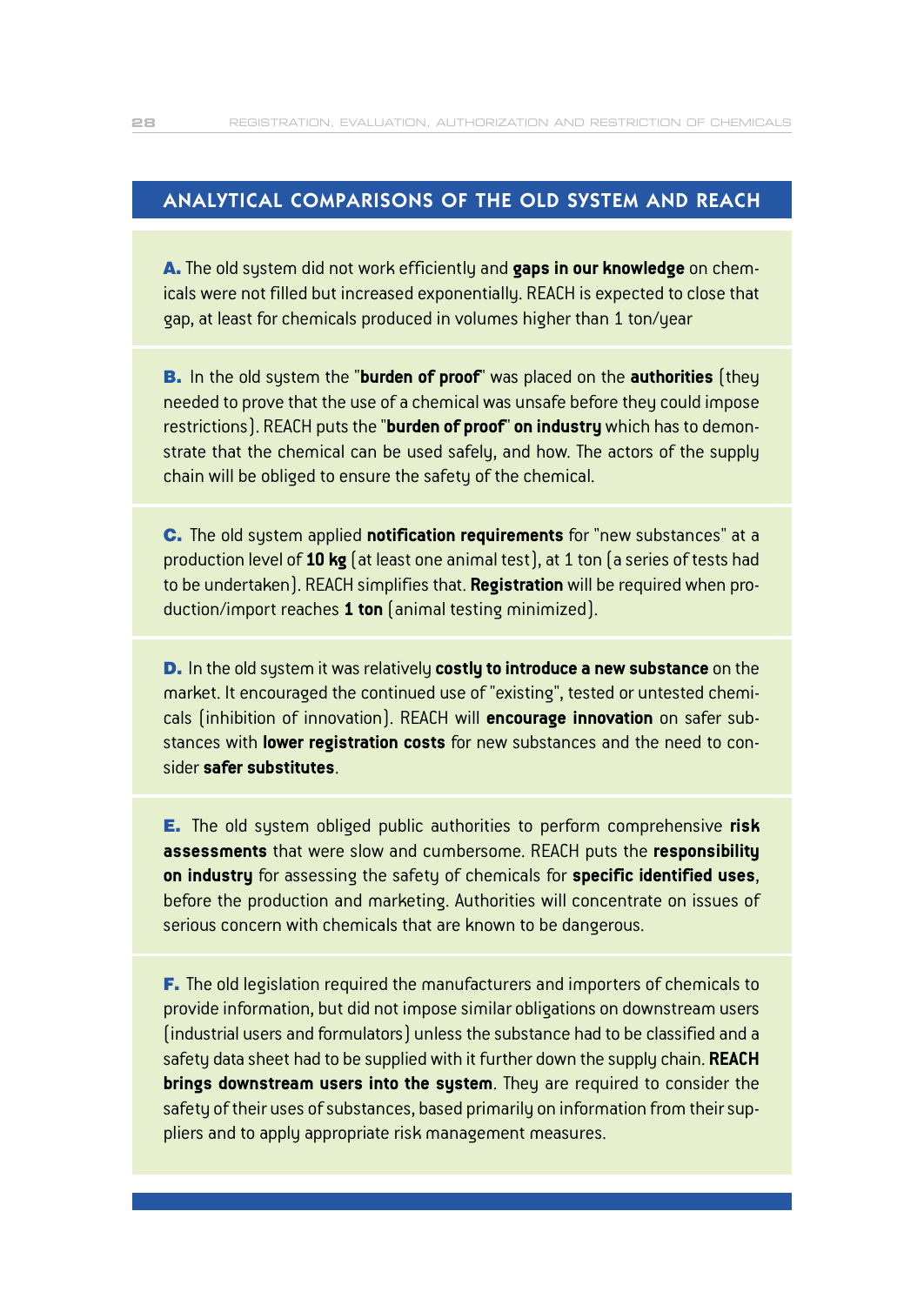#### 4.2.

The main steps envisaged by the new REACH policy

#### **4.2.1. REGISTRATION**

This is, perhaps, the main element of the new system REACH that is based on the "**No data no market**" principle, i.e. that only chemicals about which information is provided will be able to be imported and made available on the EU market in the near future.

The main points of the Registration process are the following:

**a. Chemicals manufactured or imported in quantities of more than 1 ton per year** and per manufacturer/importer will have to be registered in a central database.

**b. Some groups of substances do not need to be registered.** These include polymers and some chemicals regulated under other EU legislation. However, the registration of polymers may be reviewed at a later stage. A "light" registration is required for certain isolated intermediates as long as they are being manufactured under strictly controlled conditions.

**c. Registration would include information** on properties, uses, and safe ways of handling the chemicals in the work environment and by consumers.

**d. The information required for each chemical follows the "proportionality principle": it will be proportional to production volumes and the risk** that the chemical substance poses to environmental and human health and safety.

**e. Safety information on each chemical will be passed down the supply chain.** The aim is to inform the people handling the chemical in their own production processes, or when other products are manufactured using it, so that it can be used in a safe and responsible way.

**f.** The most important part of this process is that it requires manufacturers and importers to **generate data on the substances they manufacture or import, to use this data to assess the risks** related to these substances and to **develop and recommend appropriate risk management measures.**



For this purpose the EU has established a new Agency, called **Euro-**

**pean Chemicals Agency (ECHA)**, (in Helsinki, Finland), which will manage the central chemicals database. ECHA will receive the registration dossiers and it will be responsible for provid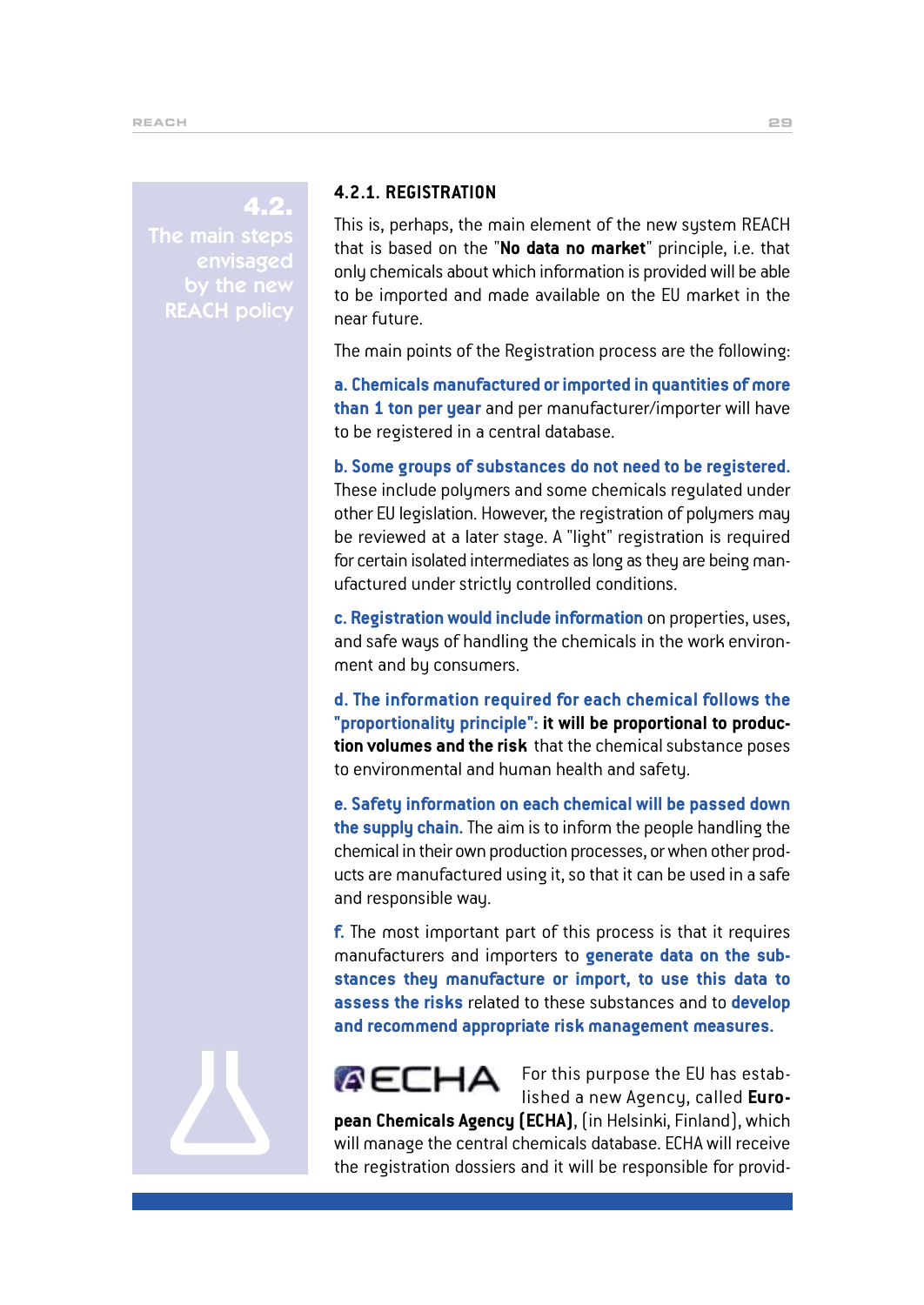ing non-confidential information to the public. It is anticipated that with the new registration procedure, almost 80% of all registered chemical substances would require no further action by the manufacturers or importers (some chemicals might have problems because of lack of data on their risks).

#### **4.2.2. EVALUATION**

The evaluation process is of two different types: (a) Evaluation of the dossier and (b) evaluation of the substance:

**Firstly, evaluation of the dossier has to be carried out to check** its compliance with registration requirements and to **assess all animal testing proposals.**The purpose of this compulsory evaluation is to minimize animal testing and costs for the industry to the necessary minimum. REACH requires the sharing of data obtained from these tests among industries and encourages the use of alternative sources of information on chemicals.

**Secondly, an evaluation of the chemical substance follows**. ECHA, in co-ordination with Competent Authorities of Member States may clarify suspicions of risks to human health or the environment by requesting further information from industry.

In order to promote a consistent approach the Agency will, in co-operation with the Member States, develop guidance on the prioritization of substances for further evaluation and it will publish a Community rolling action plan on its website identifying the Member State who shall carry out the evaluation of those priority substances.

For both types of evaluation (dossier and substance), the outcomewill be studied by ECHA and there might be cases requesting further information or clarification from industry. ECHA would take the final decision for further information if all Member States agreed, whereas in case of disagreement, the European Commission would take the decision.

#### **4.2.3. AUTHORIZATION**

This section is deals with **certain chemical substances of very high concern** (in terms of health, safety, environmental pol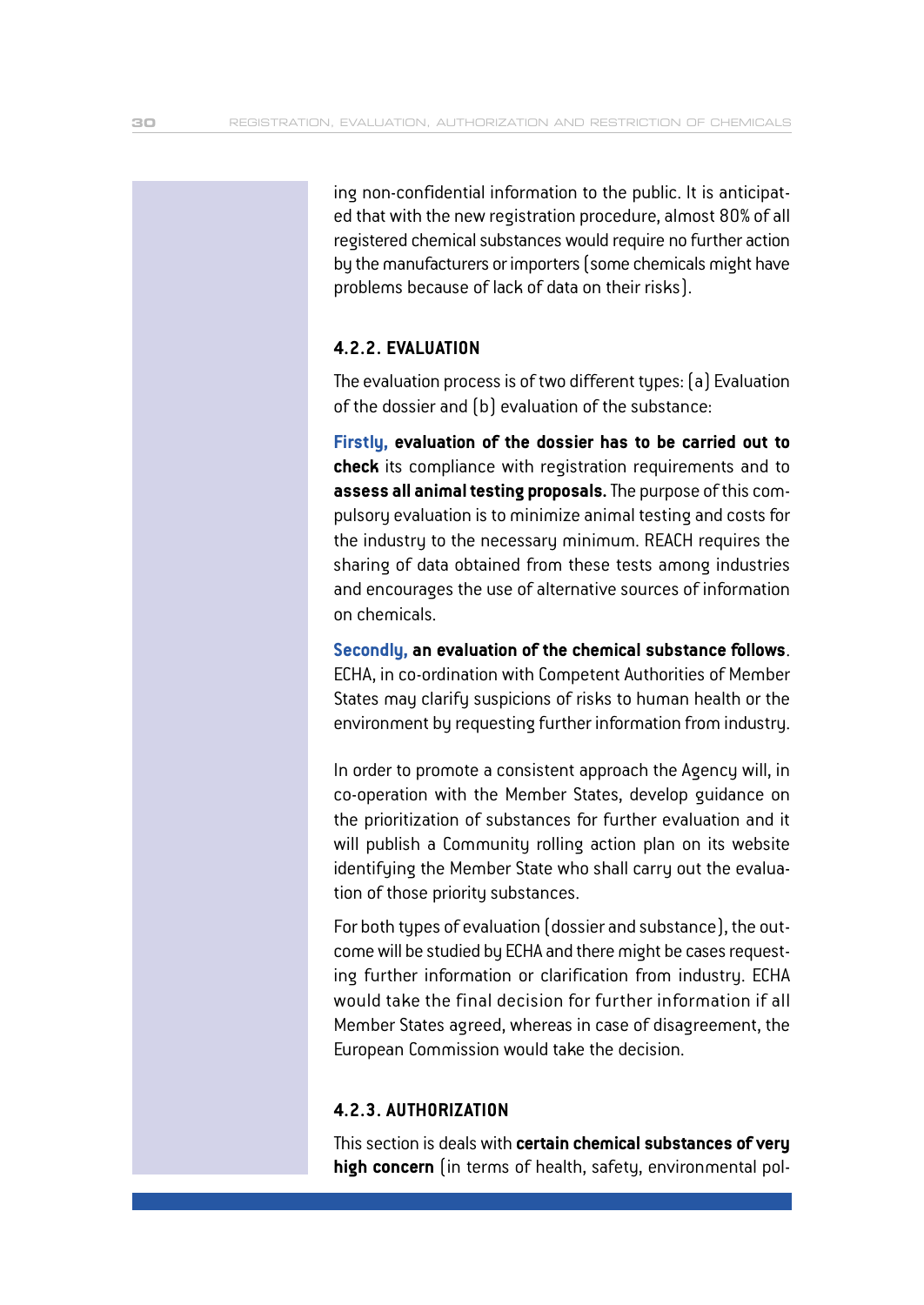lution) and which **require special authorization** for their use and their placing on the market. Chemical substances of very high concern include:

- **a.** Carcinogens, mutagens and toxic to reproduction (CMRs), category 1 and  $2<sup>9</sup>$
- **b.** Persistent chemicals with low biodegradation rates, substances which accumulate in living organisms and the environment and highly toxic substances (PBTs).
- **c.** Substances which are very persistent and very bio-accumulative (vPvBs)
- **d.** Substances which, on the basis of scientific evidence, have the potential for very adverse effects on humans and the environment, equivalent to those above, on a case-by-case basis, such as endocrine disruptors.

For these chemical substances the new system would pose strict controls and in cases of use **authorization**would be granted under certain conditions. If they could not be adequately controlled, the Commission would look at the level of risk, whether the use of these chemicals is socially and economically important and if there are substitutes. Based on these factors the Commission would decide whether a chemical substance would be authorized. Also, the Commission will be able to **introduce restrictions** on substances that need to be managed at an EU-wide level and to ensure that the risks they pose are "acceptable".

#### **4.2.4. RESTRICTION**

The restriction procedure enables, regulation, Community wide, of the conditions for the manufacture, placing on the market or use of certain substances where there is an unacceptable

**<sup>9</sup>** *Category 1:substances known to be carcinogenic to humans. There is sufficient evidence to establish a causal association between human exposure to the substance and the development of cancer.*

*Category 2:substances that should be regarded as if they are carcinogenic to humans, for which there is sufficient evidence, based on long-term animal studies and other relevant information, to provide a strong presumption that human exposure may result in the development of cancer.*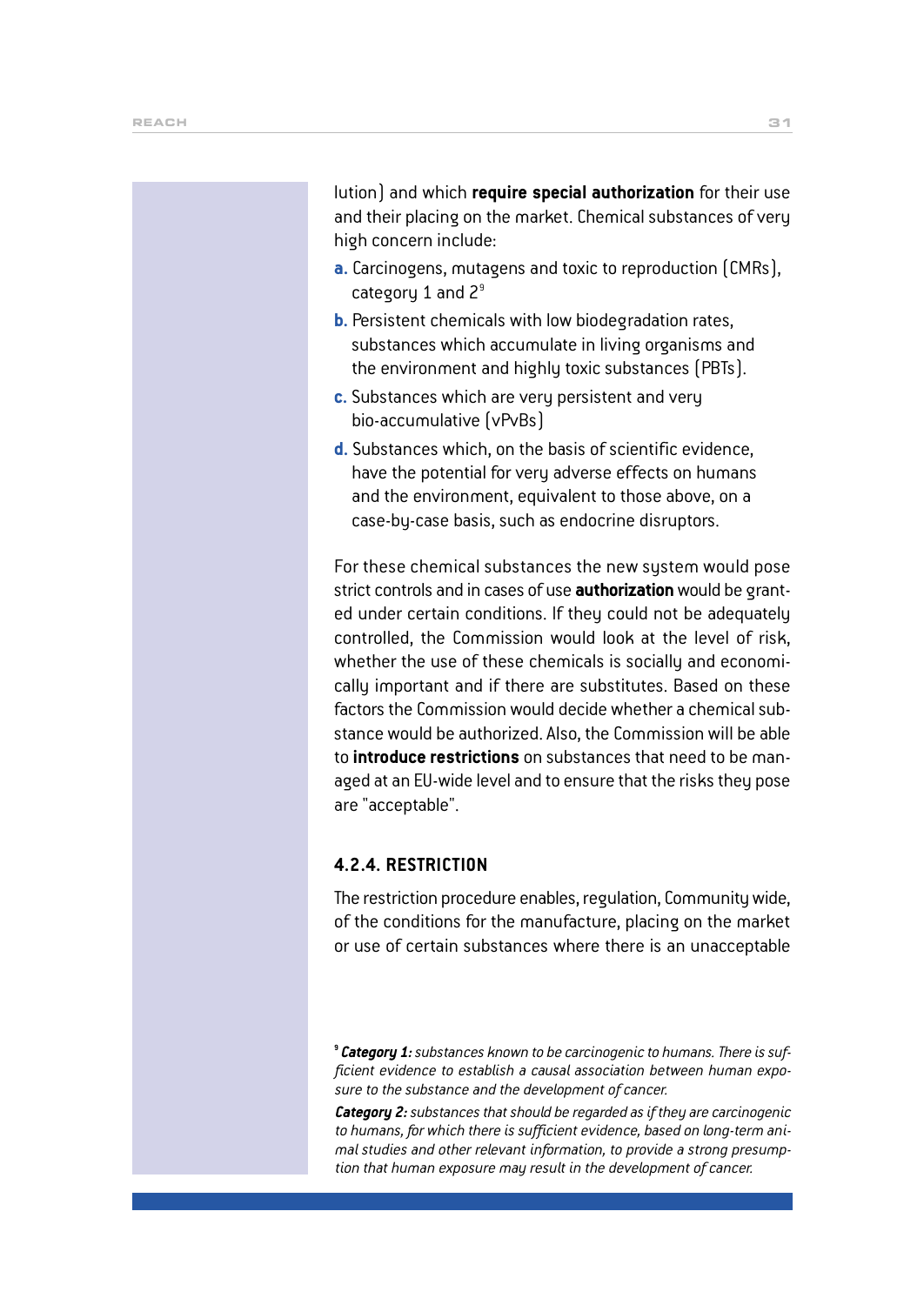risk to health or the environment or the prohibition of any of these activities, if necessary. Restriction provisions act, therefore, as a safety net.

Proposals for restrictions are prepared by Member States or by the Agency on behalf of the Commission in the form of a structured Dossier showing that there is a risk to human health or the environment that needs to be addressed at Community level and identifying the most appropriate set of risk reduction measures.

Interested parties have the opportunity to comment and the Agency will provide opinions on any proposed restriction.

Existing restrictions set out in Directive 76/769/EEC (such as the ban on asbestos and restrictions on the use of certain azo-dyes) are carried over in a consolidated version into the REACH Regulation.

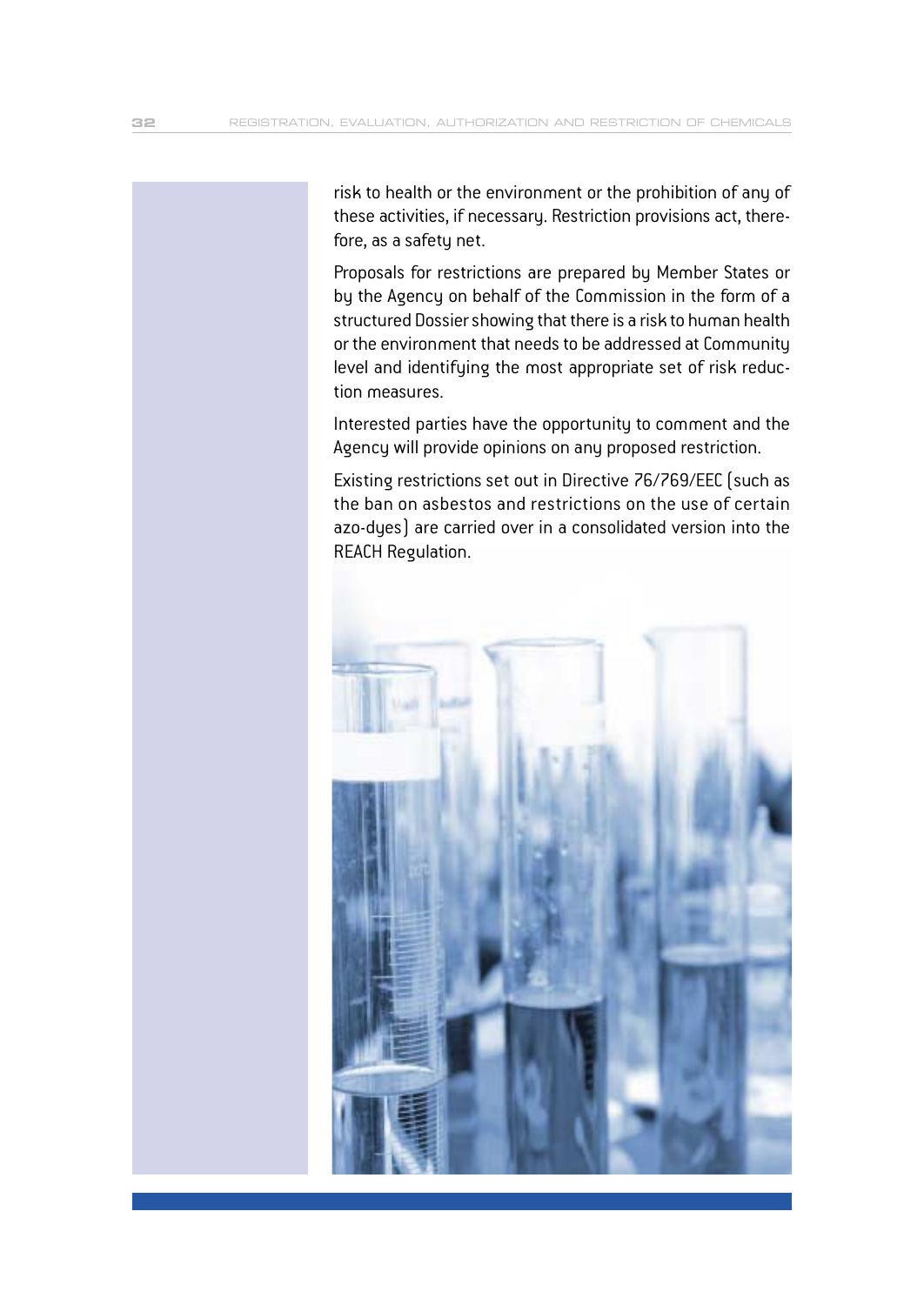# THE DIVISION OF RESPONSIBILITIES IN REACH

The new system REACH distributes the various responsibilities for a more efficient implementation of the four sections of the new system on concerned actors, **Industry, the European Chemicals Agency, the relevant Authorities of the Member States and the European Commission.**

#### **REGISTRATION**

- $\bullet$  Collection and submission of data in line with relevant Annexes and within the deadlines on chemicals produced in more than 1 ton/year
- Assessment of risks and identification of risk management measures
- Keeping registration updated
- Proposing testing schemes
- Where chemical safety assessments are performed according to the registration requirements, relevant exposure scenarios shall be annexed to the safety data sheet (SDS) and shall be thus passed down the supply chain.

#### **EVALUATION**

• Provision of further information, if required so by the Agency and Member States

#### **MAUTHORIZATION**

• Submission of application dossier

#### **RESTRICTION**

- Comment on relevant dossiers and the suggested restrictions
- Realization of a socio-economic analysis or provision of information which can contribute to one of the suggested restrictions, examining the advantages and drawbacks of the proposed restrictions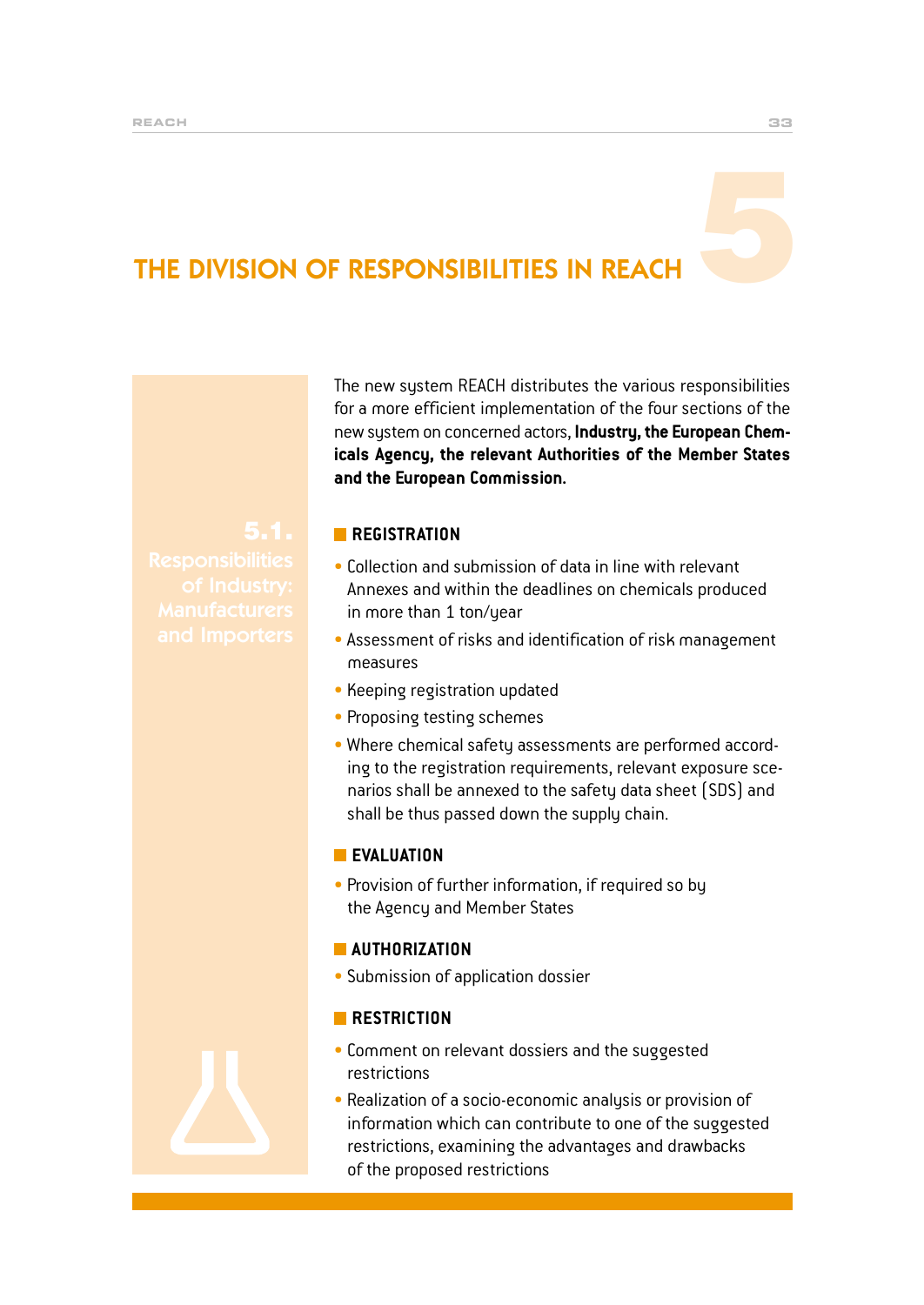#### **REGISTRATION**

- Make the use known and provide sufficient information to allow the manufacturer, importer or other downstream user who has supplied the substance to prepare an exposure scenario, or if appropriate a use and exposure category, for a specific use in the chemical safety assessment.
- Assessing the risks arising from the own uses of substances, if those are not covered by a safety data sheet received from the suppliers, unless the downstream user concerned takes more protective measures than those recommended by his supplier or unless his supplier was not required to assess those risks or provide him/her with information on those risks.
- Prepare a chemical safety report for any use outside the conditions described in an exposure scenario or if appropriate a use and exposure category communicated to him/her in a safety data sheet or for any use his/her supplier advises against.
- Report to the Agency certain basic information if their use is outside the conditions of the exposure scenario detailed in the safety data sheet communicated by their original manufacturer or importer and to keep such reported information up-to-date

#### **EVALUATION**

• Provide further information if required so by ECHA and Member States

#### **AUTHORIZATION**

• Downstream users benefiting from an authorization granted to their supplier should inform the Agency of their use of the substance

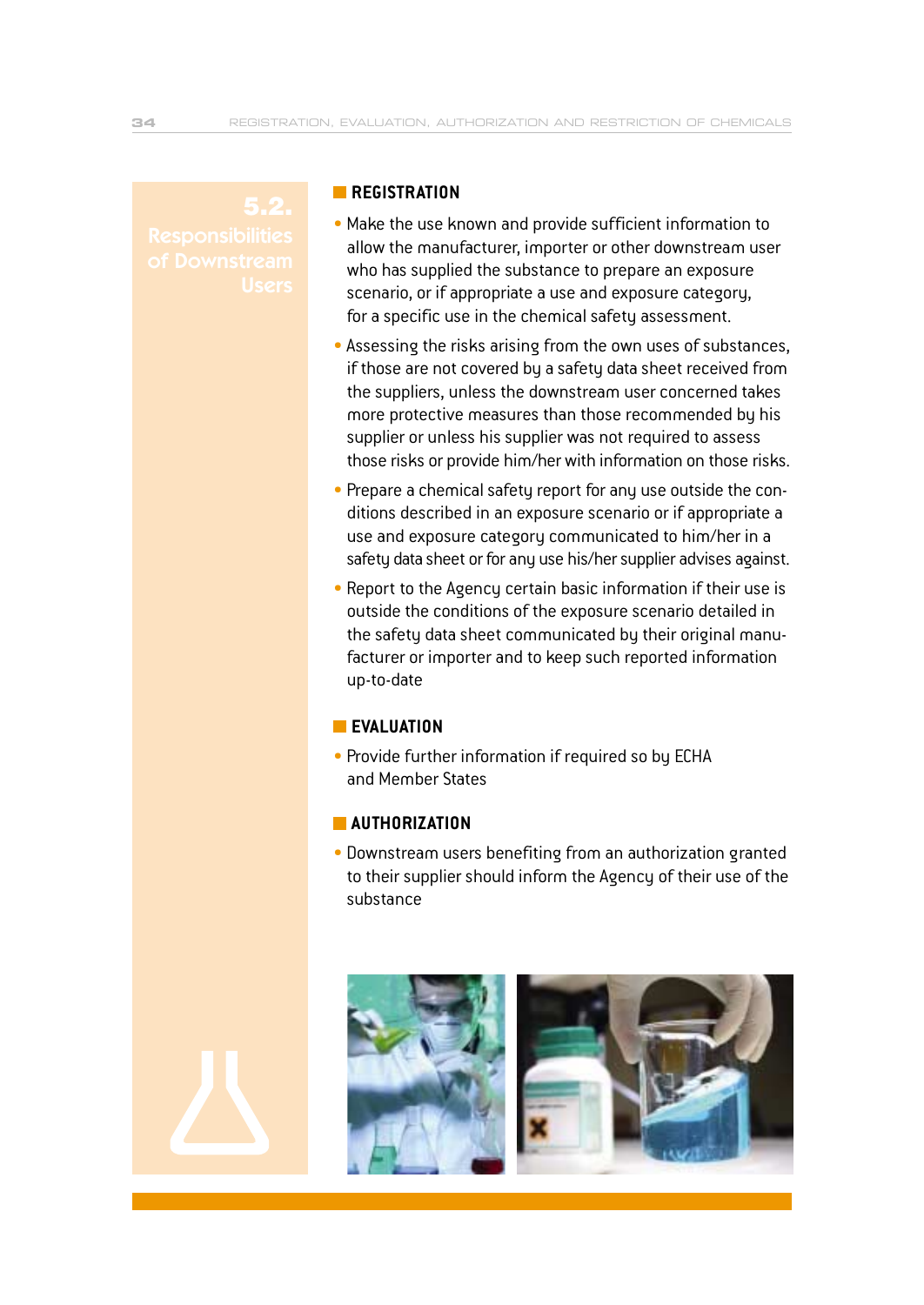#### **REGISTRATION**

- Provide advice and assistance to manufacturers and importers
- Receive the registration dossiers and carry out compliance checks
- Handle requests for exemptions from the registration requirement for product and process oriented research and development
- Facilitate the sharing of animal testing data at the pre-registration stage by enabling the formation of the Substance Information Exchange Forums (SIEFs)<sup>10</sup>
- Maintain the database with information on all registered substances, the classification and labeling inventory and the harmonized classification and labeling list and to provide information to the public

#### **EVALUATION**

- To co-ordinate the substance evaluation process and take decisions resulting from evaluations
- To co-ordinate the work of Member State authorities
- To develop evaluation criteria
- To take decisions on requesting more information (from manufacturers) on chemicals if all Member States agree

#### **AUTHORIZATION**

- Publish applications on its website
- Recommend priorities
- Support the Commission in decision making providing expert opinions

**10** *For phase-in substances, potential registrants shall pre-register information to the Agency with the aim of identifying other potential registrants of the same substance and the available information. All potential registrants of the same substance will be participants of a Substance Information Exchange Forum (SIEF). Within a SIEF all reasonable steps shall be undertaken to reach agreements on the sharing of available information and on who will perform new tests on behalf of other SIEF participants. Manufacturers and importers have to take part in the pre-registration of phase-in substances to be able to benefit from the phase-in deadlines for registration, thus to continue with their manufacture or import while they are preparing their registration.*

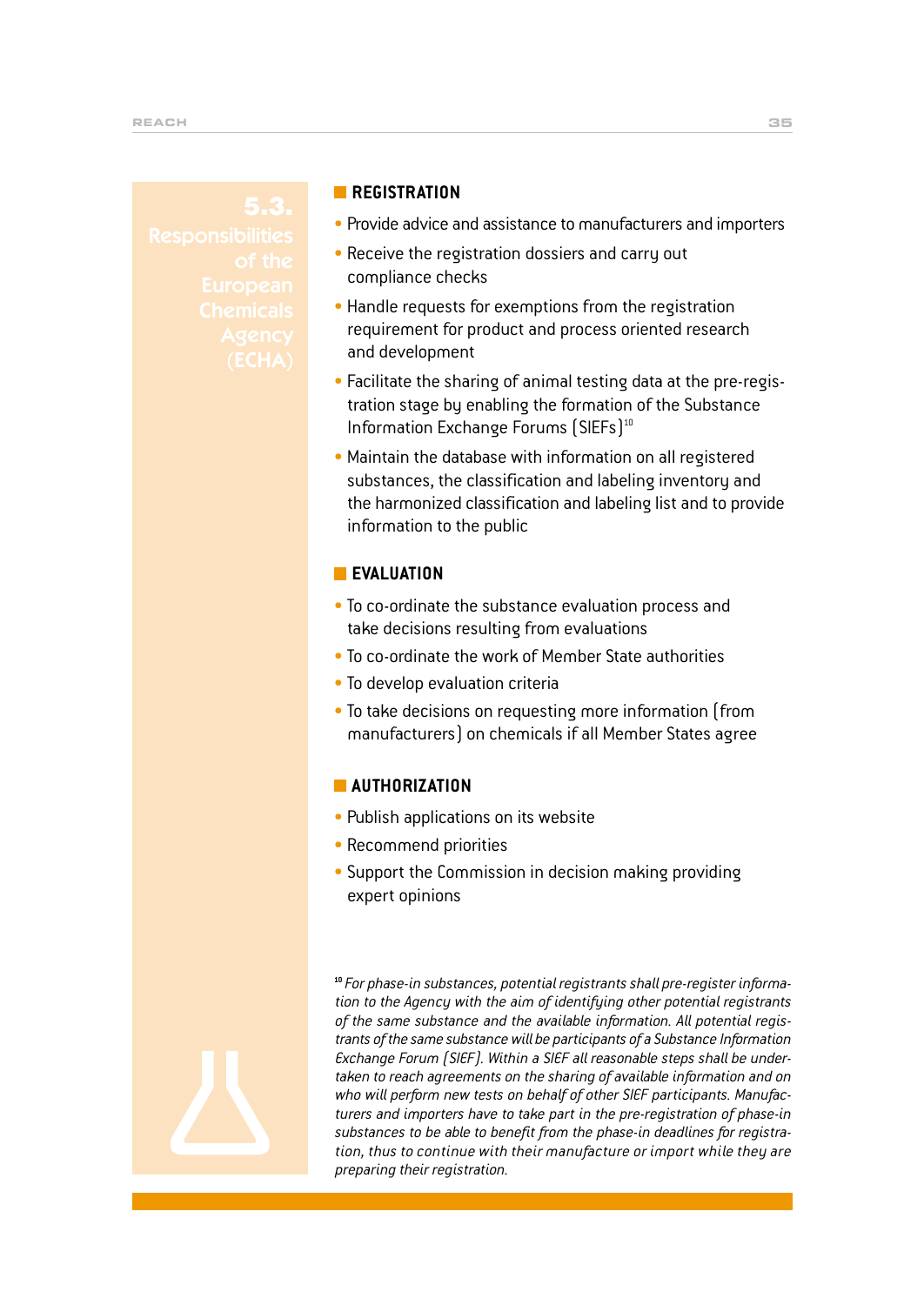#### **RESTRICTION**

- Provide expert opinions and comments
- Publish the Member State restriction proposals and its Committee draft opinions on the internet

#### **REGISTRATION**

• Enforce the REACH regulation through a system of official controls and other activities as appropriate to the circumstances

#### **EVALUATION**

- Develop in cooperation with the Agency criteria for prioritising substances on a risk-based approach with a view to further evaluation
- $\bullet$  Review individual dossiers
- Prepare rolling plans for substance evaluations and carry them out
- Prepare draft decisions on further information requirements

#### **AUTHORIZATION**

• Submit proposals (and prepare dossiers) for substances that are considered to pose risks (carcinogens, mutagens, harmful to reproduction, persistent)

#### **RESTRICTIONS**

• Submit proposals and prepare dossiers for substances that may pose a risk to human health or the environment, or are not adequately controlled and need to be addressed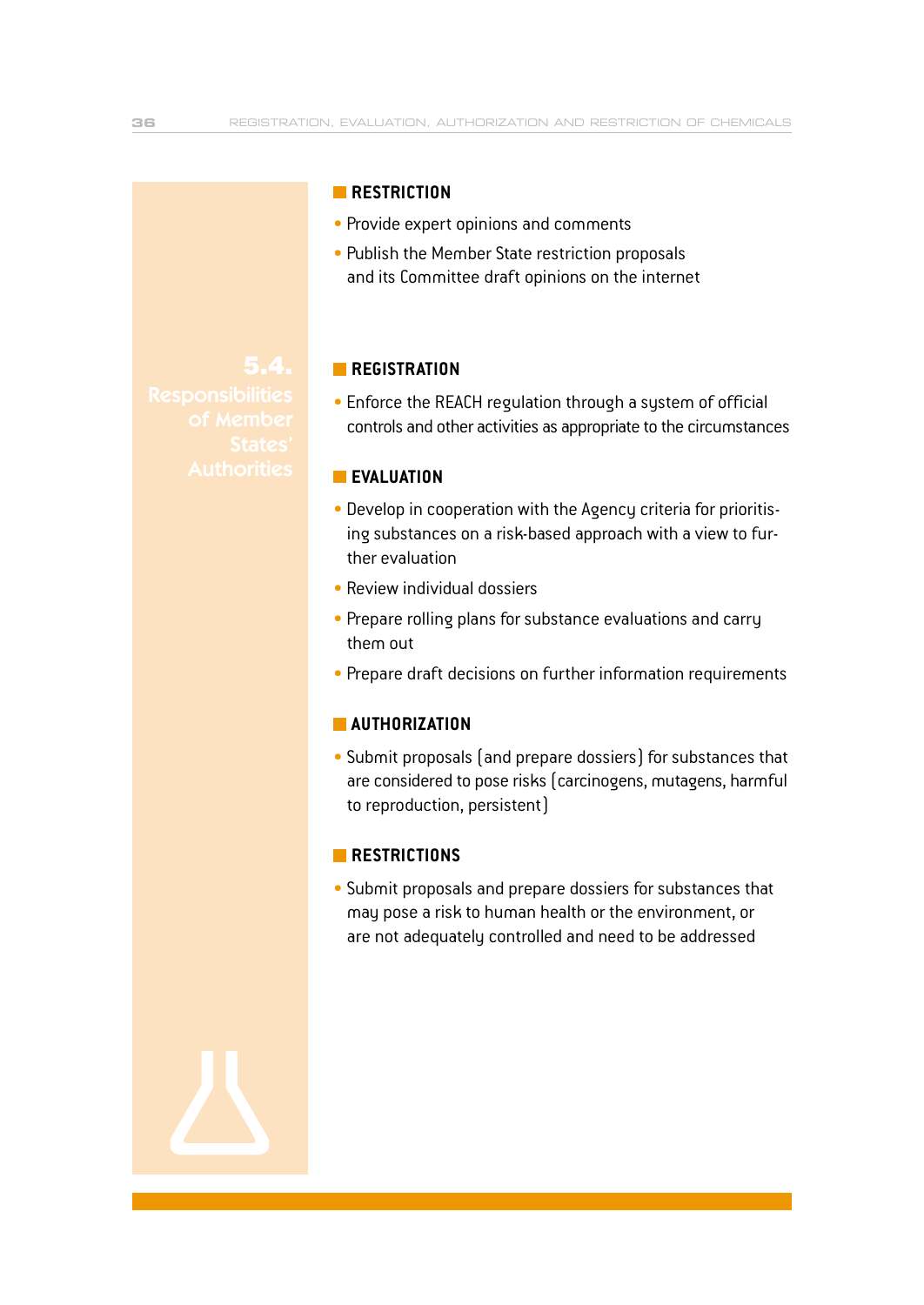#### **REGISTRATION**

• Review exemptions to the requirement to register for substances contained in Annexes IV and V, within 12 months after the entry into force of the Regulation

#### **EVALUATION**

• Take decisions on requesting more information from industry, if Member States do not all agree on certain chemicals

#### **AUTHORIZATION**

- Take decisions on priority setting (step 1) and on granting authorizations (step 2)
- Set the length of the authorization review period after a certain time, on a case-by-case basis

#### **RESTRICTION**

• Take decisions on restrictions of production, marketing and use of dangerous chemicals

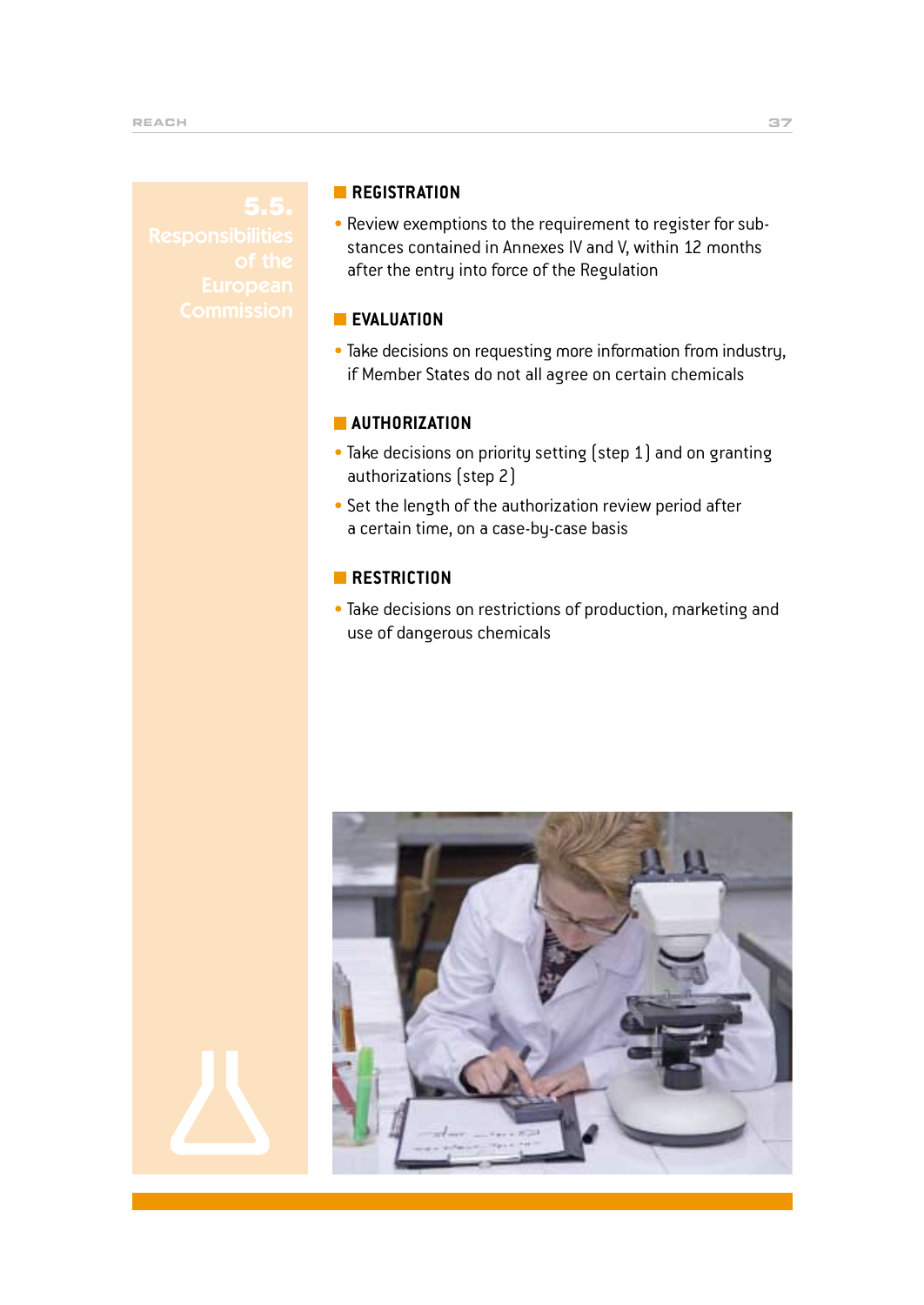# PROSPECTS OF THE REACH SYSTEM:<br>QUESTIONS AND ANSWERS

The Commission has prepared a series of questions and answers concerning the three steps of REACH to make the system better understood. We summarize herewith those we consider interesting for educational purposes. The full text is available at:

*http://www.lifesciences.at/ download.asp?id=1459*

#### 6.1. Registration

#### **How many substances have to be registered?**

The new REACH system is expected to process around 30.000 phase-in chemical substances (excluding intermediates) plus a number of "non-phase-in" substances on a phased basis over a period of 11 years (ending 2018) starting with those chemicals produced in highest volumes and marketed for commercial use.

Of the 100.000 existing substances listed in the EINECS inventory only those manufactured or imported in volumes starting at 1 ton need to be registered. Substances listed in the HPV-LPV list might give a good indication of existing substances marketed in volumes at or above 10 tons per year that will need to be registered.

Manufacturers and importers of substances listed in EINECS will have to pre-register their substances from 12 to 18 months after entry into force of REACH and the Agency will make publicly available the list of all pre-registered substances within 19 months of entry into force.

The Commission's schedule for chemical registration is according to volume:

- **a.** Substances produced in more than 1000 ton/year (within 3 years 2007-2010)
- **b.** Also, carcinogenic/mutagenic/toxic to reproduction substances must be registered within 3 years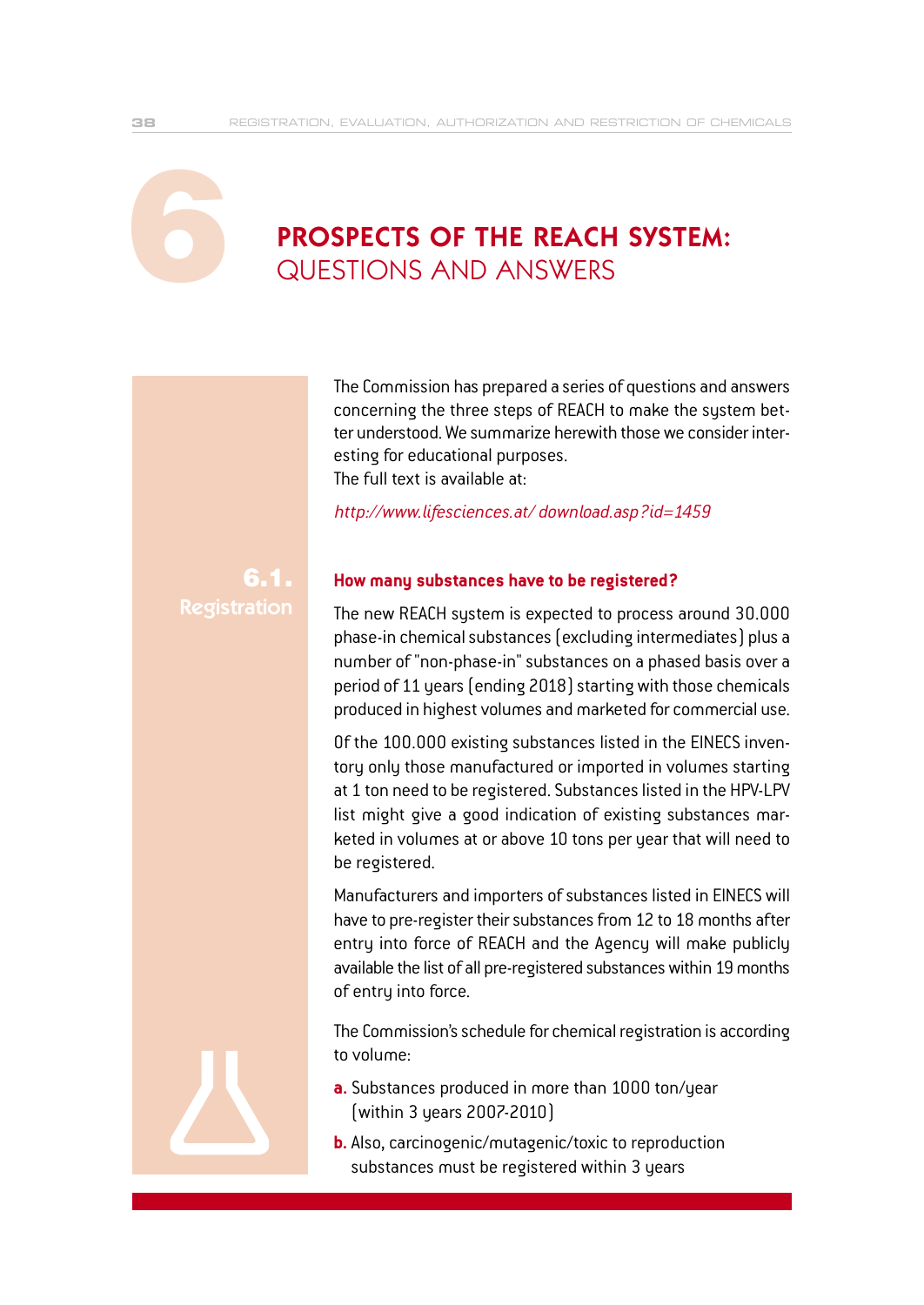- **c.** Substances with a production volume of more than 100 ton/year but less than 1000 ton/year (within 6 years 2007-2013),
- **d.** Substances with production volume of between 1 and 100 ton/year within 11 years (2018).

Manufacturers and importers of chemicals (from the existing list) must compile information on each chemical produced. New chemicals will be registered as they are introduced in the market. The Commission believes that after 11 years, by the year 2018, all existing chemicals (produced in more than 1 ton/year) will have been dealt with (there will be a dossier) and the system will continue to operate for new chemicals only. Registration data will be collected by the Agency.

Concerned with the importance of securing environmental and human health safety through stringent requirements for all registered substances European NGOs and Trade Unions (under the coordination of the European Trade Union Institute, ETUI) actively lobbied so that substances manufactured or imported at 1-10 ton/year could have a similar treatment as substances from 10 ton/year upwards.

They argued that, from the 30.000 substances to be registered **around 20.000 are in the range 1-10 tons/year, i.e. more than 66% of the total** (4.600 chemicals are the estimated chemicals in the range 10-100 tons, 2.800 in the range of 100-1000 tons and 2.600 more than 1.000 tons).

In the end, this demand was not accepted and so REACH now requires that the technical report accompanying the substances manufactured or imported in volumes between 1-10 tons/year includes information on the identity, properties or classification of the substance but not a chemical safety reports, which is required for substances of the higher tonnages. This means that there will be no chemical safety report for 20.000 chemicals registered under REACH, although, as European NGOs and Trade Unions argued, the obligation for these additional safety reports would add only marginally to the total costs of registration, while increasing the safety of workers significantly and it would improve the 98/24/EC Directive (assessment of risks to workers' health by chemicals).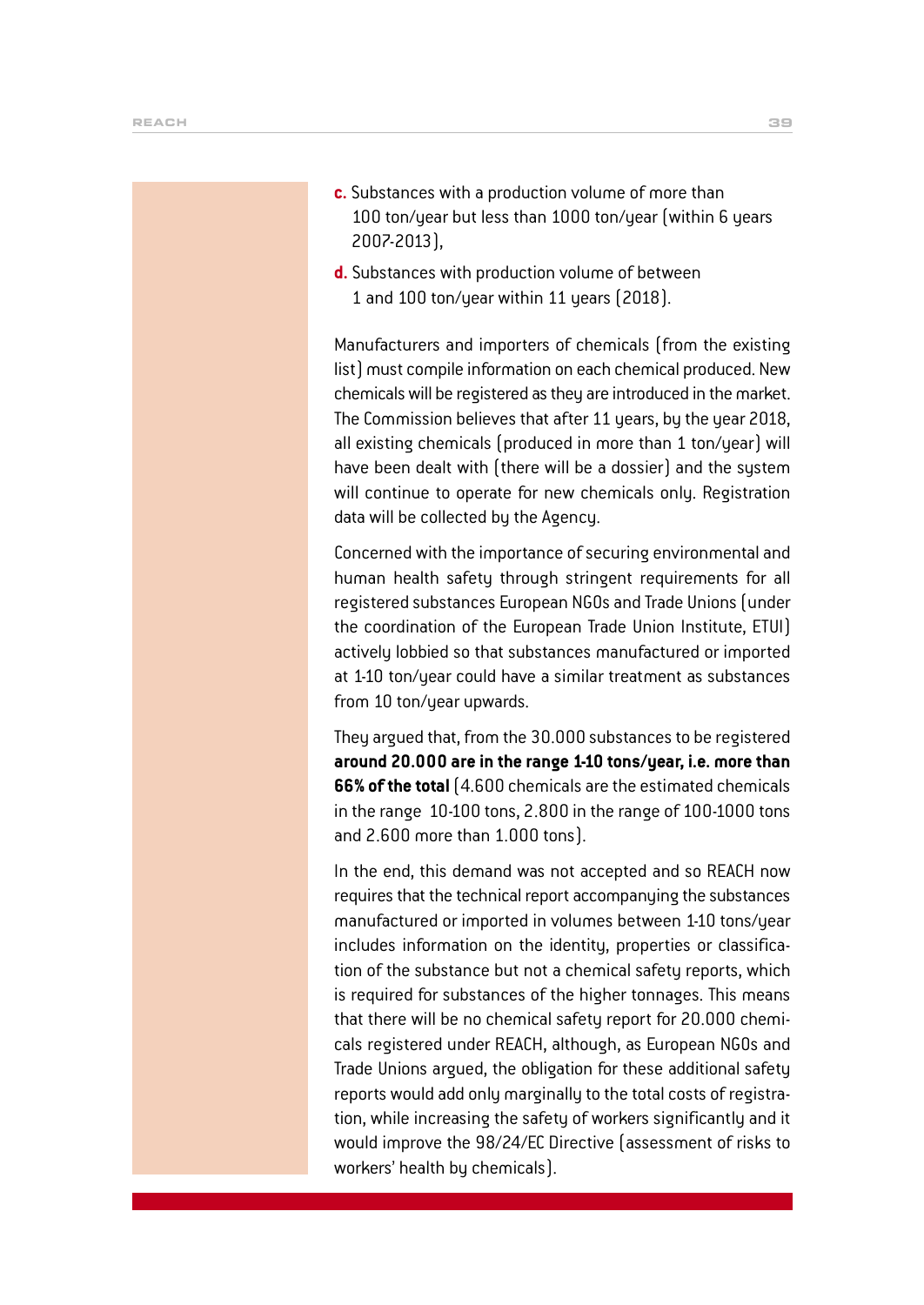#### **Which substances are exempted from Registration in the REACH system?**

**a.** Substances manufactured or imported in **volumes < 1 ton** (NB: there is no such volume-based exemption for authorization, restriction or the classification and labeling inventory).

**b.** Substances described in **Article 2 (1,2,3)** of the REACH text: radioactive substances, non-isolated intermediates (chemicals used to make other chemicals and never separated from the mixture), wastes, substances under customs supervision and, if the Member States so choose, substances necessary for defense purposes.

**c.** Substances exempted from the **present legislation** (Existing Substance Regulation, Reg. 793/93) with the addition of cellulose pulp as listed in Annex IV of the REACH text.

**d.** A number of **classes of substances** (Annex V of the REACH text) are exempted from registration unless they are chemically modified. In addition, a number of basic elemental substances for which the hazards and risks are well known are also exempted.

**e. Polymers** should be exempted from registration and evaluation until those that need to be registered due to the risks posed to human health or the environment can be selected in a practicable and cost-efficient way on the basis of sound technical and valid scientific criteria.

**f. Substances** (i.e used in medicinal products for human or veterinary use, in food or feeding stuffs) and **preparations**<sup>11</sup> in the finished state (medicinal products for human or veterinary use, cosmetic products, medical devices which are invasive or used in direct physical contact with the human body, food or feeding stuffs etc.), **covered by other EU legislation**.

**g. Isolated intermediates** will have to be registered, but with simplified information requirements (isolated means that substances have been separated from other substances).

**h. Substances in articles**, e.g. shoes, textiles, toys, etc. must be registered only if both the following conditions are met:

**11** *mixtures or solutions composed of two or more substances*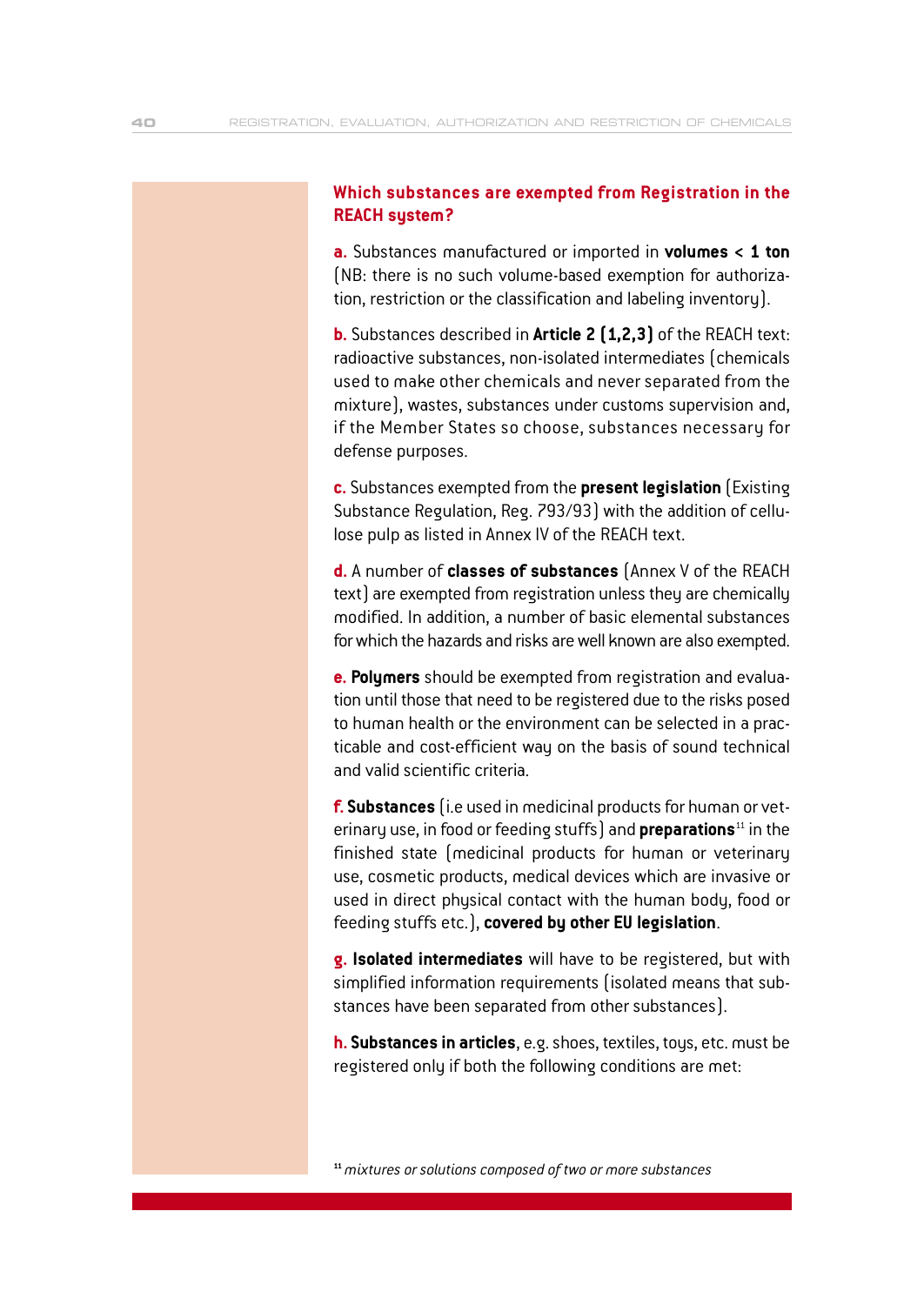(a) the substance is present in those articles in quantities totalling over 1 ton per producer or importer per year;

(b) the substance is intended to be released under normal or reasonably foreseeable conditions of use.

In addition, all substances of very high concern (on a list of candidate substances for authorization that will be produced by the Agency) present in articles above a concentration limit of 0.1% weight by weight and present at more than 1 ton per year must be notified to the Agency except where exposure to humans and environment can be excluded during normal conditions of use, including disposal. In such case safety instructions should be provided. Information will also be made available to consumers on request. As a safety net, the Agency can require Registration of a substance in an article at any time when it considers that its release poses risk to human health or the environment.

#### **What about preparations of chemicals?**

Registration under REACH is only for substances, not preparations or articles. The substances in preparations and articles are potentially subject to Registration. However, if all or certain parts of a Chemical Safety Report are relevant for other substances, it can be used for those other substances., e.g., if an exposure scenario (ES) covers the risks of all dangerous substances (at or above 10 tonnes per year) in a preparation, such a exposure scenario can be used for all those substances.

#### **How will substances for product and process orientated research and development (PPORD) be dealt with?**

PPORD substances are exempted from registration requirements for a period of 5 years. This exemption is for manufacturers and importers doing research, either by themselves or with listed customers. Downstream Users requirements don't apply because the supplier is not required to make a CSR and would not be supplied to others in the supply chain for commercial purposes.

The PPORD exemption applies to Downstream Users using a substance for PPORD and where risks to human health and the environment are adequately controlled. However, if the substance is used in quantities bigger than 1 ton per user per year then the Downstream Users must report this to the Agency.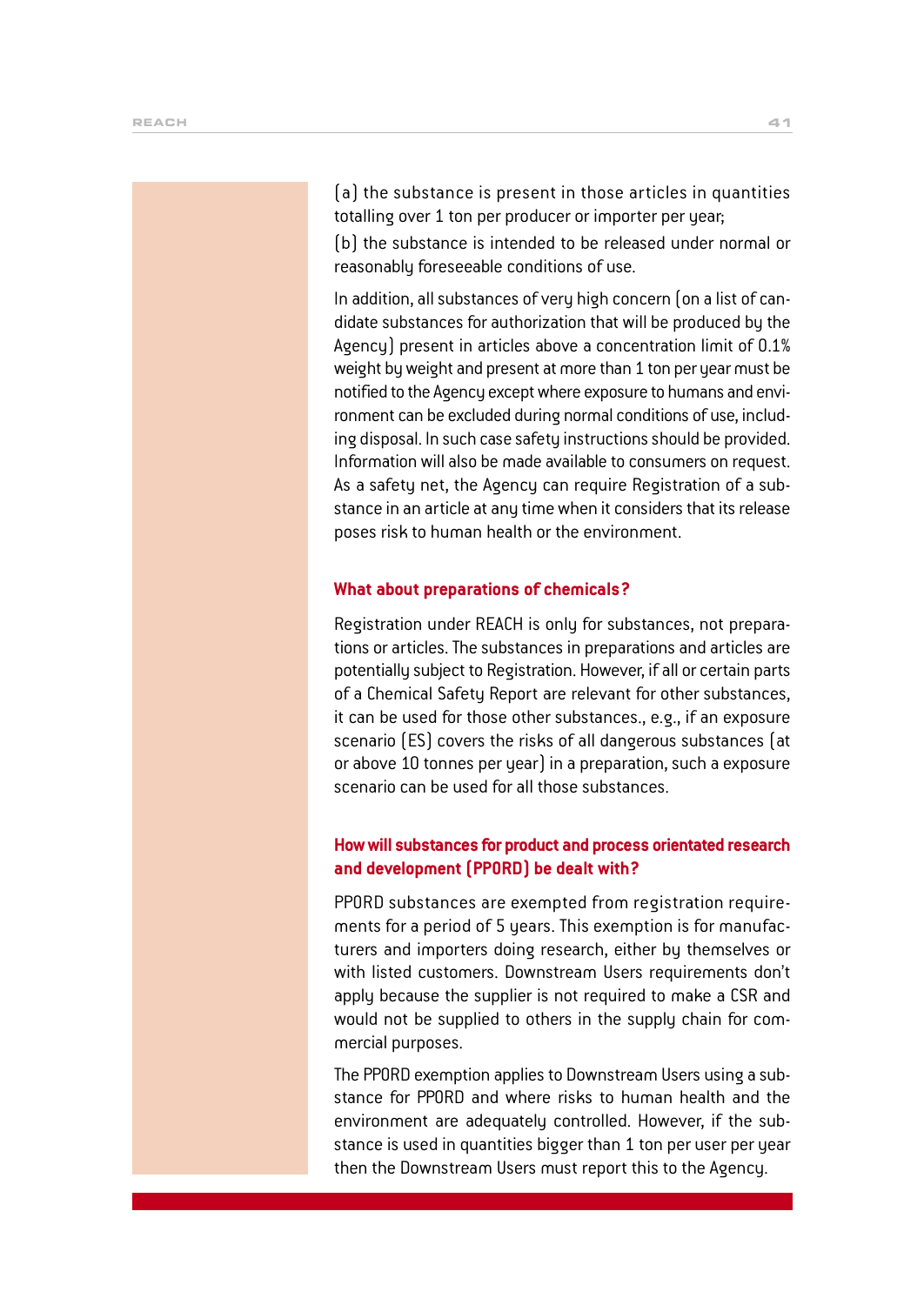#### **What are the differences between Chemical Safety Reports (CSR) and Safety Data Sheets (SDS)?**

**Chemical Safety Reports** are documents through which industry can demonstrate that it can use chemicals safely. Manufacturers and importers must prepare CSRs for substances in volumes at or above 10tons/year. CSRs document the hazards and classification of a substance and the assessment as to whether the substance is PBT or vPvB. They also describe exposure scenarios for specific uses of substances that are classified as dangerous or are PBT or vPvB substances. Exposure scenarios are sets of conditions that describe how substances are manufactured or used during their life-cycle and how the manufacturer or importer controls, or recommends to control, exposures to humans and the environment. Exposure scenarios must include the appropriate risk management measures and operational conditions that, when properly implemented, ensure that the risks from the uses of the substance are adequately controlled. Exposure scenarios need to be developed to cover all "identified uses" which are the manufacturers' or importers' own uses and they need to be annexed to the Safety Data Sheets supplied to downstream users and distributors. Downstream users may require their suppliers to address their use in the chemical safety report (called an identified use). If they decide to protect information on their use from their manufacturer or importer and this use is not covered in the exposure scenario annexed to the SDS and in total they use 1 tonne or more of the substance, they have to prepare their own CSR. If they use less than 1 ton of the substance they should consider the use(s) of the substance and identify and apply any necessary risk management measures.

**Safety Data Sheets** are summaries of information on the properties of substances and the safe means of using them. They are a long-established and primary tool of transmitting safety information down the supply chain for all dangerous substances. REACH will take over the current safety data sheet requirements contained in Directive 91/155/EEC. Furthermore, by establishing more data and requirements for SDS to be provided for PBT or vPvB substances and preparations containing them, as well as triggering information exchange in the chemical product chain, REACH is expected to improve the quality of SDSs. In particular, the exposure scenarios derived from chemical safety reports are to be annexed to SDSs in order to facilitate the application of appropriate risk management measures.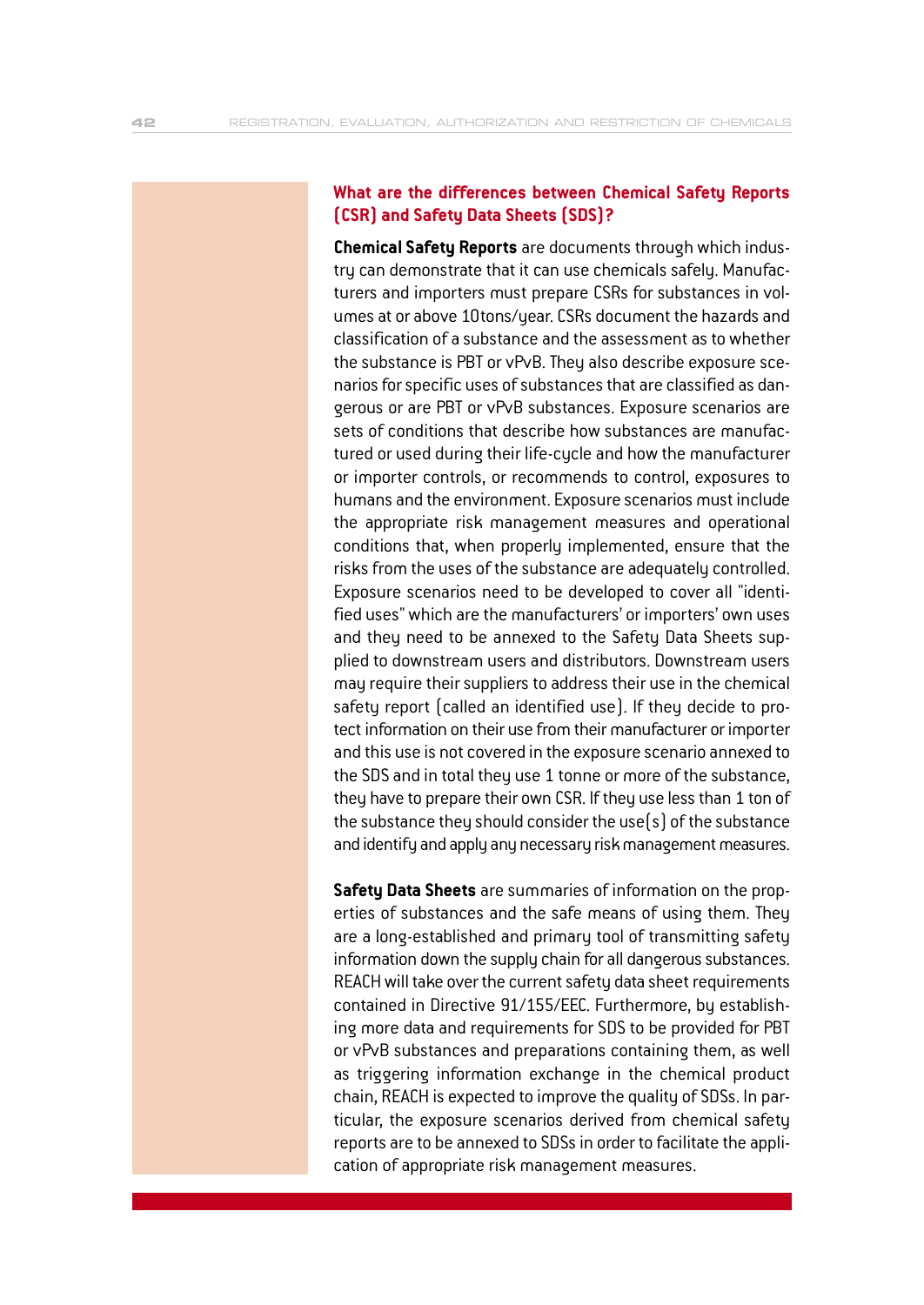New information on hazardous properties and information that challenges the quality of risk management measures in the SDSs shall be passed up the supply chain

#### **Which laboratories or institutions in which countries could be recognized or designated to supply their testing data or information?**

REACH is not intended as a testing programme. New testing should only be a last resort and available information should be used wherever possible. The registrant will have to make decisions as to what is reasonable information for use in a Registration. Guidance on information requirements will be developed.

The new system REACH places responsibility on industry to provide adequate information. No specific laboratories will be recognized or designated under the provisions of REACH. New toxicological or ecotoxicological tests and analyses need to be carried out in accordance with Good Laboratory Practice (GLP)<sup>10</sup> or other international standards recognized by the Commission or the Agency.

**<sup>10</sup>***Good Laboratory Practice (GLP) embodies a set of principles that provides a framework within which laboratory studies are planned, performed, monitored, recorded, reported and archived. These studies are undertaken to generate data by which the hazards and risks to users, consumers and third parties, including the environment, can be assessed for pharmaceuticals, agrochemicals, veterinary medicines, industrial chemicals, cosmetics, food and feed additives and biocides. GLP helps assure regulatory authorities that the data submitted are a true reflection of the results obtained during the study and can therefore be relied upon when making risk/safety assessments (OECD).*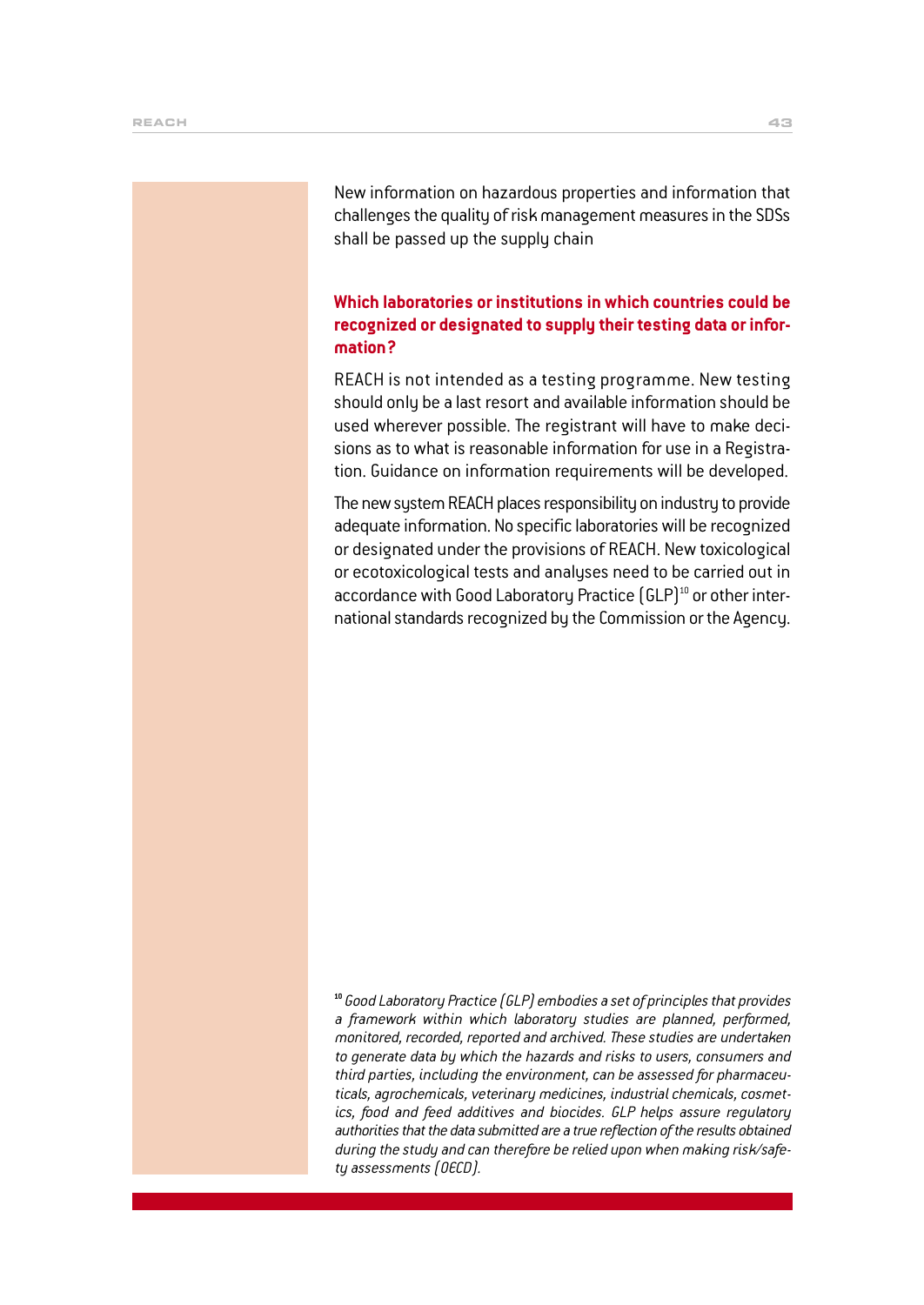#### 6.2. **Evaluation**

The evaluation process will ensure that reliable and useful data is provided and made available to the relevant bodies by ECHA. Evaluation may lead authorities to the conclusion that action needs to be taken under the restrictions or authorization procedures in REACH, or that information needs to be passed on to other authorities responsible for relevant legislation.

#### **Where is the boundary between registration (completeness check) and dossier evaluation?**

Registration includes a "completeness check", which is only an automated check of the availability of all required information in the dossier and it does not constitute any check on quality.

Dossier evaluation will be a substantial quality check of selected elements of the Registration dossier(s) of at least 5% of the dossiers registered in each tonnage band and the evaluation of all testing proposals for tests listed in the relevant Annexes of the REACH test (Annex IX and X).

It should be noted that registrants are not obliged to have carried out all tests before the registration deadline, they only need to submit a testing proposal for carrying out the tests. After they have received the green light from the Agency they will be given a new deadline for submitting the test data.

#### **What are the reasons for thorough evaluation of a substance?**

Substance evaluation can be performed when there are reasons to believe that a substance may present a risk to human health or to the environment. Reasons for this action can be structural similarities (or QSAR studies) with other dangerous substances. Also, ECHA, after looking at all the Registration dossiers submitted for the same substance, could take into account any available information on dangerous properties. ECHA will develop criteria to assist industry and authorities with prioritization of substance evaluation. A competent authority from the Member States will be designated in each case to carry out an evaluation based on rolling plans. An evaluation outcome may be that the registrant(s) have to provide additional information.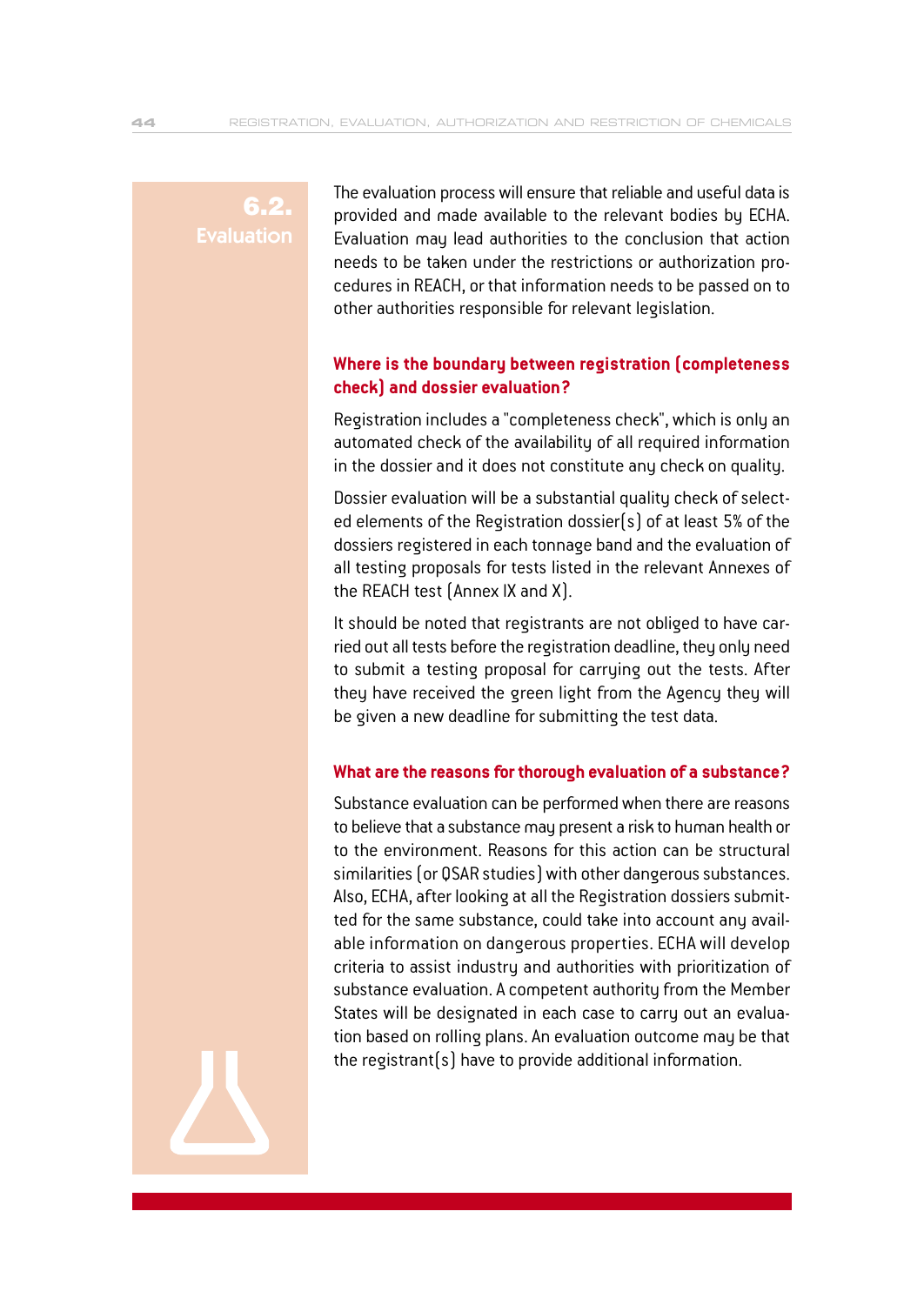#### 6.3. **Authorization**

#### **What does it mean when a substance needs "authorization"?**

Authorization is needed for substances of very high concern. These substances can be used and put on the market only with special permission. The identification of the different groups of substances that may be subjected to authorization is clearly defined. For the carcinogenic, mutagenic or toxic to reproduction (CMR) category 1 and 2 substances, the criteria have long been established in the present legislation (Directive 67/548). For persistent (like persistent organochlorines), bioaccumulating and toxic (PBT) and very persistent, very bioaccumulating (vPvB) substances, the criteria are included in Annex XIII of the REACH text. For any other substances there must be scientific evidence of probable serious effects to humans or the environment which give rise to an equivalent level of concern as CMRs category 1 and 2, PBTs or vPvBs.

ECHA will grant authorization permits. Authorisation will be granted for substances if the risks they are associated with can be adequately controlled or for those chemicals where valid social and economic reasons support their use, especially if there are no alternatives.

#### **Can applications for Authorization be submitted together?**

Grouping of applications for Authorization is allowed by the Regulation. Groups can be of: manufacturers, importers and downstream users substances and uses or any combination of these groups. This is to enable costs to be minimized and the process of application to be advanced rapidly.

#### **How will "substances of equivalent concern" be identified and agreed ?**

All substances will be identified through an open process and the decision to include the substance in Annex XIV will finally be taken by the Commission in accordance with the Comitology procedure<sup>13</sup>. Dossiers to identify a substance for the authoriza-

**13** *Most EU regulation in not enacted as legislation by the Council and Parliament but as implementation measures under the executive duties of the Commission. Such regulation can be adopted when the Council has conferred executive powers on the Commission and after an Implementation Committee, composed of policy experts from the Member States, has given its opinion on or approved the Commission's proposed measures. The Committee procedures are commonly referred to as "comitology".*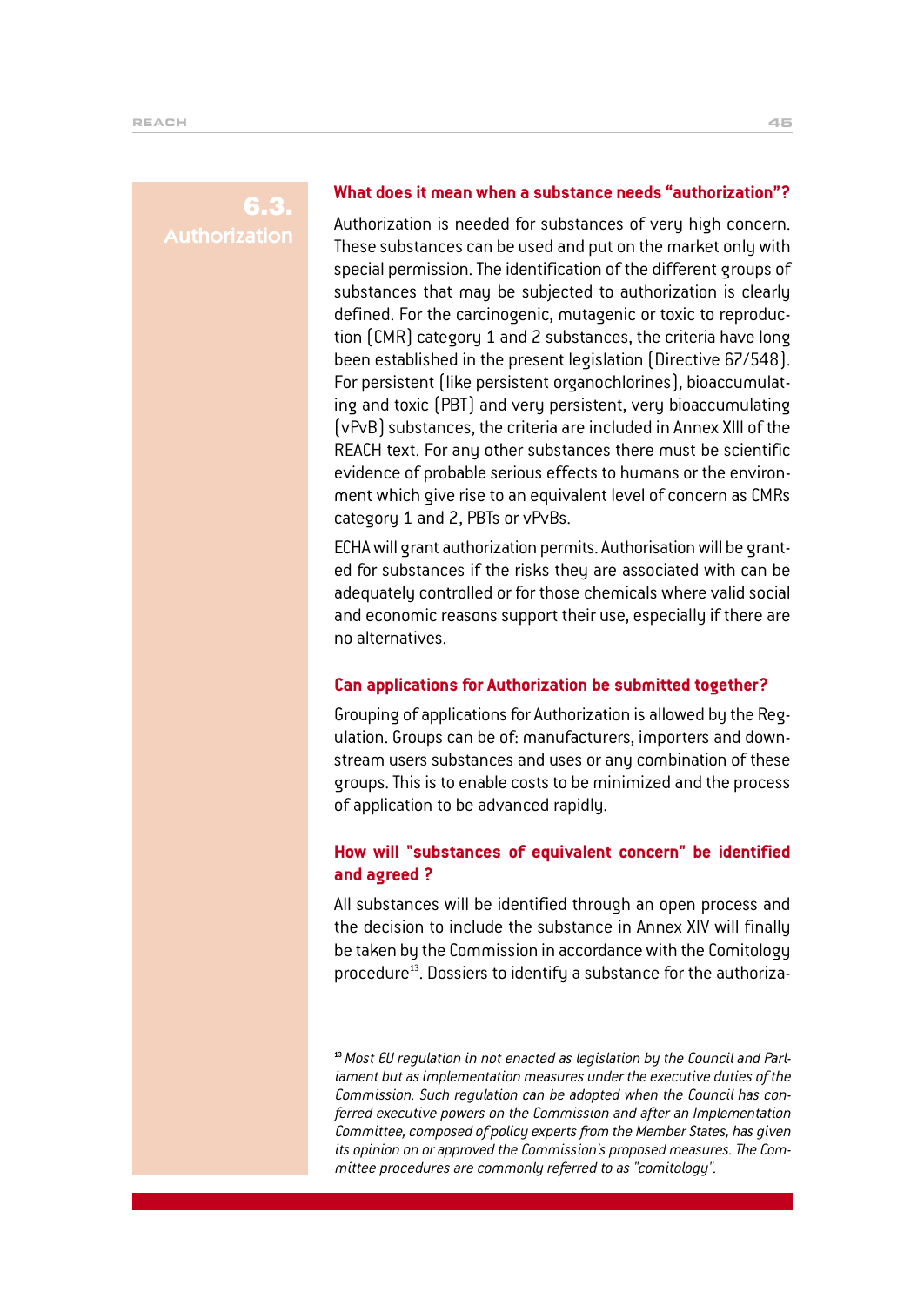tion procedure will be prepared either by a Member State or by the Agency if asked for by the Commission. All dossiers will be published and will be open for comments by interested parties. Substances identified as having any of the listed properties of very high concern will be included on a candidate list published by the Agency within which the Agency indicates the substances that are on its work programme. The Agency then recommends substances to the Commission for inclusion in Annex XIV. Priority will normally be given to substances with PBT or vPvB properties with wide dispersive use or in high volumes. These substances may then finally be included in Annex XIV.

#### **How are substances of very high concern produced in small volumes treated under REACH?**

Any substance identified as being of very high concern may be considered for Authorization, independently of its volume. However, if a particular substance has never been registered in the EU due to its very low production volume (less than 1 ton/year) and has never has been tested otherwise, then its hazardous properties may not be known and it is therefore not likely to be a priority for subjection to Authorization.

The safety net is provided by the competent authorities of Member States: if they identify substances with potentially very high concern properties, they can draw attention to them and suggest that they be subject to Authorization.

Authorization will also have a prioritization approach based, amongst other criteria, on volume, meaning that in many instances low volume substances will not be selected for Authorization at an early stage.

#### **What is substitution?**

If companies cannot adequately control the risks posed by substances of very high concern they need to examine ways of **substituting** them or changing processes so that the risk can be controlled. A plan for substituting the substance shall include a timetable for proposed actions by the applicant. In addition, the analysis of alternatives should show, if appropriate, any action the applicant is taking to work towards a substitute for their product, the Research and Development (R&D) work towards this goal and the likely timescale for it.

PBTs, vPvBs and CMR substances (category 1 and 2) for which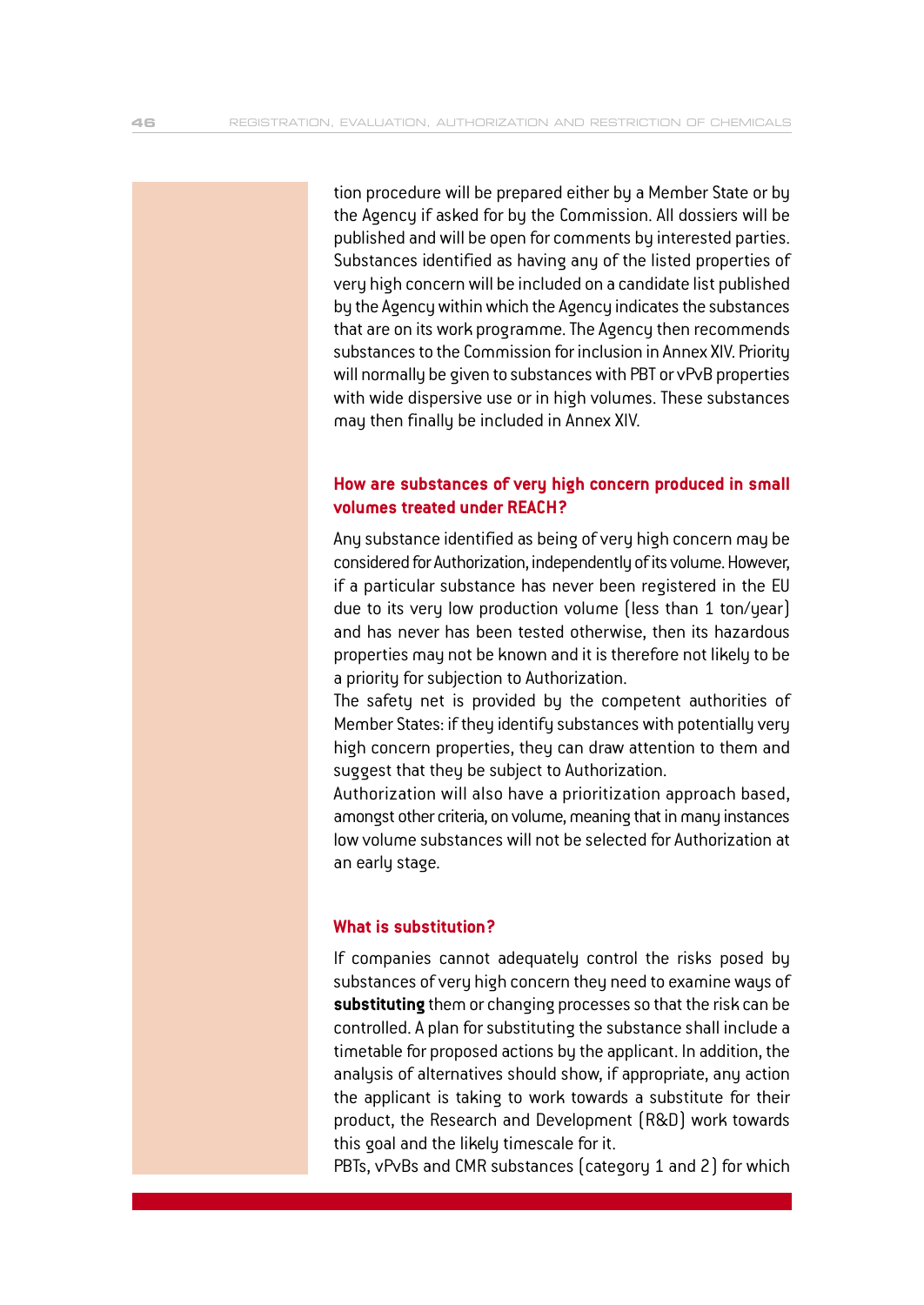a safe level cannot be defined, cannot be authorized based on adequate control of risks.

If suitable alternative substances or technologies are not available an authorization may still be granted if it is shown that the related socio-economic benefits outweigh the risks to human health or the environment arising from the use of the specific substances.

If suitable substitutes are not currently available the applicant may provide information about any relevant R&D. The assessment whether a suitable alternative is available must take into account both the technical and economic feasibility of substitution for the applicant.

#### 6.4. **Classification** and Labeling

#### Why is the United Nations Global Harmonized System [GHS]<sup>14</sup> **not included in the REACH proposals?**

GHS was not formally adopted by the UN at the time of the drafting and agreement of the REACH Regulation in the Commission. The Commission has adopted a proposal for a Regulation to implement GHS that aligns the EU system of classification, labeling and packaging substances and mixtures to the UN Globally Harmonized System. It is expected to facilitate global trade and harmonized communication of hazard information of chemicals and to promote regulatory efficiency. It will complement the new REACH Regulation on the registration, evaluation, authorization and restriction of chemicals.

**<sup>14</sup>***The "Globally Harmonized System of Classification and Labeling of Chemicals (GHS)" addresses classification of chemicals by types of hazard and proposes harmonized hazard communication elements, including labels and safety data sheets. It aims at ensuring that information on physical hazards and toxicity from chemicals is available in order to enhance the protection of human health and the environment during the handling, transport and use of these chemicals. The GHS also provides a basis for harmonization of rules and regulations on chemicals at national, regional and worldwide level, an important factor also for trade facilitation.*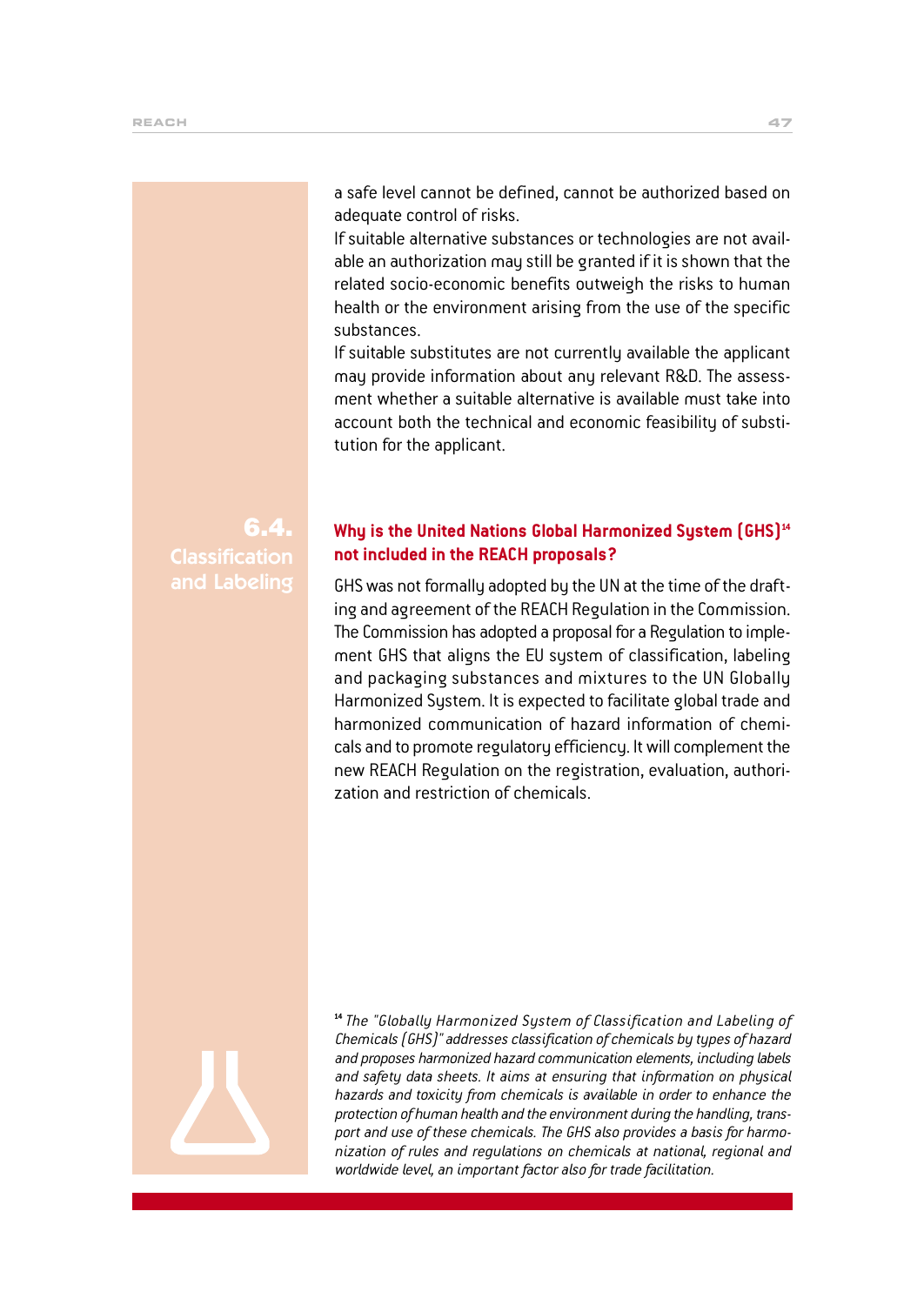6.5. ECHA and **Competent** Authorities

### **Accessibility to ECHA databases and available information. How will the permissions management work?**

A procedure is established where confidential information is to be made available to interested parties after their request directly to the European Chemical Agency, unless the information is commercially sensitive.

6.6. **Enforcement** 

#### **What types of enforcement mechanisms has the Commission considered when developing REACH?**

It is expected that actors down the supply chain, in particular in smaller enterprises, have a competence in risk management (this is required by the current legislation) but not necessarily in risk assessment. This is also the case for inspectors.

The know-how regarding the hazards and potential risks of chemicals generally lies with the manufacturers and importers and with the national agencies/authorities.

The **exposure scenarios** are the conditions of use, including risk management measures, which, when implemented, can ensure safe handling and use of the substance. It is therefore built up of elements which the local risk managers down the supply chain understand and can apply. They are also enforceable by inspectors as they are formulated in risk management terms, not requiring any deep knowledge of toxicology from the inspector. Inspectors, therefore, will be able to check if the exposure scenario listed in the CSR/SDS or the CSR developed by the downstream user is in fact implemented.

The national agencies have full access to this information and they can check if the emissions generated by applying the exposure scenarios are sufficiently low. This concept is more easily enforceable and provides better protection than does the current legislation.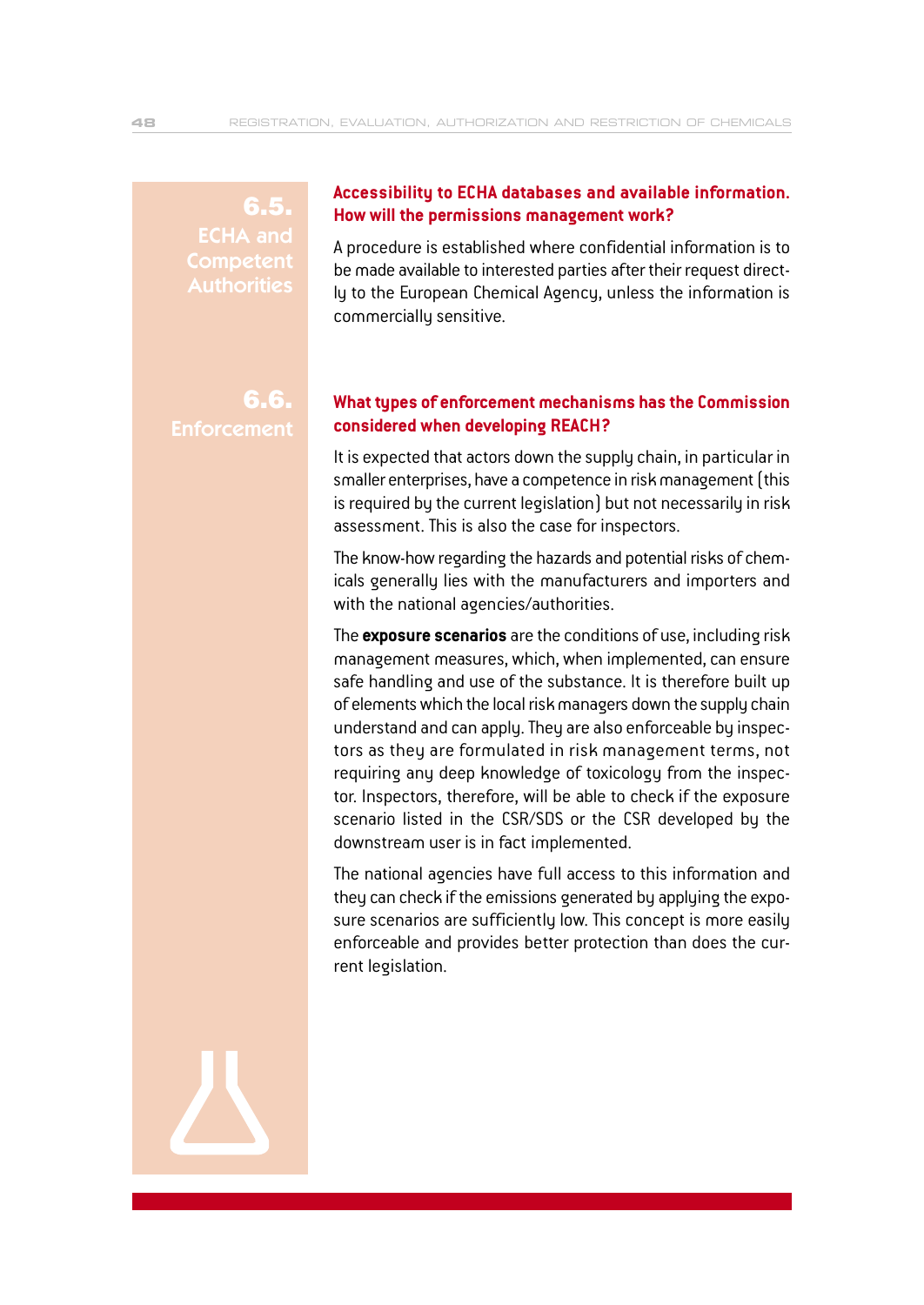# REACH IMPLEMENTATION **REACH IMPLEMENTATION<br>PROJECTS (RIPS)**





**Another body, closer to research, the European Chemicals Bureau (ECB) has the responsibility of developing methodologies, tools and technical**

**guidance needed for REACH through a number of REACH Implementation Projects (RIPs).**

The aim of the REACH Implementation Projects (RIP's) is to ensure an efficient implementation of the future legislation through the development of guidance and IT-tools for the Agency, industry and the authorities. The RIPs include 7 main areas and a number of sub-subjects, which are outlined below. The activities are coordinated closely with the main stakeholders i.e. Member States, Industry, NGOs.

The 7 individual implementation projects are:

#### RIP 1 - **REACH Process Description: Development of a detailed description of the REACH processes**

Aim / Objectives: To achieve a better stakeholder understanding of the REACH procedures and to provide a basis for the detailed work in the other RIP projects.

#### RIP 2 - **REACH-IT: Development of the IT system set up to support REACH implementation (http://ecb.jrc.it/reach-it/)**

Aim / Objectives: To ensure that the REACH processes in ECHA, the Members States Competent Authorities, the Industry, the Commission and other affected stakeholders are supported (and partially enabled) by (an) appropriate IT system(s) and corresponding interfaces.

This includes the following objectives:

- The REACH workflow is automated by an IT system;
- The REACH dossier submission is mainly organised through an IT system;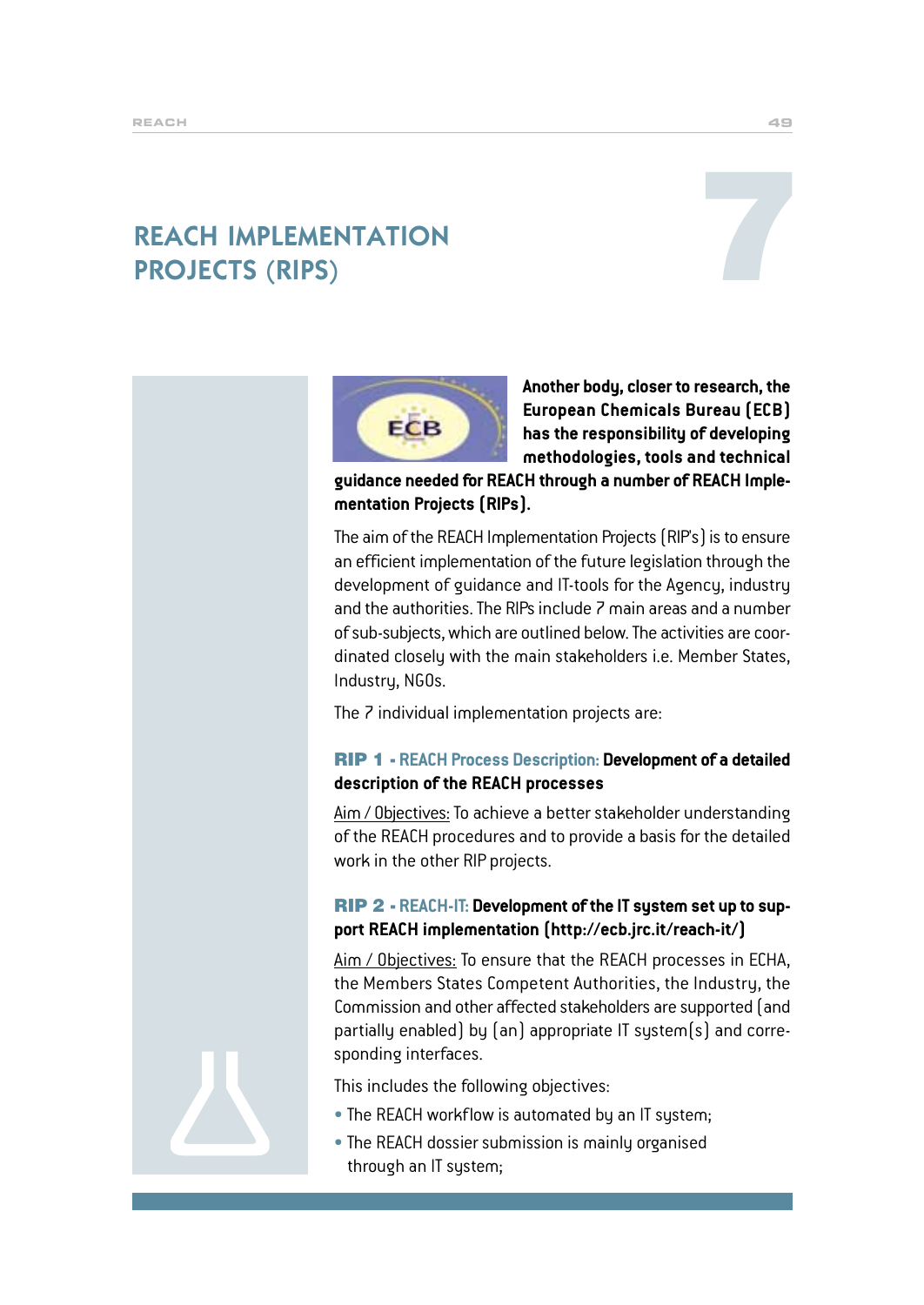- The REACH dossier creation and management is supported by a new version 5 of IUCLID, already well introduced in the stakeholder community in its version 4;
- Non-confidential REACH data are published on a REACH dissemination website;
- Future corrective and evolutive maintenance of the REACH-IT and IUCLID 5 systems are taken over by the most appropriate organisations;
- $\bullet$  Future first-level support (helpdesk) is run by the most appropriate organisation.

Additional objectives:

• The IUCLID 5 system must also be able to accommodate non-REACH requirements.

#### RIP 3 - **Guidance Documents: Development of guidance documents for industry (http://ecb.jrc.it/reach/rip/)**

Aim / Objectives: To develop in time before entry into force of the REACH legislation the appropriate guidance documents and tools for industry in order to facilitate a smooth implementation of the legislation.

#### RIP 4 - **Guidance Documents: Development of guidance documents for authorities (http://ecb.jrc.it/reach/rip/)**

Aim / Objectives: To develop in time before entry into force of the REACH legislation the appropriate guidance documents and tools for the authorities in order to facilitate a smooth implementation of the legislation.

#### RIP 5/6 - **Setting up the Agency**

To establish the European Chemicals Agency within 18 months of entry into force of REACH, ensuring that it can effectively, efficiently, and transparently carry out the tasks allocated to it.

#### **Overall Guidance Package** (http://echa.europa.eu/reach\_en.html)

Aim / Objectives: To facilitate the accessibility to the guidance developed under the RIP 1, 2, 3 and 4 a web application has been developed. This REACH Guidance Website contains:

- a brief description of REACH,
- the Technical Guidance Documents for the implementation of REACH developed within the RIPs),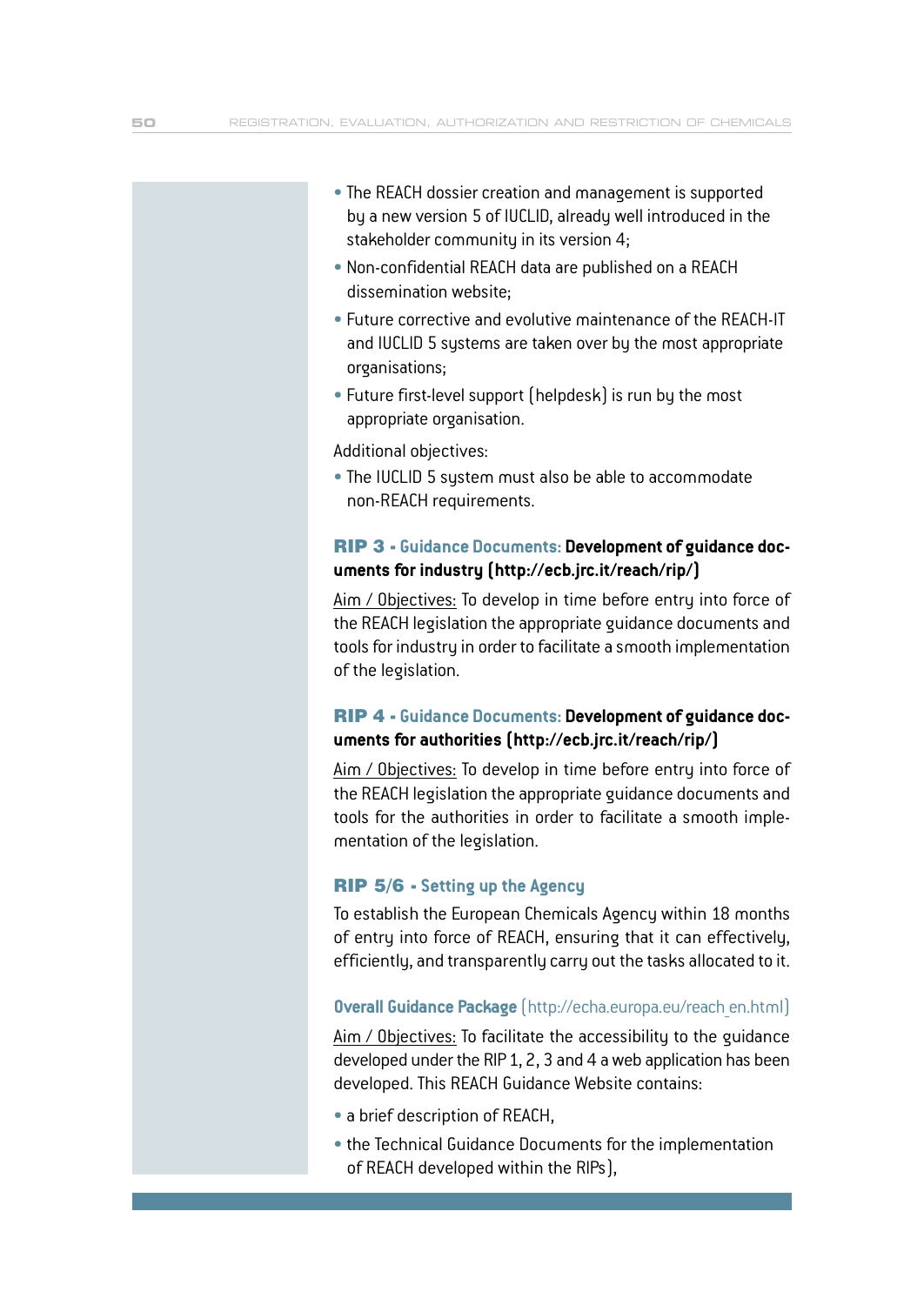• a tool for helping industry to figure out their obligations under REACH and guiding them through the guidance developed to fulfil these obligations.

This Overall Guidance Package is available on the European Chemicals Agency (ECHA) website: http://echa.europa.eu/reach\_en.html.

#### **IT TOOLS: REACH-IT and IUCLID 5**

**The REACH-IT system** is a central system running in the data centre of ECHA. It enables all stakeholders (ECHA, European Commission, Member State Competent Authorities, industry, NGOs, general public) to submit (mostly industry), retrieve, exchange, evaluate, further treat (mostly authorities) and view (general public) information on chemical substances.

REACH-IT consists of three main parts:

1. **The industry homepage** is addressed mainly to manufacturers, importers, and downstream users. This is the place where, amongst others, a company can pre-register or make inquiries on substances, submit Registrations, download invoices and view the status of submitted registrations and payments. In addition, it will allow online preparation of certain types of dossiers, e.g. PPORD notification, C&L notification, downstream user notification - users will have their private workspace where they can prepare dossiers.

2. **The Authorities workflow** is addressed to the Agency and Member States Competent Authorities staff. This part of REACH-IT supports the communication between the ECHA and the Member States Competent Authorities and enables them to fulfil their tasks under Registration, evaluation, Authorization, restriction and classification and labelling of substances.

3 . **The dissemination website** is addressed to the general public and makes available all non-confidential data on chemicals (e.g. physicochemical data, the results of toxicological and ecotoxicological studies, the classification and labeling inventory) as well as the information on the status of those chemicals.

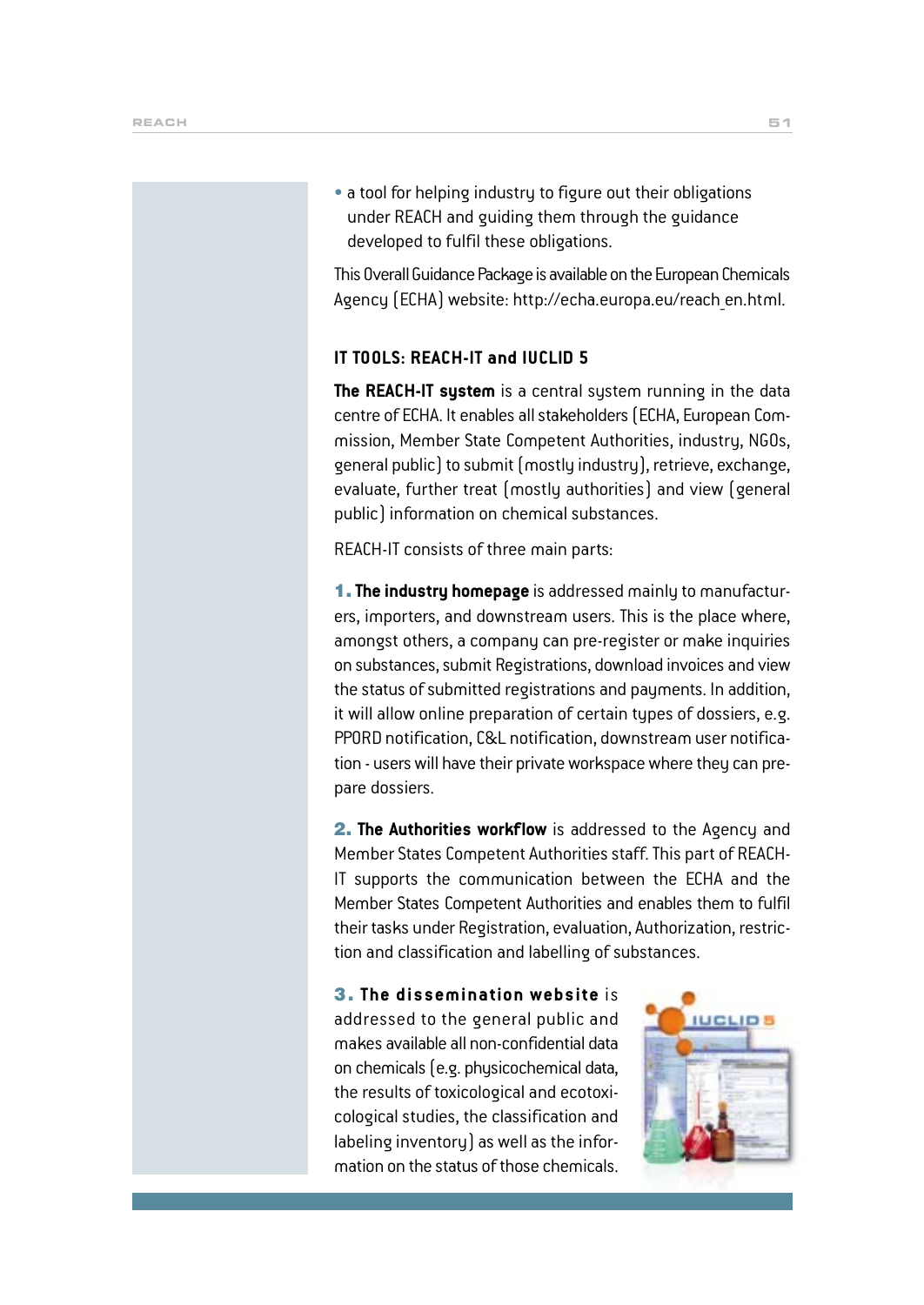**IUCLID** (**I**nternational **U**niform **C**hemica**L I**nformation **D**atabase) is a software application that can be used by anyone (especially chemical industry companies and government authorities) to capture, store, maintain and exchange data on intrinsic and hazard properties of chemical substances.

IUCLID is maintained under the responsibility of the Toxicology and Chemical Substances (TCS), commonly known as European Chemicals Bureau (ECB) within the Institute for Health and Consumer Protection (IHCP) of the Joint Research Centre (JRC) of the European Commission based in Ispra, Italy, and is distributed free of charge.

In 2003, when it became clear that the REACH proposal would be adopted sooner or later by the European Union, the European Commission decided to completely overhaul IUCLID4 (the previous version) and to create a new version, IUCLID5, which will be used by chemical industry companies affected by REACH to fulfil their data submission obligations.

In particular IUCLID5 enables to prepare a Registration dossier as well as to prepare other types of dossiers (PPORD dossiers, C&L notifications, notifications of substances in articles, DU reports and Annex XV dossiers).

IUCLID5 is built using internationally harmonized formats for reporting data on chemicals that were prepared and accepted by many national and international regulatory authorities within the OECD.

The use of IUCLID by industry can be twofold:

• Any company can use its local IUCLID5 installation to collect, store and maintain relevant data on its substances. Once all the data necessary for a dossier (be it a Registration dossier, a notification of C&L or of substances in article, a DU report, etc.) are included into IUCLID, the user can automatically create its dossier for submission to the European Chemicals Agency. This way, the data which has been stored once in IUCLID, can be used in several types of dossier, or when an update of a dossier is requested.

• When the company decides to submit the dossier, it will do it via the Industry homepage of REACH IT where it will use the appropriate functionality to submit the dossier file.

IUCLID5 is provided free of charge to all stakeholders (companies, Member States, individuals, universities, research organizations etc).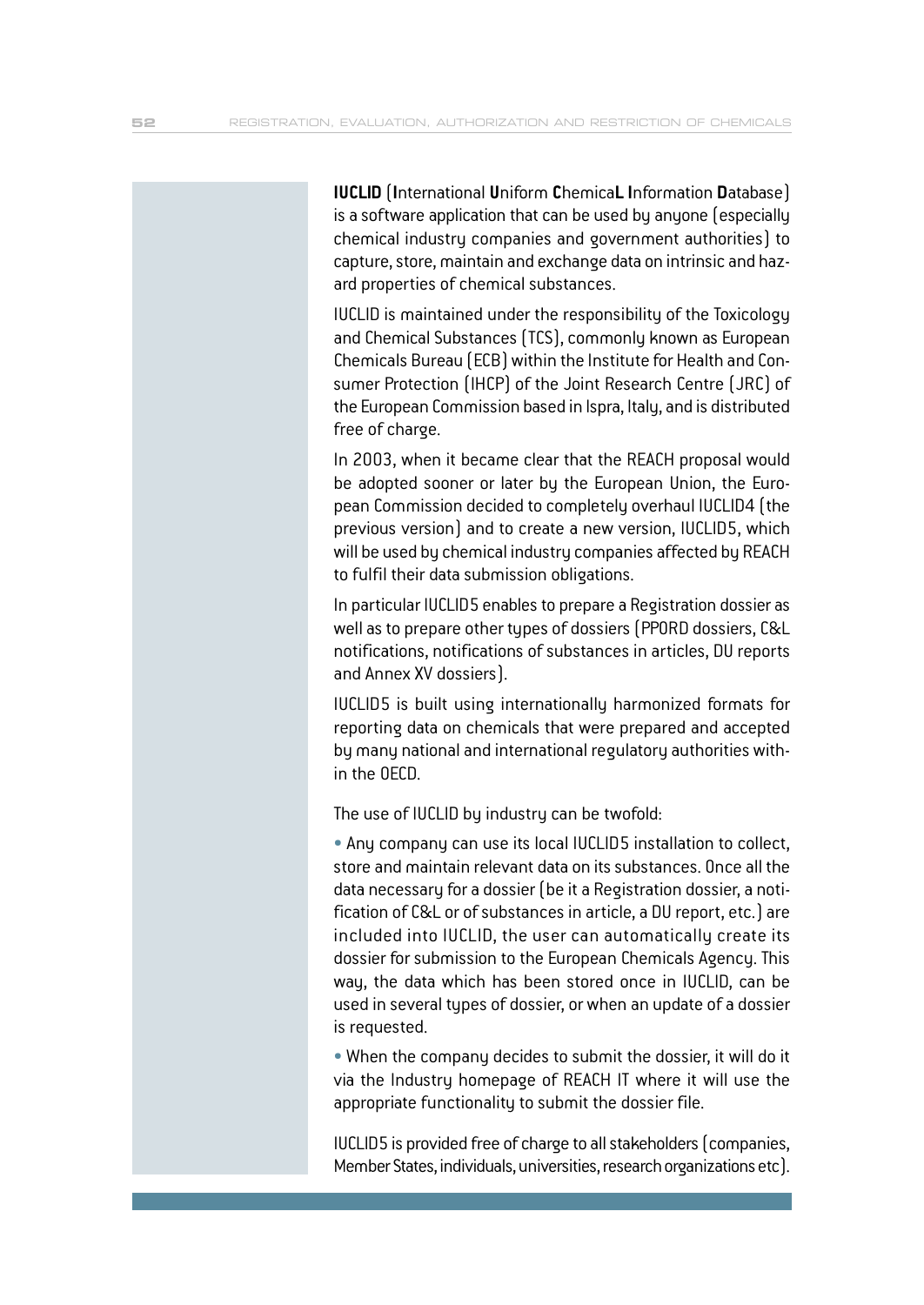## **REFERENCES**

**1.** CEC (Commission of the European Community). Chemical Risk Control. ECSC-EEC-EAEC. CEC. Luxembourg, 1994.

**2.** Gottlieb R. Reducing Toxics: A New Approach to Policy and Industrial Decision Making. Island Press, Washington, 1995.

**3.** European Environment Agency. Chemicals in the European Environment: Low Doses, High Stakes? EEA publs, Copenhagen, 1998. www.eea.eu.int

**4.** European Commission. Joint Research Centre. Institute for Health and Consumer Protection. European Chemicals Bureau. Public availability of data on EU high production volume chemicals. Allanou R, Hansen BG, Van der Bilt Y. EUR 18996 EN, Brussels, 1999.

http://ecb.ei.jrc.it/Data-AvailabilityDocuments/datavail.pdf

**5.** White Paper. Strategy for a Future Policy on Chemical Products. Commission of the European Community, COM (2001), 88 Final, Brussels, 27.2.2001.

http://eurlex.europa.eu/LexUriServ/LexUriServ.do?uri=CELEX: 52001DC0088: EN:NOT

**6.** European Trade Union Institute. Newsletter of the Health and Safety Department. REACHing the workplace. Special issue. ETUC Conference. Brussels, October 2005.

**7.** Implications of REACH for the developing countries - possible ways and means to preserve their interests, International Chemical Secretariat, Commissioned by the European Parliament, March 2006. www.chemsec.org

**8.** Strategic Approach to International Chemicals Management (SAICM). 2006. http://www.chem.unep.ch/saicm/

**9.** Preparing for REACH: REACH Implementation Projects. 2006. http://ec.europa.eu/environment/chemicals/reach/preparing/ index\_en.htm

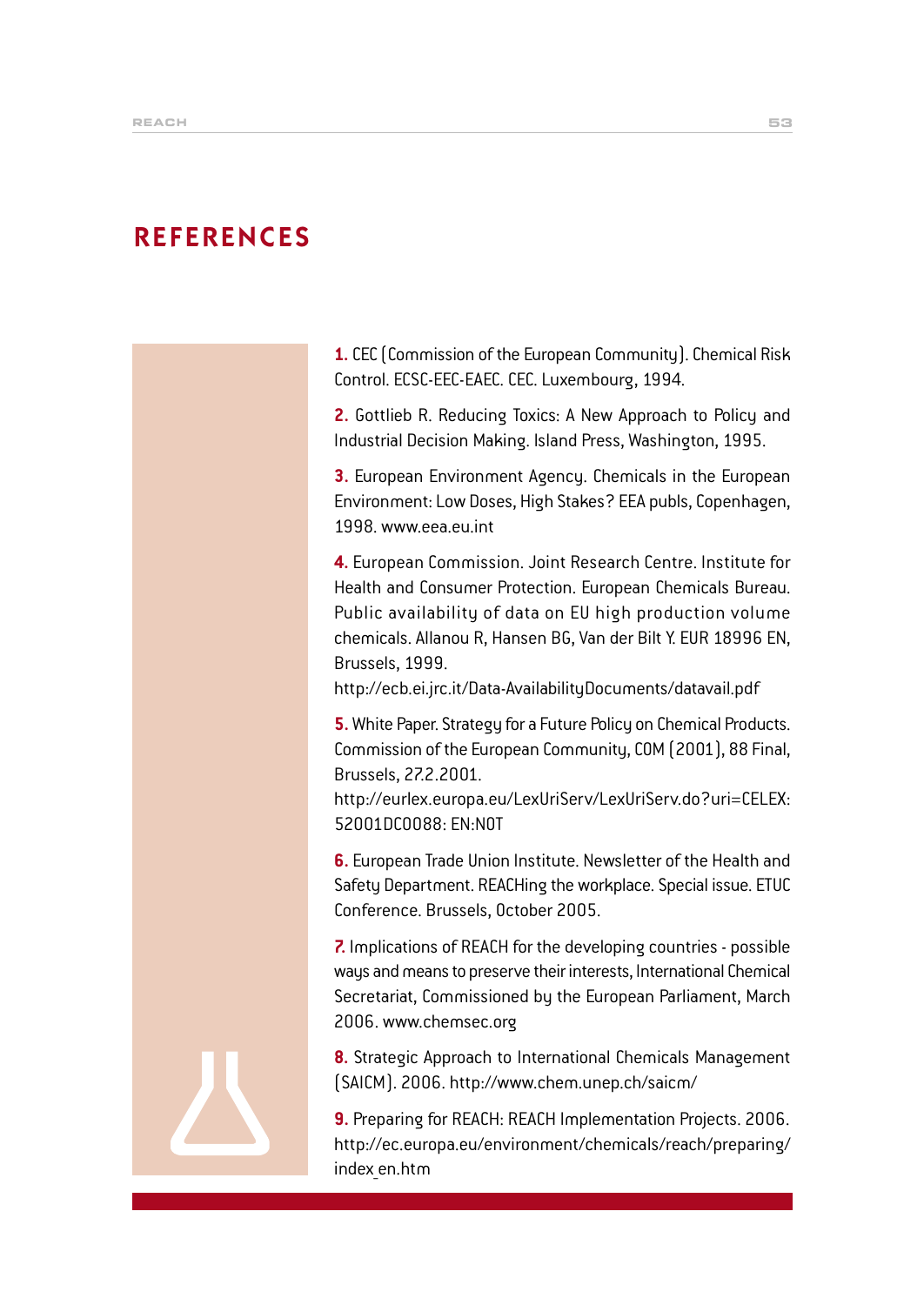**10.** REACH: History and Background, History of the adoption process for the new chemicals legislation. 2006.

http://ec.europa.eu/environment/chemicals/ reach/background/ index\_en.htm

**11.** European Commission. Questions and Answers on REACH. 2006. http://ec.europa.eu/environment/chemicals/reach/pdf/qa\_jul y07.pdf.

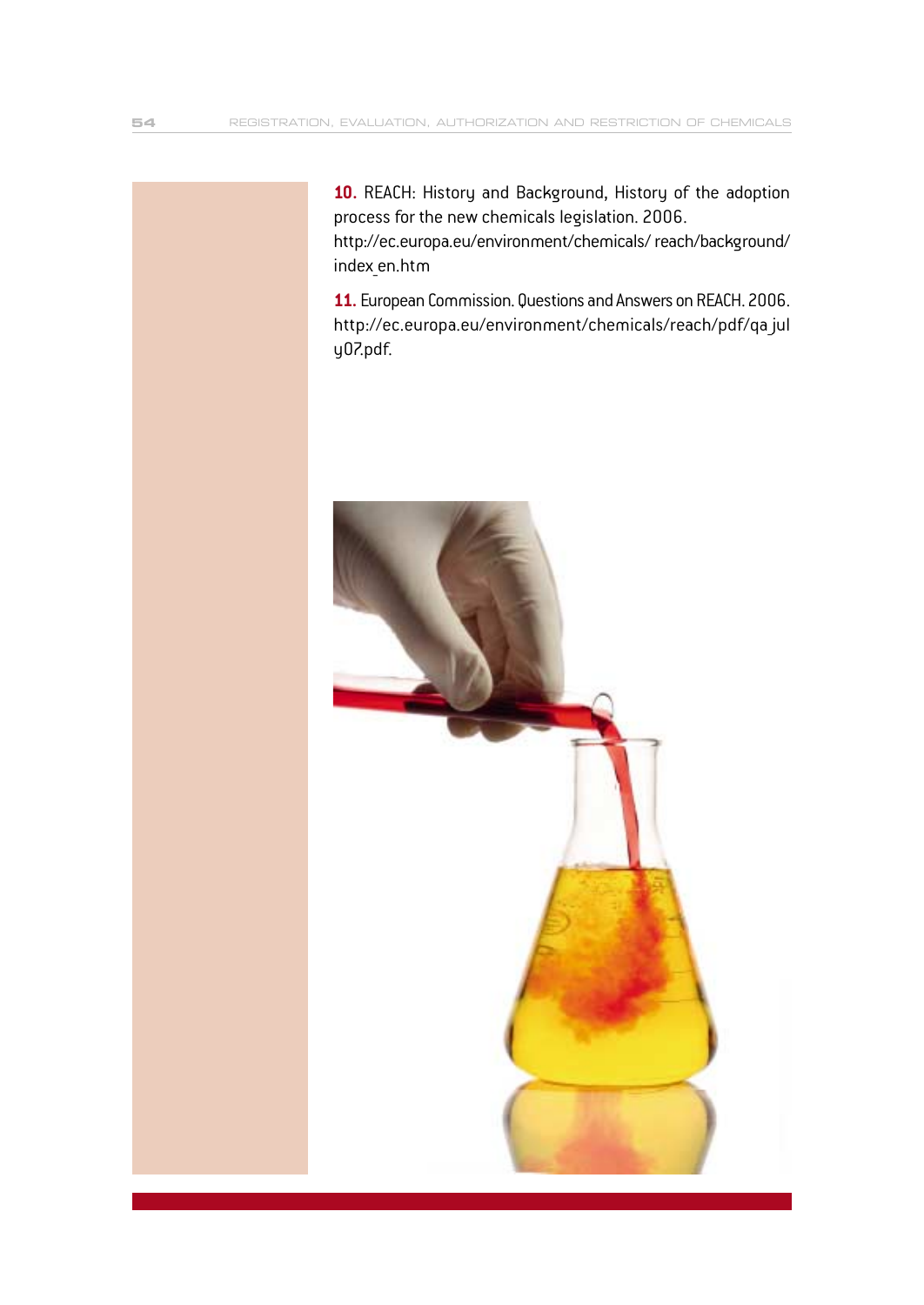# ACRONYMS

**CEC:** Commission for Environmental Cooperation

**CMRs:** Carcinogen, mutagen and toxic to reproduction

**DDT:** Dichloro-Diphenyl-Trichloroethane

**DU:** Downstream Users

**ECB:** European Chemicals Bureau

**ECHA:** European Chemicals Agency

**EINECS:** European Inventory of Existing Commercial Chemical **Substances** 

**ELINCS:** European List of Notified Chemical Substances

**EPA:** Environmental Protection Agency

**ES:** Exposure Scenarios

**ETUI:** European Trade Union Institute

**EU:** European Union

**GHS:** United Nations Global Harmonized System

**HPVC:** High Production Volume Chemicals

**IARC:** International Agency for Research on Cancer

**IHCP:** Institute for Health and Consumer Protection

**ILO:** International Labour Organization

**IOSHHAS:** International Occupational Safety and Health Hazard Alert System

**IPPC Directive:** Intergrated Pollution, Prevention and Control Directive

**IRPTC:** International Registry of Potentially Toxic Chemicals

**IUCLID:** International Uniform Chemical Information Database

**LPVC:** Low Production Volume Chemicals

**MIO-ECSDE:** Mediterranean Information Office for Environment

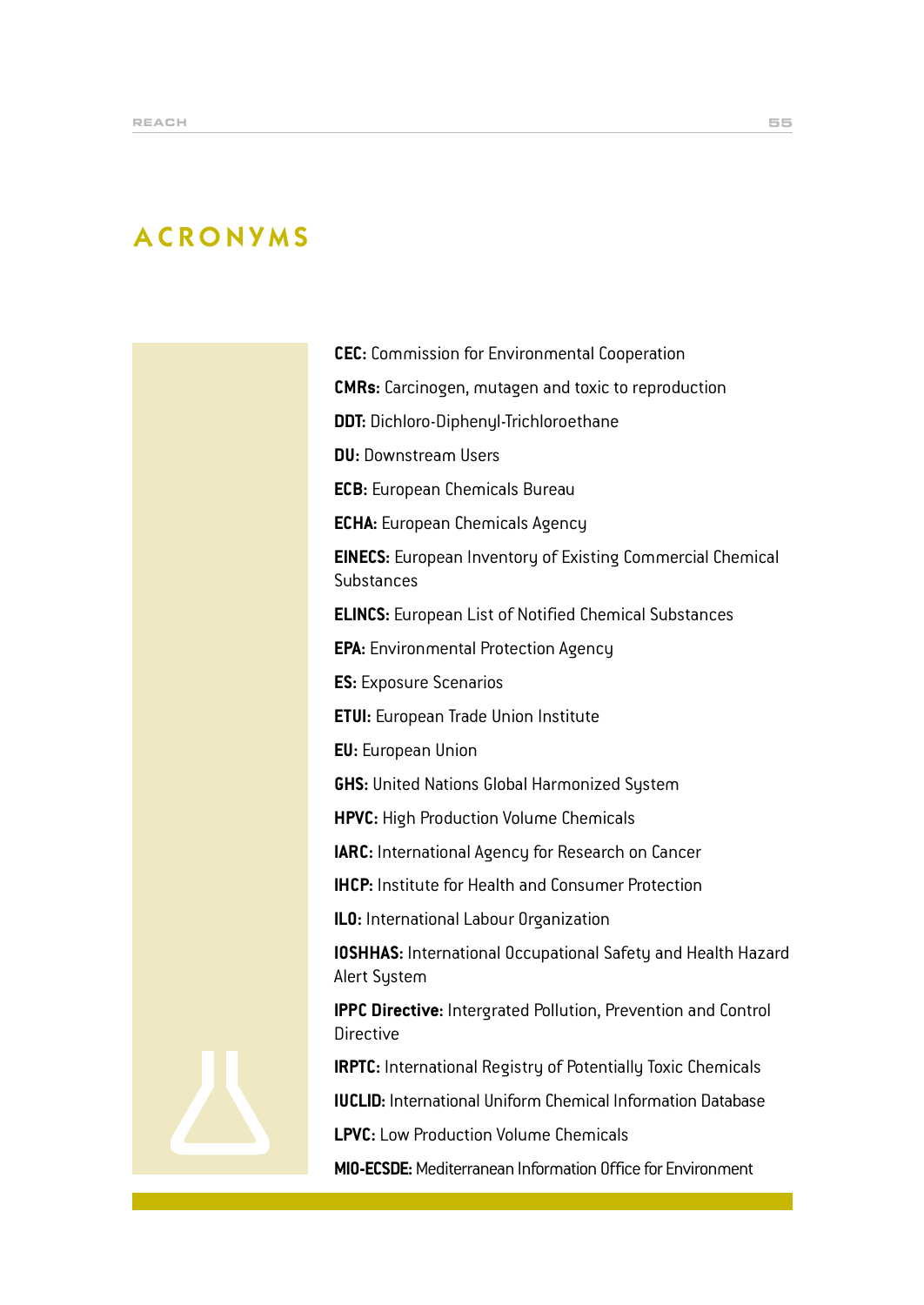**NGO:** Non Governmental Organization **OECD:** Organization for Economic Co-Operation and Development **PBT:** Persistent, Bioaccumulative and Toxic **PCBs:** Polychlorinated Biphenyls **POPs:** Persistent Organic Pollutants **PPORD:** Product and Process Oriented Research and Development **R&D:** Research & Development **REACH:** Registration, Evaluation and Authorization of Chemicals **RIPs:** Reach Implementation Projects **SDS:** Safety Data Sheet **SIEFs:** Substance Information Exchange Forums **TCS:** Toxicology and Chemical Substances **TOSCA:**Toxic Substances Control Act **UNEP:** United Nations Environmental Programme **vPvB:** very Persistent and very Bioaccumulative **WHO:** World Health Organization **WSSD:** World Summit on Sustainable Development